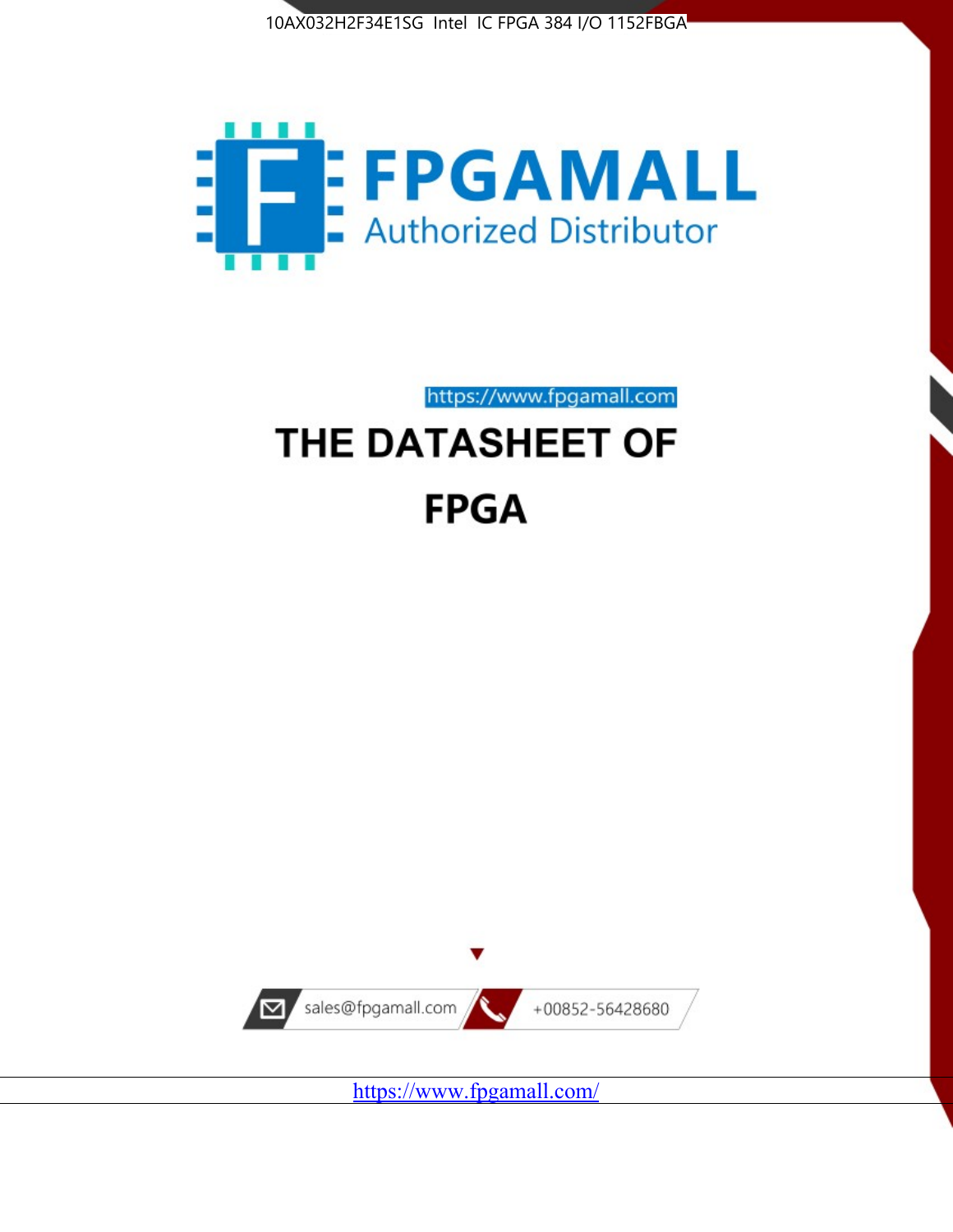10AX032H2F34E1SG Intel IC FPGA 384 I/O 1152FBGA



# **Intel® Arria® 10 Device Overview**



**A10-OVERVIEW | 2018.12.06** Latest document on the web: **[PDF](https://www.intel.com/content/dam/www/programmable/us/en/pdfs/literature/hb/arria-10/a10_overview.pdf)** | **[HTML](https://www.intel.com/content/www/us/en/programmable/documentation/sam1403480274650.html)**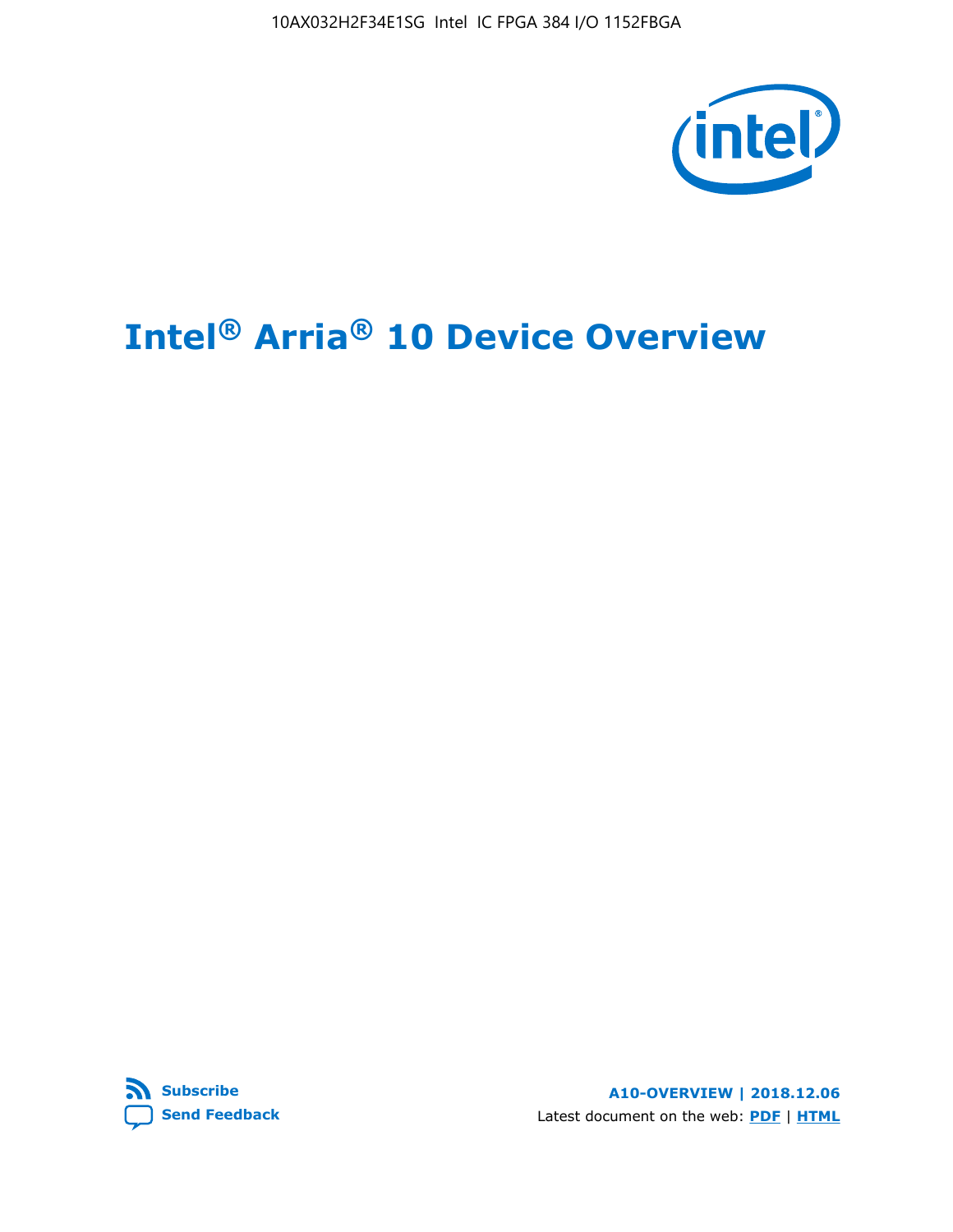

**Contents** 

# **Contents**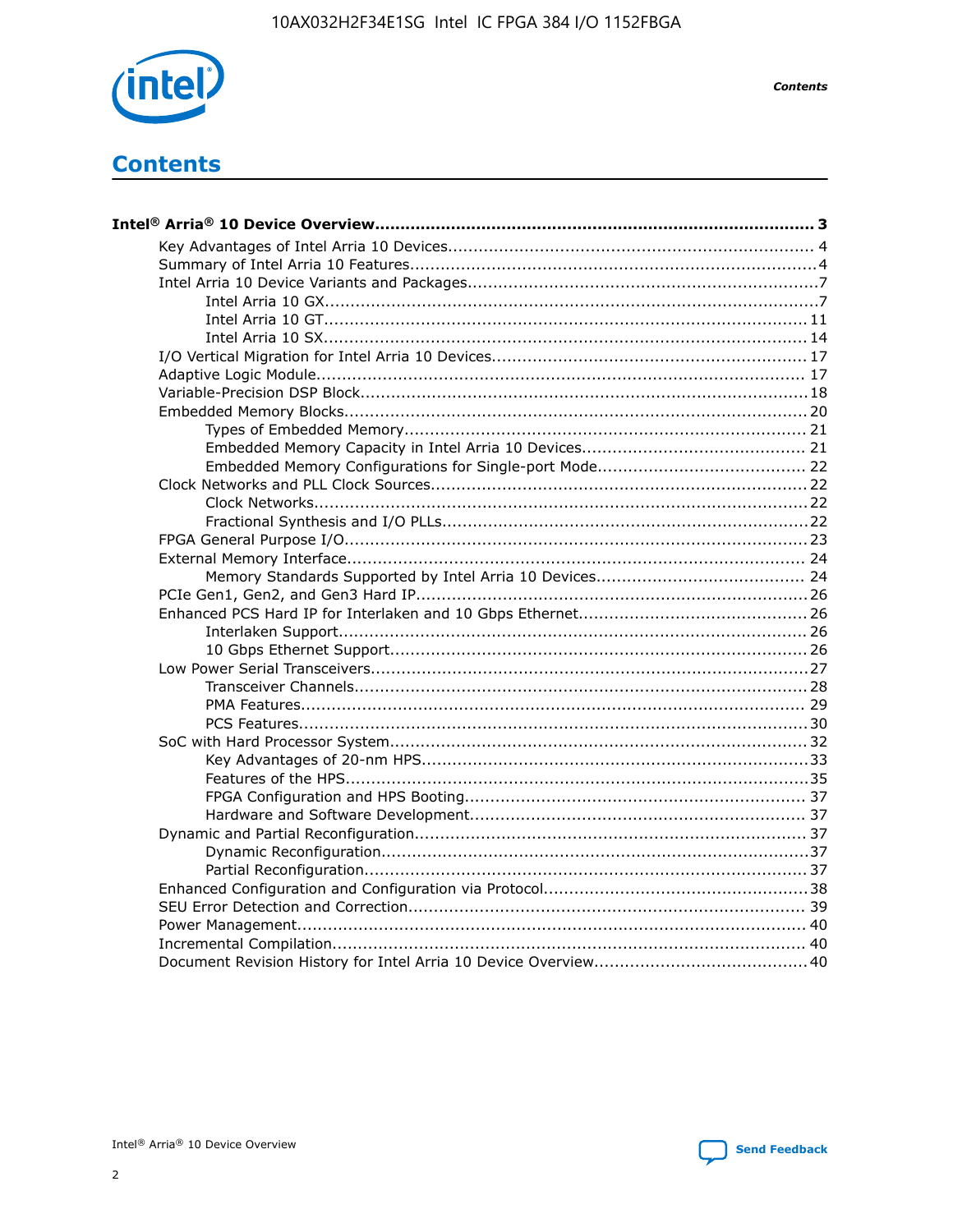**A10-OVERVIEW | 2018.12.06**

**[Send Feedback](mailto:FPGAtechdocfeedback@intel.com?subject=Feedback%20on%20Intel%20Arria%2010%20Device%20Overview%20(A10-OVERVIEW%202018.12.06)&body=We%20appreciate%20your%20feedback.%20In%20your%20comments,%20also%20specify%20the%20page%20number%20or%20paragraph.%20Thank%20you.)**



# **Intel® Arria® 10 Device Overview**

The Intel<sup>®</sup> Arria<sup>®</sup> 10 device family consists of high-performance and power-efficient 20 nm mid-range FPGAs and SoCs.

Intel Arria 10 device family delivers:

- Higher performance than the previous generation of mid-range and high-end FPGAs.
- Power efficiency attained through a comprehensive set of power-saving technologies.

The Intel Arria 10 devices are ideal for high performance, power-sensitive, midrange applications in diverse markets.

| <b>Market</b>         | <b>Applications</b>                                                                                               |
|-----------------------|-------------------------------------------------------------------------------------------------------------------|
| Wireless              | Channel and switch cards in remote radio heads<br>٠<br>Mobile backhaul<br>٠                                       |
| Wireline              | 40G/100G muxponders and transponders<br>٠<br>100G line cards<br>٠<br><b>Bridging</b><br>٠<br>Aggregation<br>٠     |
| <b>Broadcast</b>      | Studio switches<br>٠<br>Servers and transport<br>٠<br>Videoconferencing<br>٠<br>Professional audio and video<br>٠ |
| Computing and Storage | Flash cache<br>٠<br>Cloud computing servers<br>٠<br>Server acceleration<br>٠                                      |
| Medical               | Diagnostic scanners<br>٠<br>Diagnostic imaging<br>٠                                                               |
| Military              | Missile guidance and control<br>٠<br>Radar<br>٠<br>Electronic warfare<br>٠<br>Secure communications<br>٠          |

#### **Table 1. Sample Markets and Ideal Applications for Intel Arria 10 Devices**

#### **Related Information**

- [Intel Arria 10 Device Handbook: Known Issues](http://www.altera.com/support/kdb/solutions/rd07302013_646.html) Lists the planned updates to the *Intel Arria 10 Device Handbook* chapters.
- [Intel Arria 10 GX/GT Device Errata and Design Recommendations](https://www.intel.com/content/www/us/en/programmable/documentation/agz1493851706374.html#yqz1494433888646)
- [Intel Arria 10 SX Device Errata and Design Recommendations](https://www.intel.com/content/www/us/en/programmable/documentation/cru1462832385668.html#cru1462832558642)

Intel Corporation. All rights reserved. Intel, the Intel logo, Altera, Arria, Cyclone, Enpirion, MAX, Nios, Quartus and Stratix words and logos are trademarks of Intel Corporation or its subsidiaries in the U.S. and/or other countries. Intel warrants performance of its FPGA and semiconductor products to current specifications in accordance with Intel's standard warranty, but reserves the right to make changes to any products and services at any time without notice. Intel assumes no responsibility or liability arising out of the application or use of any information, product, or service described herein except as expressly agreed to in writing by Intel. Intel customers are advised to obtain the latest version of device specifications before relying on any published information and before placing orders for products or services. \*Other names and brands may be claimed as the property of others.

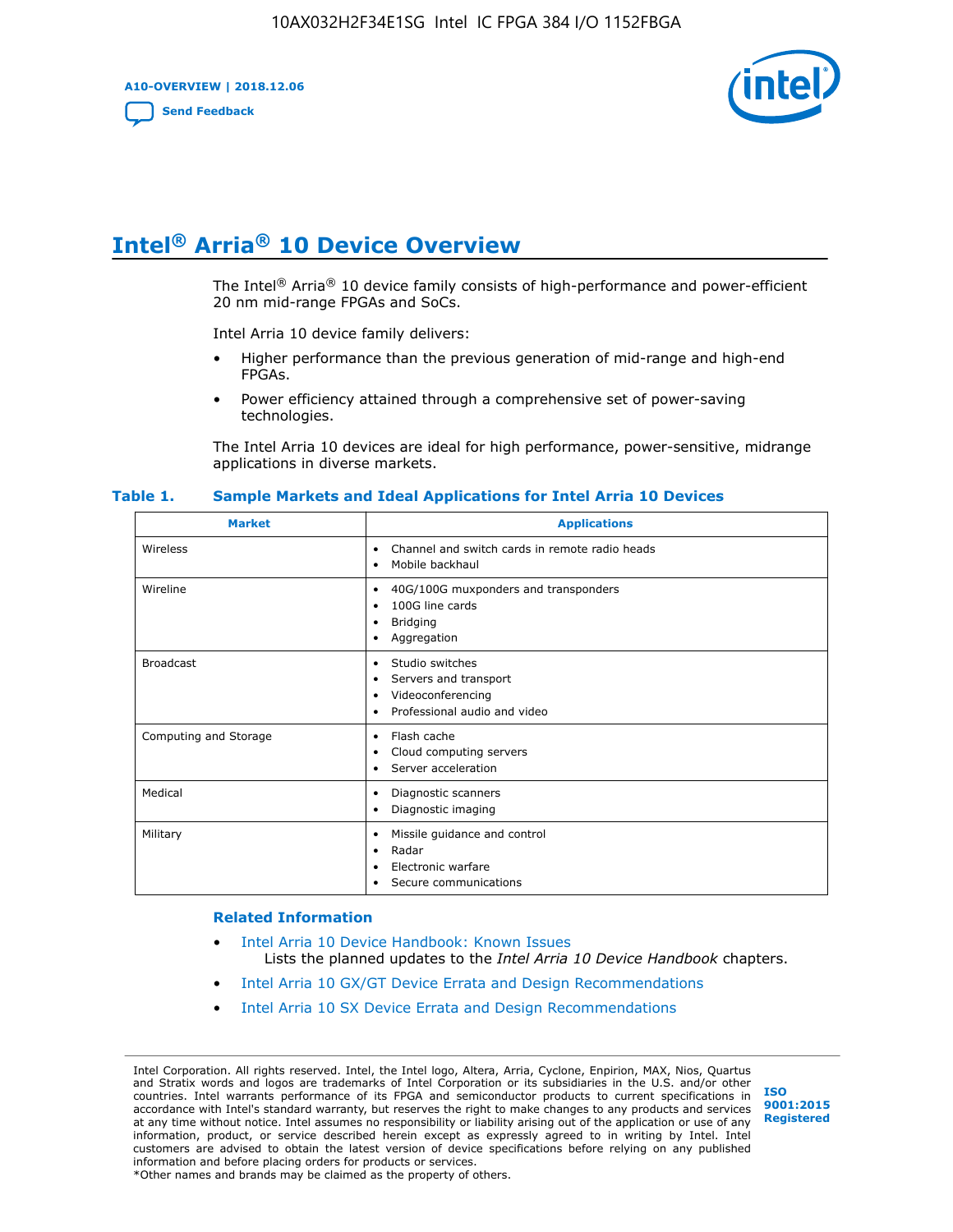

# **Key Advantages of Intel Arria 10 Devices**

## **Table 2. Key Advantages of the Intel Arria 10 Device Family**

| <b>Advantage</b>                                                                                          | <b>Supporting Feature</b>                                                                                                                                                                                                                                                                                                     |
|-----------------------------------------------------------------------------------------------------------|-------------------------------------------------------------------------------------------------------------------------------------------------------------------------------------------------------------------------------------------------------------------------------------------------------------------------------|
| Enhanced core architecture                                                                                | Built on TSMC's 20 nm process technology<br>٠<br>60% higher performance than the previous generation of mid-range FPGAs<br>٠<br>15% higher performance than the fastest previous-generation FPGA<br>٠                                                                                                                         |
| High-bandwidth integrated<br>transceivers                                                                 | Short-reach rates up to 25.8 Gigabits per second (Gbps)<br>٠<br>Backplane capability up to 12.5 Gbps<br>٠<br>Integrated 10GBASE-KR and 40GBASE-KR4 Forward Error Correction (FEC)<br>٠                                                                                                                                        |
| Improved logic integration and<br>hard IP blocks                                                          | 8-input adaptive logic module (ALM)<br>٠<br>Up to 65.6 megabits (Mb) of embedded memory<br>٠<br>Variable-precision digital signal processing (DSP) blocks<br>Fractional synthesis phase-locked loops (PLLs)<br>٠<br>Hard PCI Express Gen3 IP blocks<br>Hard memory controllers and PHY up to 2,400 Megabits per second (Mbps) |
| Second generation hard<br>processor system (HPS) with<br>integrated ARM* Cortex*-A9*<br>MPCore* processor | Tight integration of a dual-core ARM Cortex-A9 MPCore processor, hard IP, and an<br>٠<br>FPGA in a single Intel Arria 10 system-on-a-chip (SoC)<br>Supports over 128 Gbps peak bandwidth with integrated data coherency between<br>$\bullet$<br>the processor and the FPGA fabric                                             |
| Advanced power savings                                                                                    | Comprehensive set of advanced power saving features<br>٠<br>Power-optimized MultiTrack routing and core architecture<br>٠<br>Up to 40% lower power compared to previous generation of mid-range FPGAs<br>Up to 60% lower power compared to previous generation of high-end FPGAs<br>٠                                         |

# **Summary of Intel Arria 10 Features**

## **Table 3. Summary of Features for Intel Arria 10 Devices**

| <b>Feature</b>                  | <b>Description</b>                                                                                                                                                                                                                                                                                                                                                                                       |
|---------------------------------|----------------------------------------------------------------------------------------------------------------------------------------------------------------------------------------------------------------------------------------------------------------------------------------------------------------------------------------------------------------------------------------------------------|
| Technology                      | TSMC's 20-nm SoC process technology<br>٠<br>Allows operation at a lower $V_{\text{CC}}$ level of 0.82 V instead of the 0.9 V standard $V_{\text{CC}}$ core voltage                                                                                                                                                                                                                                       |
| Packaging                       | 1.0 mm ball-pitch Fineline BGA packaging<br>0.8 mm ball-pitch Ultra Fineline BGA packaging<br>Multiple devices with identical package footprints for seamless migration between different<br><b>FPGA</b> densities<br>Devices with compatible package footprints allow migration to next generation high-end<br>Stratix $\mathcal{R}$ 10 devices<br>RoHS, leaded $(1)$ , and lead-free (Pb-free) options |
| High-performance<br>FPGA fabric | Enhanced 8-input ALM with four registers<br>٠<br>Improved multi-track routing architecture to reduce congestion and improve compilation time<br>Hierarchical core clocking architecture<br>Fine-grained partial reconfiguration                                                                                                                                                                          |
| Internal memory<br>blocks       | M20K-20-Kb memory blocks with hard error correction code (ECC)<br>Memory logic array block (MLAB)-640-bit memory                                                                                                                                                                                                                                                                                         |
|                                 | continued                                                                                                                                                                                                                                                                                                                                                                                                |



<sup>(1)</sup> Contact Intel for availability.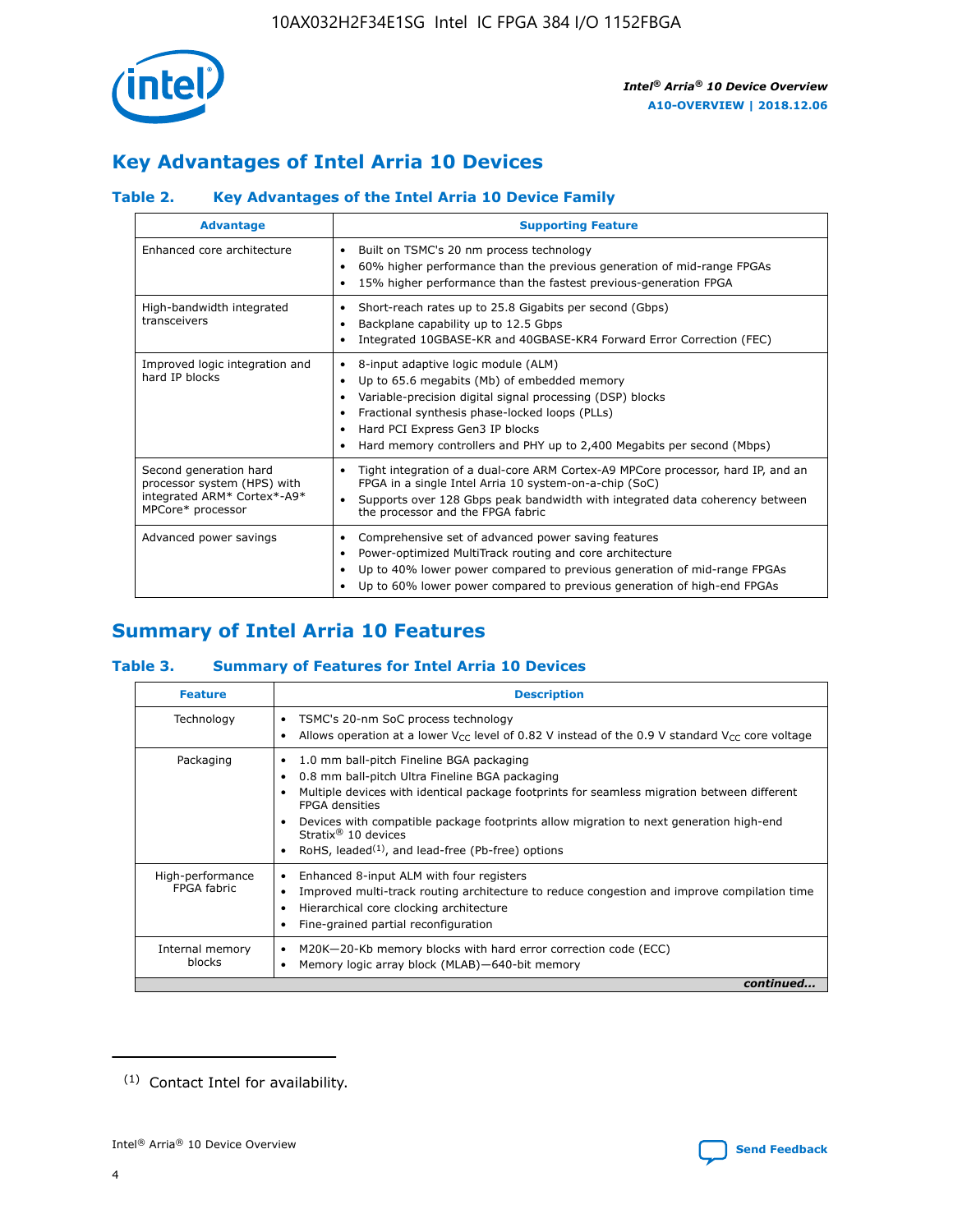$\mathbf{r}$ 



| <b>Feature</b>                         | <b>Description</b>                                                                                     |                                                                                                                                                                                                                                                                                                                                                                                                                                                                                                                                                                                                                                                                                                                                                                                                                                                                               |  |  |  |  |  |
|----------------------------------------|--------------------------------------------------------------------------------------------------------|-------------------------------------------------------------------------------------------------------------------------------------------------------------------------------------------------------------------------------------------------------------------------------------------------------------------------------------------------------------------------------------------------------------------------------------------------------------------------------------------------------------------------------------------------------------------------------------------------------------------------------------------------------------------------------------------------------------------------------------------------------------------------------------------------------------------------------------------------------------------------------|--|--|--|--|--|
| Embedded Hard IP<br>blocks             | Variable-precision DSP                                                                                 | Native support for signal processing precision levels from $18 \times 19$ to<br>$\bullet$<br>54 x 54<br>Native support for 27 x 27 multiplier mode<br>$\bullet$<br>64-bit accumulator and cascade for systolic finite impulse responses<br>$\bullet$<br>(FIRs)<br>Internal coefficient memory banks<br>$\bullet$<br>Preadder/subtractor for improved efficiency<br>Additional pipeline register to increase performance and reduce<br>power<br>Supports floating point arithmetic:<br>- Perform multiplication, addition, subtraction, multiply-add,<br>multiply-subtract, and complex multiplication.<br>- Supports multiplication with accumulation capability, cascade<br>summation, and cascade subtraction capability.<br>- Dynamic accumulator reset control.<br>- Support direct vector dot and complex multiplication chaining<br>multiply floating point DSP blocks. |  |  |  |  |  |
|                                        | Memory controller                                                                                      | DDR4, DDR3, and DDR3L                                                                                                                                                                                                                                                                                                                                                                                                                                                                                                                                                                                                                                                                                                                                                                                                                                                         |  |  |  |  |  |
|                                        | PCI Express*                                                                                           | PCI Express (PCIe*) Gen3 (x1, x2, x4, or x8), Gen2 (x1, x2, x4, or x8)<br>and Gen1 (x1, x2, x4, or x8) hard IP with complete protocol stack,<br>endpoint, and root port                                                                                                                                                                                                                                                                                                                                                                                                                                                                                                                                                                                                                                                                                                       |  |  |  |  |  |
|                                        | Transceiver I/O                                                                                        | 10GBASE-KR/40GBASE-KR4 Forward Error Correction (FEC)<br>PCS hard IPs that support:<br>٠<br>- 10-Gbps Ethernet (10GbE)<br>- PCIe PIPE interface<br>- Interlaken<br>- Gbps Ethernet (GbE)<br>- Common Public Radio Interface (CPRI) with deterministic latency<br>support<br>- Gigabit-capable passive optical network (GPON) with fast lock-<br>time support<br>13.5G JESD204b<br>$\bullet$<br>8B/10B, 64B/66B, 64B/67B encoders and decoders<br>$\bullet$<br>Custom mode support for proprietary protocols                                                                                                                                                                                                                                                                                                                                                                   |  |  |  |  |  |
| Core clock networks                    | $\bullet$                                                                                              | Up to 800 MHz fabric clocking, depending on the application:<br>- 667 MHz external memory interface clocking with 2,400 Mbps DDR4 interface<br>- 800 MHz LVDS interface clocking with 1,600 Mbps LVDS interface<br>Global, regional, and peripheral clock networks<br>Clock networks that are not used can be gated to reduce dynamic power                                                                                                                                                                                                                                                                                                                                                                                                                                                                                                                                   |  |  |  |  |  |
| Phase-locked loops<br>(PLLs)           | High-resolution fractional synthesis PLLs:<br>٠<br>Integer PLLs:<br>- Adjacent to general purpose I/Os | - Precision clock synthesis, clock delay compensation, and zero delay buffering (ZDB)<br>- Support integer mode and fractional mode<br>- Fractional mode support with third-order delta-sigma modulation<br>- Support external memory and LVDS interfaces                                                                                                                                                                                                                                                                                                                                                                                                                                                                                                                                                                                                                     |  |  |  |  |  |
| FPGA General-purpose<br>$I/Os$ (GPIOs) | On-chip termination (OCT)<br>٠                                                                         | 1.6 Gbps LVDS-every pair can be configured as receiver or transmitter<br>1.2 V to 3.0 V single-ended LVTTL/LVCMOS interfacing                                                                                                                                                                                                                                                                                                                                                                                                                                                                                                                                                                                                                                                                                                                                                 |  |  |  |  |  |
| <b>External Memory</b><br>Interface    | $\bullet$                                                                                              | Hard memory controller- DDR4, DDR3, and DDR3L support<br>- DDR4-speeds up to 1,200 MHz/2,400 Mbps<br>- DDR3-speeds up to 1,067 MHz/2,133 Mbps<br>Soft memory controller—provides support for RLDRAM $3^{(2)}$ , QDR IV $^{(2)}$ , and QDR II+<br>continued                                                                                                                                                                                                                                                                                                                                                                                                                                                                                                                                                                                                                    |  |  |  |  |  |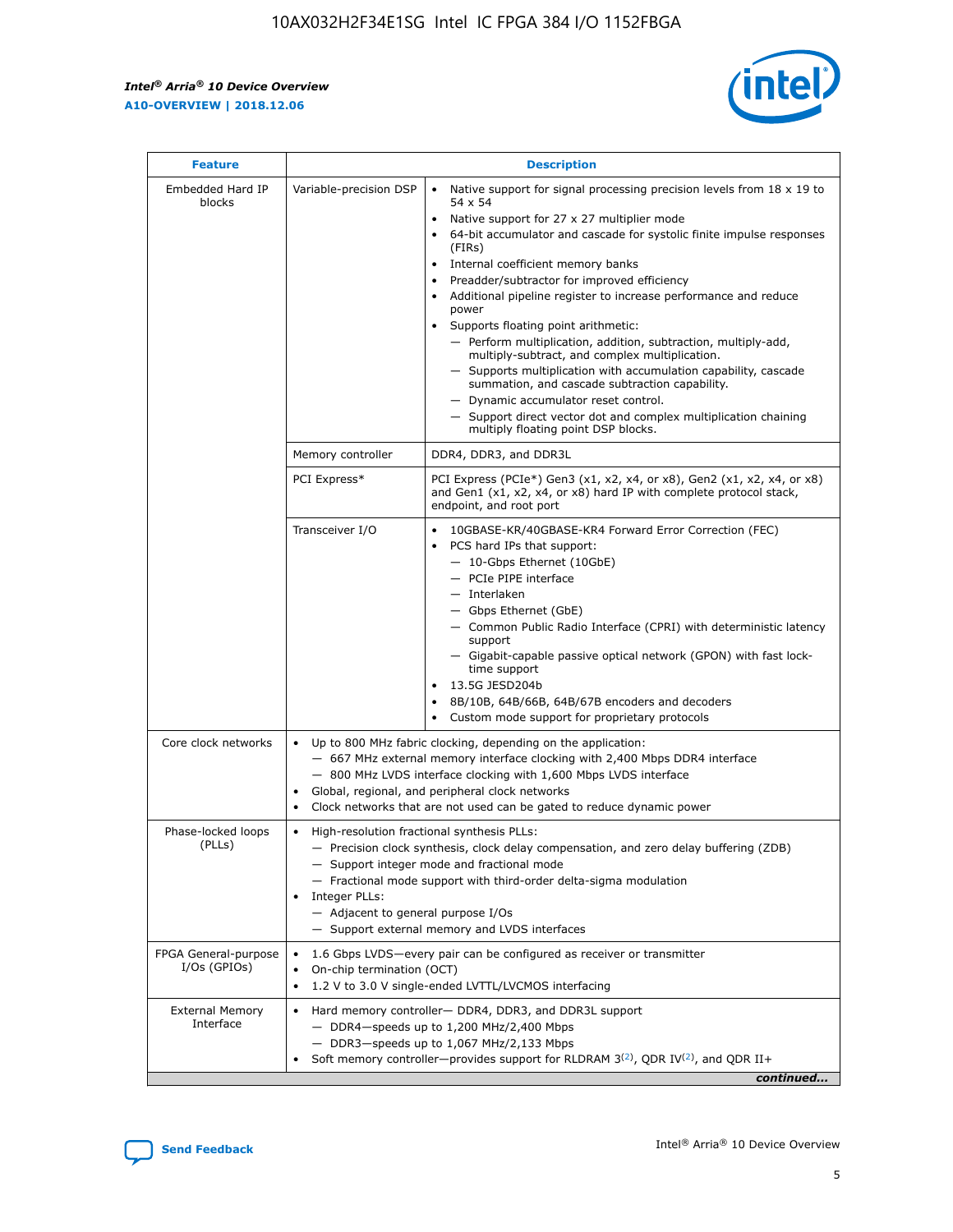

| <b>Feature</b>                                    | <b>Description</b>                                                                                                                                                                                                                                                                                                                                                                                                                                                                                                                                                                                                                                  |  |  |  |  |  |  |  |
|---------------------------------------------------|-----------------------------------------------------------------------------------------------------------------------------------------------------------------------------------------------------------------------------------------------------------------------------------------------------------------------------------------------------------------------------------------------------------------------------------------------------------------------------------------------------------------------------------------------------------------------------------------------------------------------------------------------------|--|--|--|--|--|--|--|
| Low-power serial<br>transceivers                  | • Continuous operating range:<br>- Intel Arria 10 GX-1 Gbps to 17.4 Gbps<br>- Intel Arria 10 GT-1 Gbps to 25.8 Gbps<br>Backplane support:<br>- Intel Arria 10 GX-up to 12.5<br>- Intel Arria 10 GT-up to 12.5<br>Extended range down to 125 Mbps with oversampling<br>ATX transmit PLLs with user-configurable fractional synthesis capability<br>Electronic Dispersion Compensation (EDC) support for XFP, SFP+, QSFP, and CFP optical<br>module<br>Adaptive linear and decision feedback equalization<br>$\bullet$<br>Transmitter pre-emphasis and de-emphasis<br>$\bullet$<br>Dynamic partial reconfiguration of individual transceiver channels |  |  |  |  |  |  |  |
| <b>HPS</b><br>(Intel Arria 10 SX<br>devices only) | Dual-core ARM Cortex-A9 MPCore processor-1.2 GHz CPU with<br>Processor and system<br>$\bullet$<br>1.5 GHz overdrive capability<br>256 KB on-chip RAM and 64 KB on-chip ROM<br>System peripherals—general-purpose timers, watchdog timers, direct<br>memory access (DMA) controller, FPGA configuration manager, and<br>clock and reset managers<br>Security features-anti-tamper, secure boot, Advanced Encryption<br>Standard (AES) and authentication (SHA)<br>ARM CoreSight* JTAG debug access port, trace port, and on-chip<br>trace storage                                                                                                    |  |  |  |  |  |  |  |
|                                                   | <b>External interfaces</b><br>Hard memory interface-Hard memory controller (2,400 Mbps DDR4,<br>$\bullet$<br>and 2,133 Mbps DDR3), Quad serial peripheral interface (QSPI) flash<br>controller, NAND flash controller, direct memory access (DMA)<br>controller, Secure Digital/MultiMediaCard (SD/MMC) controller<br>Communication interface-10/100/1000 Ethernet media access<br>control (MAC), USB On-The-GO (OTG) controllers, I <sup>2</sup> C controllers,<br>UART 16550, serial peripheral interface (SPI), and up to 62<br>HPS GPIO interfaces (48 direct-share I/Os)                                                                       |  |  |  |  |  |  |  |
|                                                   | High-performance ARM AMBA* AXI bus bridges that support<br>Interconnects to core<br>$\bullet$<br>simultaneous read and write<br>HPS-FPGA bridges-include the FPGA-to-HPS, HPS-to-FPGA, and<br>$\bullet$<br>lightweight HPS-to-FPGA bridges that allow the FPGA fabric to issue<br>transactions to slaves in the HPS, and vice versa<br>Configuration bridge that allows HPS configuration manager to<br>configure the core logic via dedicated 32-bit configuration port<br>FPGA-to-HPS SDRAM controller bridge-provides configuration<br>interfaces for the multiport front end (MPFE) of the HPS SDRAM<br>controller                              |  |  |  |  |  |  |  |
| Configuration                                     | Tamper protection—comprehensive design protection to protect your valuable IP investments<br>Enhanced 256-bit advanced encryption standard (AES) design security with authentication<br>٠<br>Configuration via protocol (CvP) using PCIe Gen1, Gen2, or Gen3<br>continued                                                                                                                                                                                                                                                                                                                                                                           |  |  |  |  |  |  |  |

<sup>(2)</sup> Intel Arria 10 devices support this external memory interface using hard PHY with soft memory controller.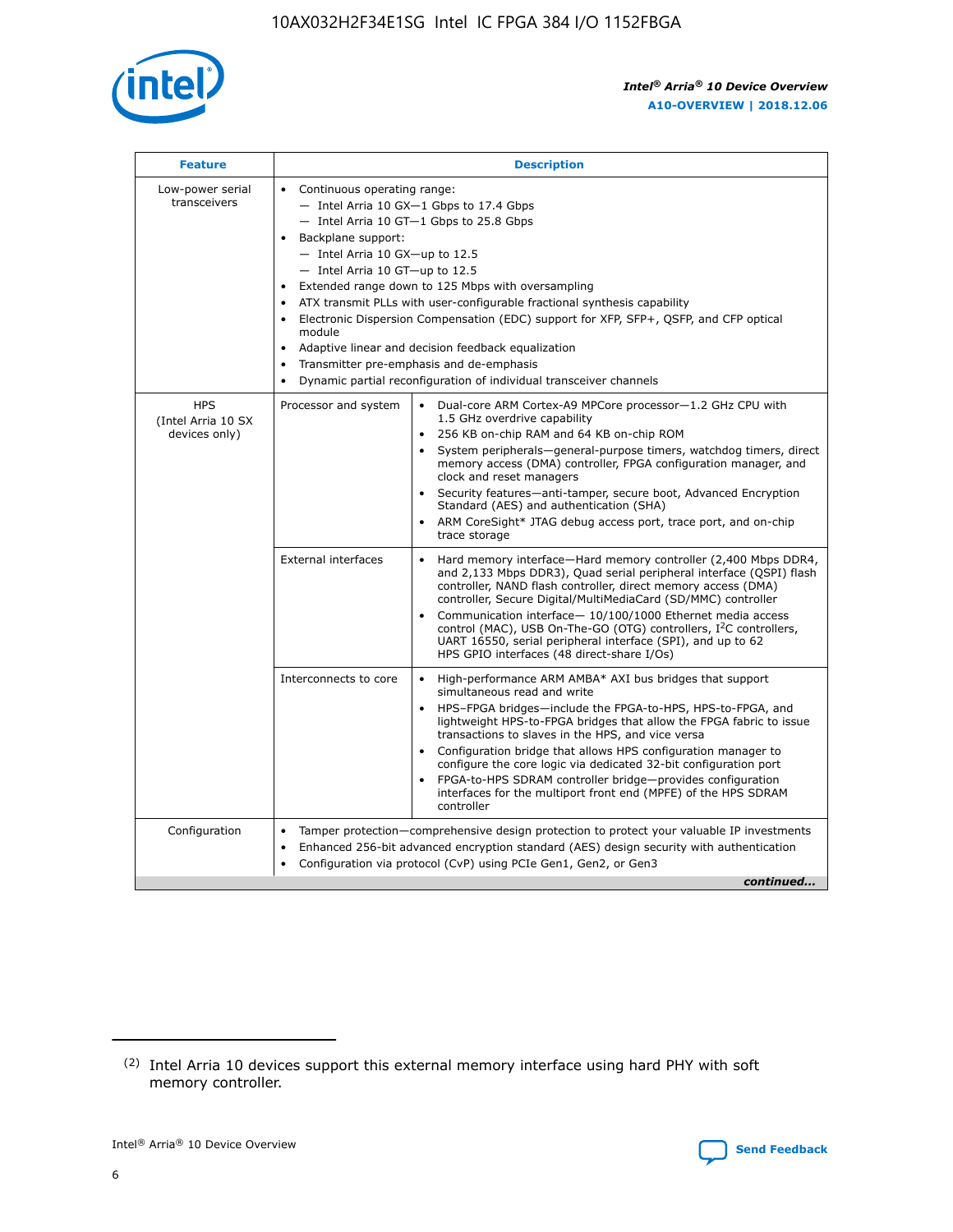

| <b>Feature</b>     | <b>Description</b>                                                                                                                                                                                               |
|--------------------|------------------------------------------------------------------------------------------------------------------------------------------------------------------------------------------------------------------|
|                    | Dynamic reconfiguration of the transceivers and PLLs<br>Fine-grained partial reconfiguration of the core fabric<br>Active Serial x4 Interface<br>$\bullet$                                                       |
| Power management   | SmartVID<br>Low static power device options<br>Programmable Power Technology<br>Intel Quartus <sup>®</sup> Prime integrated power analysis                                                                       |
| Software and tools | Intel Quartus Prime design suite<br>Transceiver toolkit<br>Platform Designer system integration tool<br>DSP Builder for Intel FPGAs<br>OpenCL <sup>™</sup> support<br>Intel SoC FPGA Embedded Design Suite (EDS) |

## **Related Information**

[Intel Arria 10 Transceiver PHY Overview](https://www.intel.com/content/www/us/en/programmable/documentation/nik1398707230472.html#nik1398706768037) Provides details on Intel Arria 10 transceivers.

## **Intel Arria 10 Device Variants and Packages**

#### **Table 4. Device Variants for the Intel Arria 10 Device Family**

| <b>Variant</b>    | <b>Description</b>                                                                                                                                                                                                     |
|-------------------|------------------------------------------------------------------------------------------------------------------------------------------------------------------------------------------------------------------------|
| Intel Arria 10 GX | FPGA featuring 17.4 Gbps transceivers for short reach applications with 12.5 backplane driving<br>capability.                                                                                                          |
| Intel Arria 10 GT | FPGA featuring:<br>17.4 Gbps transceivers for short reach applications with 12.5 backplane driving capability.<br>25.8 Gbps transceivers for supporting CAUI-4 and CEI-25G applications with CFP2 and CFP4<br>modules. |
| Intel Arria 10 SX | SoC integrating ARM-based HPS and FPGA featuring 17.4 Gbps transceivers for short reach<br>applications with 12.5 backplane driving capability.                                                                        |

## **Intel Arria 10 GX**

This section provides the available options, maximum resource counts, and package plan for the Intel Arria 10 GX devices.

The information in this section is correct at the time of publication. For the latest information and to get more details, refer to the Intel FPGA Product Selector.

#### **Related Information**

#### [Intel FPGA Product Selector](http://www.altera.com/products/selector/psg-selector.html) Provides the latest information on Intel products.

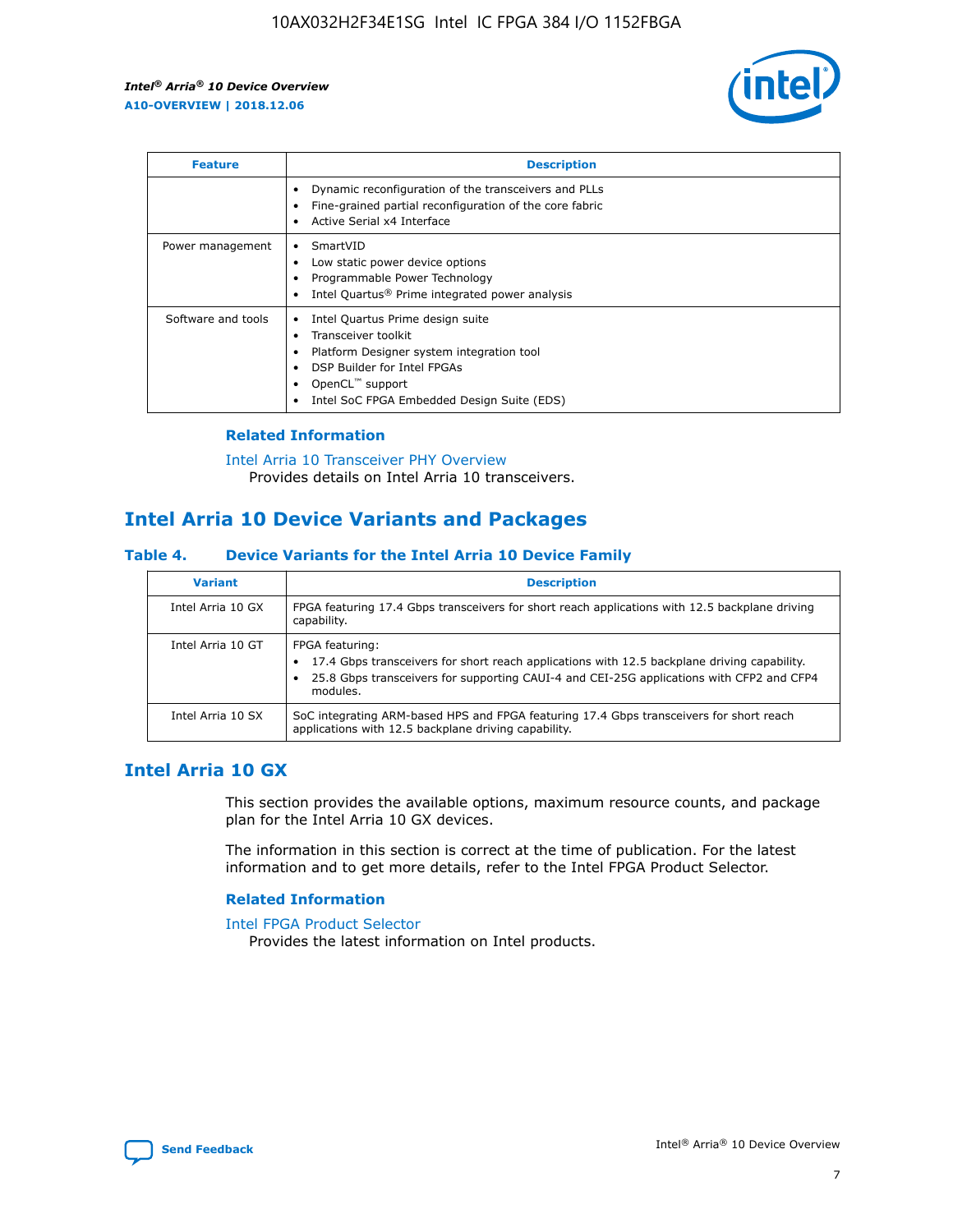

## **Available Options**





#### **Related Information**

[Transceiver Performance for Intel Arria 10 GX/SX Devices](https://www.intel.com/content/www/us/en/programmable/documentation/mcn1413182292568.html#mcn1413213965502) Provides more information about the transceiver speed grade.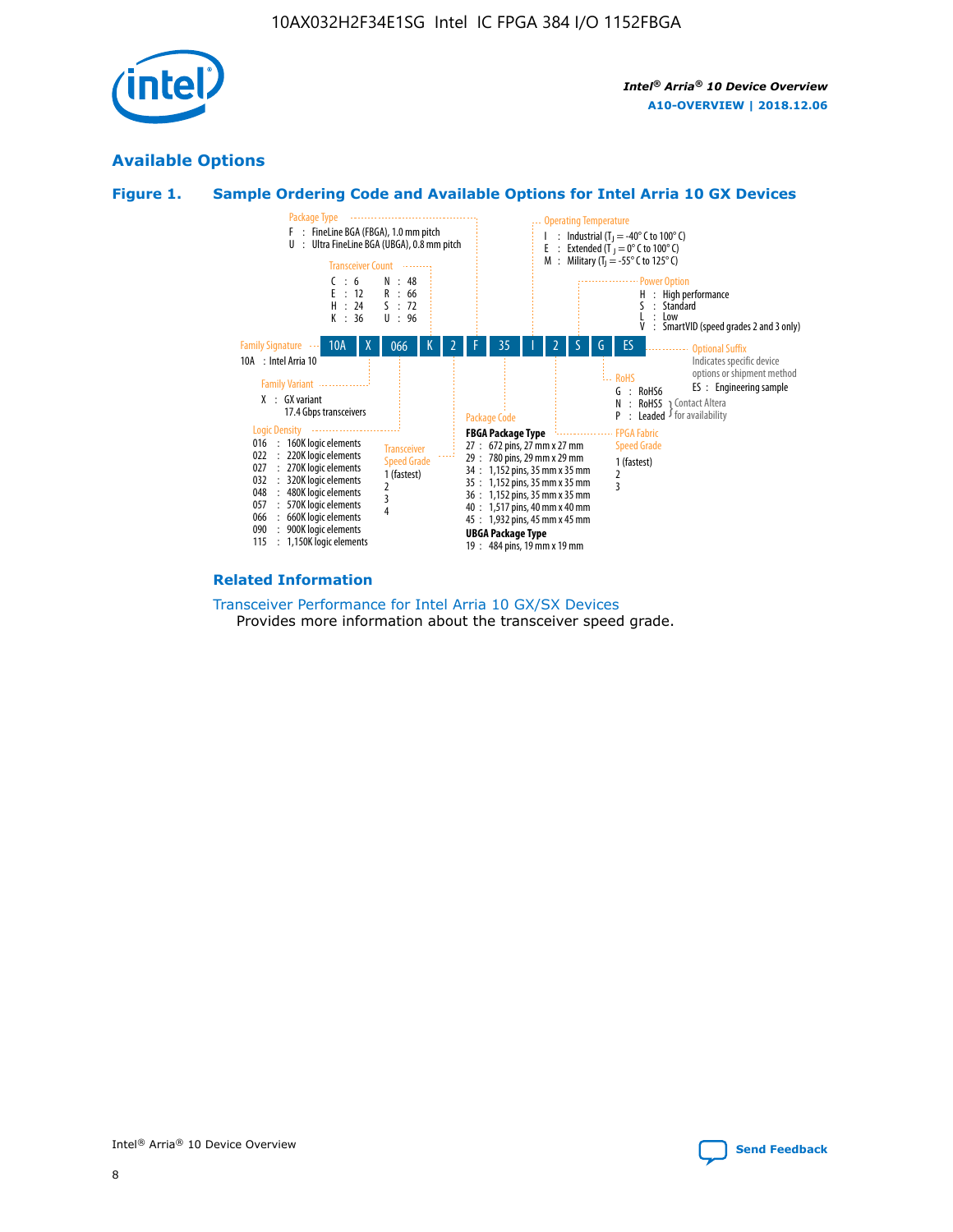

## **Maximum Resources**

#### **Table 5. Maximum Resource Counts for Intel Arria 10 GX Devices (GX 160, GX 220, GX 270, GX 320, and GX 480)**

| <b>Resource</b>              |                         | <b>Product Line</b> |                                                 |                |                |                |  |  |  |
|------------------------------|-------------------------|---------------------|-------------------------------------------------|----------------|----------------|----------------|--|--|--|
|                              |                         | <b>GX 160</b>       | <b>GX 220</b><br><b>GX 270</b><br><b>GX 320</b> |                |                | <b>GX 480</b>  |  |  |  |
| Logic Elements (LE) (K)      |                         | 160                 | 220                                             | 270            | 320            | 480            |  |  |  |
| <b>ALM</b>                   |                         | 61,510              | 80,330                                          | 101,620        | 119,900        | 183,590        |  |  |  |
| Register                     |                         | 246,040             | 406,480<br>321,320                              |                | 479,600        | 734,360        |  |  |  |
| Memory (Kb)                  | M <sub>20</sub> K       | 8,800               | 11,740                                          | 15,000         | 17,820         | 28,620         |  |  |  |
|                              | <b>MLAB</b>             | 1,050               | 1,690                                           | 2,452          | 2,727          | 4,164          |  |  |  |
| Variable-precision DSP Block |                         | 156                 | 192                                             | 830            | 985            | 1,368          |  |  |  |
| 18 x 19 Multiplier           |                         | 312                 | 384                                             | 1,970<br>1,660 |                | 2,736          |  |  |  |
| PLL                          | Fractional<br>Synthesis | 6                   | 6                                               | 8              | 8              | 12             |  |  |  |
|                              | I/O                     | 6                   | 6                                               | 8              | 8              | 12             |  |  |  |
| 17.4 Gbps Transceiver        |                         | 12                  | 12                                              | 24             | 24             | 36             |  |  |  |
| GPIO <sup>(3)</sup>          |                         | 288                 | 288                                             | 384            | 384            |                |  |  |  |
| LVDS Pair $(4)$              |                         | 120                 | 120                                             | 168            | 168            | 222            |  |  |  |
| PCIe Hard IP Block           |                         | 1                   | 1                                               | 2              | $\overline{2}$ | $\overline{2}$ |  |  |  |
| Hard Memory Controller       |                         | 6                   | 6                                               | 8              | 8              | 12             |  |  |  |

<sup>(4)</sup> Each LVDS I/O pair can be used as differential input or output.



<sup>(3)</sup> The number of GPIOs does not include transceiver I/Os. In the Intel Quartus Prime software, the number of user I/Os includes transceiver I/Os.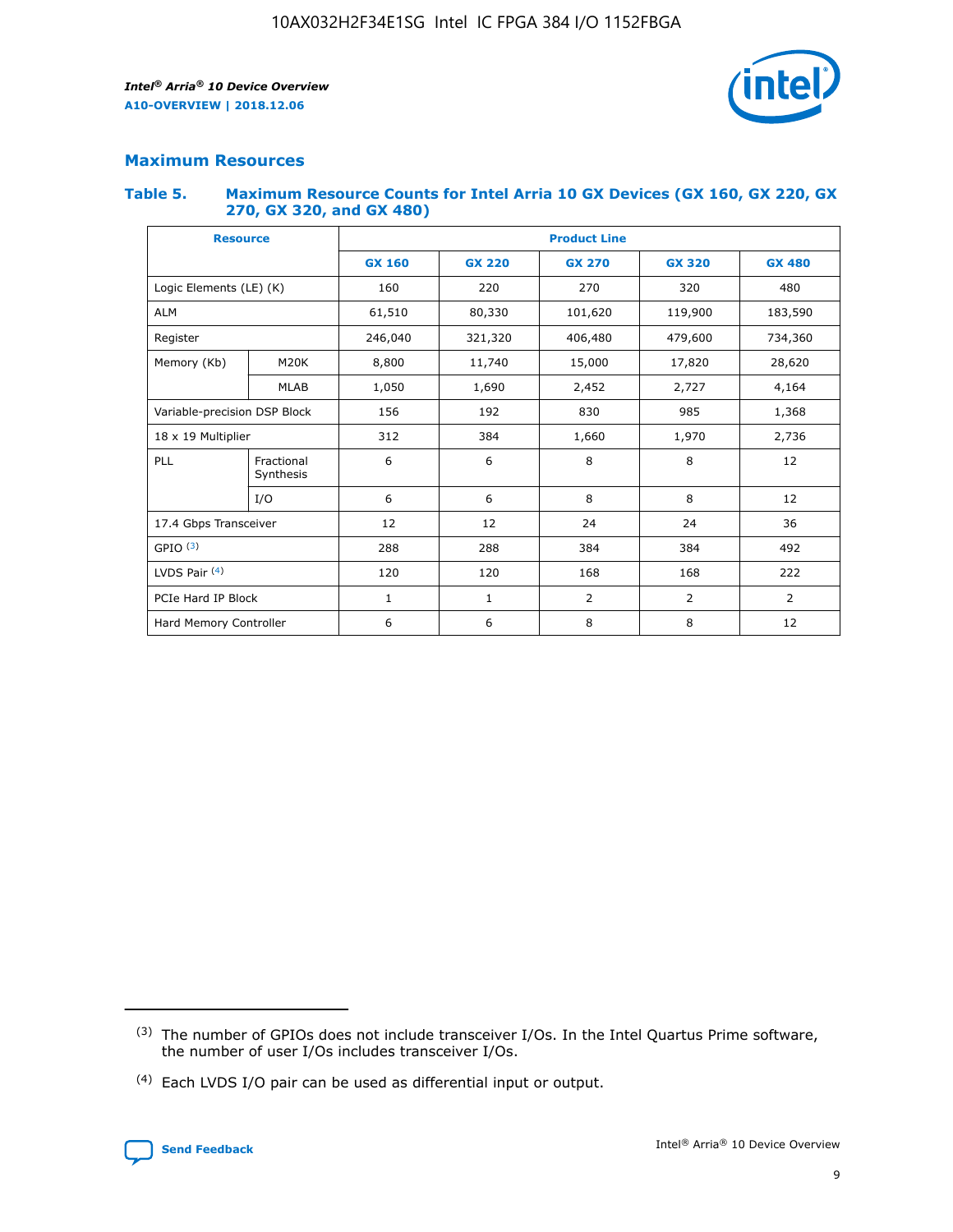

## **Table 6. Maximum Resource Counts for Intel Arria 10 GX Devices (GX 570, GX 660, GX 900, and GX 1150)**

|                              | <b>Resource</b>         | <b>Product Line</b> |                |                |                |  |  |  |
|------------------------------|-------------------------|---------------------|----------------|----------------|----------------|--|--|--|
|                              |                         | <b>GX 570</b>       | <b>GX 660</b>  | <b>GX 900</b>  | <b>GX 1150</b> |  |  |  |
| Logic Elements (LE) (K)      |                         | 570                 | 660            | 900            | 1,150          |  |  |  |
| <b>ALM</b>                   |                         | 217,080             | 251,680        | 339,620        | 427,200        |  |  |  |
| Register                     |                         | 868,320             | 1,006,720      |                | 1,708,800      |  |  |  |
| Memory (Kb)                  | <b>M20K</b>             | 36,000              | 42,620         | 48,460         | 54,260         |  |  |  |
|                              | <b>MLAB</b>             | 5,096               | 5,788          |                | 12,984         |  |  |  |
| Variable-precision DSP Block |                         | 1,523               | 1,687          | 1,518          | 1,518          |  |  |  |
| $18 \times 19$ Multiplier    |                         | 3,046               | 3,374          | 3,036          | 3,036          |  |  |  |
| PLL                          | Fractional<br>Synthesis | 16                  | 16             | 32             | 32             |  |  |  |
|                              | I/O                     | 16                  | 16             | 16             | 16             |  |  |  |
| 17.4 Gbps Transceiver        |                         | 48                  | 96<br>48       |                | 96             |  |  |  |
| GPIO <sup>(3)</sup>          |                         | 696                 | 696            | 768            | 768            |  |  |  |
| LVDS Pair $(4)$              |                         | 324                 | 324            | 384            | 384            |  |  |  |
| PCIe Hard IP Block           |                         | $\overline{2}$      | $\overline{2}$ | $\overline{4}$ | $\overline{4}$ |  |  |  |
| Hard Memory Controller       |                         | 16                  | 16             | 16             | 16             |  |  |  |

## **Package Plan**

## **Table 7. Package Plan for Intel Arria 10 GX Devices (U19, F27, and F29)**

Refer to I/O and High Speed I/O in Intel Arria 10 Devices chapter for the number of 3 V I/O, LVDS I/O, and LVDS channels in each device package.

| <b>Product Line</b> | <b>U19</b><br>$(19 \text{ mm} \times 19 \text{ mm})$<br>484-pin UBGA) |          |             |         | <b>F27</b><br>(27 mm × 27 mm,<br>672-pin FBGA) |             | <b>F29</b><br>(29 mm × 29 mm,<br>780-pin FBGA) |          |             |  |
|---------------------|-----------------------------------------------------------------------|----------|-------------|---------|------------------------------------------------|-------------|------------------------------------------------|----------|-------------|--|
|                     | 3 V I/O                                                               | LVDS I/O | <b>XCVR</b> | 3 V I/O | LVDS I/O                                       | <b>XCVR</b> | 3 V I/O                                        | LVDS I/O | <b>XCVR</b> |  |
| GX 160              | 48                                                                    | 192      | 6           | 48      | 192                                            | 12          | 48                                             | 240      | 12          |  |
| GX 220              | 48                                                                    | 192      | 6           | 48      | 192                                            | 12          | 48                                             | 240      | 12          |  |
| GX 270              |                                                                       |          |             | 48      | 192                                            | 12          | 48                                             | 312      | 12          |  |
| GX 320              |                                                                       |          |             | 48      | 192                                            | 12          | 48                                             | 312      | 12          |  |
| GX 480              |                                                                       |          |             |         |                                                |             | 48                                             | 312      | 12          |  |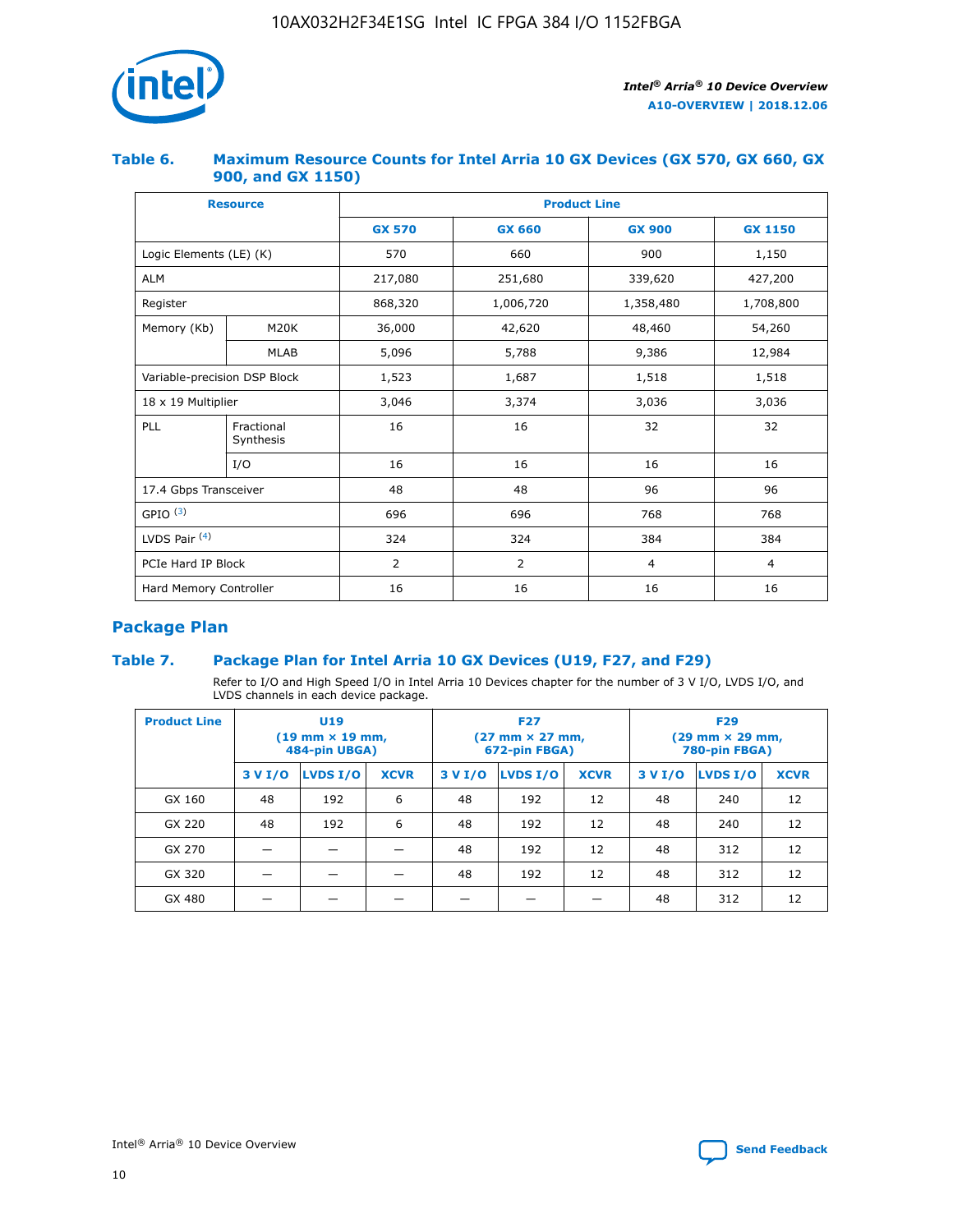

#### **Table 8. Package Plan for Intel Arria 10 GX Devices (F34, F35, NF40, and KF40)**

Refer to I/O and High Speed I/O in Intel Arria 10 Devices chapter for the number of 3 V I/O, LVDS I/O, and LVDS channels in each device package.

| <b>Product Line</b> | <b>F34</b><br>$(35 \text{ mm} \times 35 \text{ mm})$<br>1152-pin FBGA) |                    | <b>F35</b><br>$(35 \text{ mm} \times 35 \text{ mm})$<br><b>1152-pin FBGA)</b> |           | <b>KF40</b><br>$(40$ mm $\times$ 40 mm,<br>1517-pin FBGA) |             |           | <b>NF40</b><br>$(40$ mm $\times$ 40 mm,<br><b>1517-pin FBGA)</b> |             |            |                    |             |
|---------------------|------------------------------------------------------------------------|--------------------|-------------------------------------------------------------------------------|-----------|-----------------------------------------------------------|-------------|-----------|------------------------------------------------------------------|-------------|------------|--------------------|-------------|
|                     | 3V<br>I/O                                                              | <b>LVDS</b><br>I/O | <b>XCVR</b>                                                                   | 3V<br>I/O | <b>LVDS</b><br>I/O                                        | <b>XCVR</b> | 3V<br>I/O | <b>LVDS</b><br>I/O                                               | <b>XCVR</b> | 3 V<br>I/O | <b>LVDS</b><br>I/O | <b>XCVR</b> |
| GX 270              | 48                                                                     | 336                | 24                                                                            | 48        | 336                                                       | 24          |           |                                                                  |             |            |                    |             |
| GX 320              | 48                                                                     | 336                | 24                                                                            | 48        | 336                                                       | 24          |           |                                                                  |             |            |                    |             |
| GX 480              | 48                                                                     | 444                | 24                                                                            | 48        | 348                                                       | 36          |           |                                                                  |             |            |                    |             |
| GX 570              | 48                                                                     | 444                | 24                                                                            | 48        | 348                                                       | 36          | 96        | 600                                                              | 36          | 48         | 540                | 48          |
| GX 660              | 48                                                                     | 444                | 24                                                                            | 48        | 348                                                       | 36          | 96        | 600                                                              | 36          | 48         | 540                | 48          |
| GX 900              |                                                                        | 504                | 24                                                                            | -         |                                                           |             |           |                                                                  |             |            | 600                | 48          |
| GX 1150             |                                                                        | 504                | 24                                                                            |           |                                                           |             |           |                                                                  |             |            | 600                | 48          |

#### **Table 9. Package Plan for Intel Arria 10 GX Devices (RF40, NF45, SF45, and UF45)**

Refer to I/O and High Speed I/O in Intel Arria 10 Devices chapter for the number of 3 V I/O, LVDS I/O, and LVDS channels in each device package.

| <b>Product Line</b> | <b>RF40</b><br>$(40$ mm $\times$ 40 mm,<br>1517-pin FBGA) |                    |             | <b>NF45</b><br>$(45 \text{ mm} \times 45 \text{ mm})$<br><b>1932-pin FBGA)</b> |                    |             | <b>SF45</b><br>$(45 \text{ mm} \times 45 \text{ mm})$<br><b>1932-pin FBGA)</b> |                    |             | <b>UF45</b><br>$(45 \text{ mm} \times 45 \text{ mm})$<br><b>1932-pin FBGA)</b> |                    |             |
|---------------------|-----------------------------------------------------------|--------------------|-------------|--------------------------------------------------------------------------------|--------------------|-------------|--------------------------------------------------------------------------------|--------------------|-------------|--------------------------------------------------------------------------------|--------------------|-------------|
|                     | 3V<br>I/O                                                 | <b>LVDS</b><br>I/O | <b>XCVR</b> | 3 V<br>I/O                                                                     | <b>LVDS</b><br>I/O | <b>XCVR</b> | 3 V<br>I/O                                                                     | <b>LVDS</b><br>I/O | <b>XCVR</b> | 3V<br>I/O                                                                      | <b>LVDS</b><br>I/O | <b>XCVR</b> |
| GX 900              |                                                           | 342                | 66          | _                                                                              | 768                | 48          |                                                                                | 624                | 72          |                                                                                | 480                | 96          |
| GX 1150             |                                                           | 342                | 66          | _                                                                              | 768                | 48          |                                                                                | 624                | 72          |                                                                                | 480                | 96          |

#### **Related Information**

[I/O and High-Speed Differential I/O Interfaces in Intel Arria 10 Devices chapter, Intel](https://www.intel.com/content/www/us/en/programmable/documentation/sam1403482614086.html#sam1403482030321) [Arria 10 Device Handbook](https://www.intel.com/content/www/us/en/programmable/documentation/sam1403482614086.html#sam1403482030321)

Provides the number of 3 V and LVDS I/Os, and LVDS channels for each Intel Arria 10 device package.

## **Intel Arria 10 GT**

This section provides the available options, maximum resource counts, and package plan for the Intel Arria 10 GT devices.

The information in this section is correct at the time of publication. For the latest information and to get more details, refer to the Intel FPGA Product Selector.

#### **Related Information**

#### [Intel FPGA Product Selector](http://www.altera.com/products/selector/psg-selector.html)

Provides the latest information on Intel products.

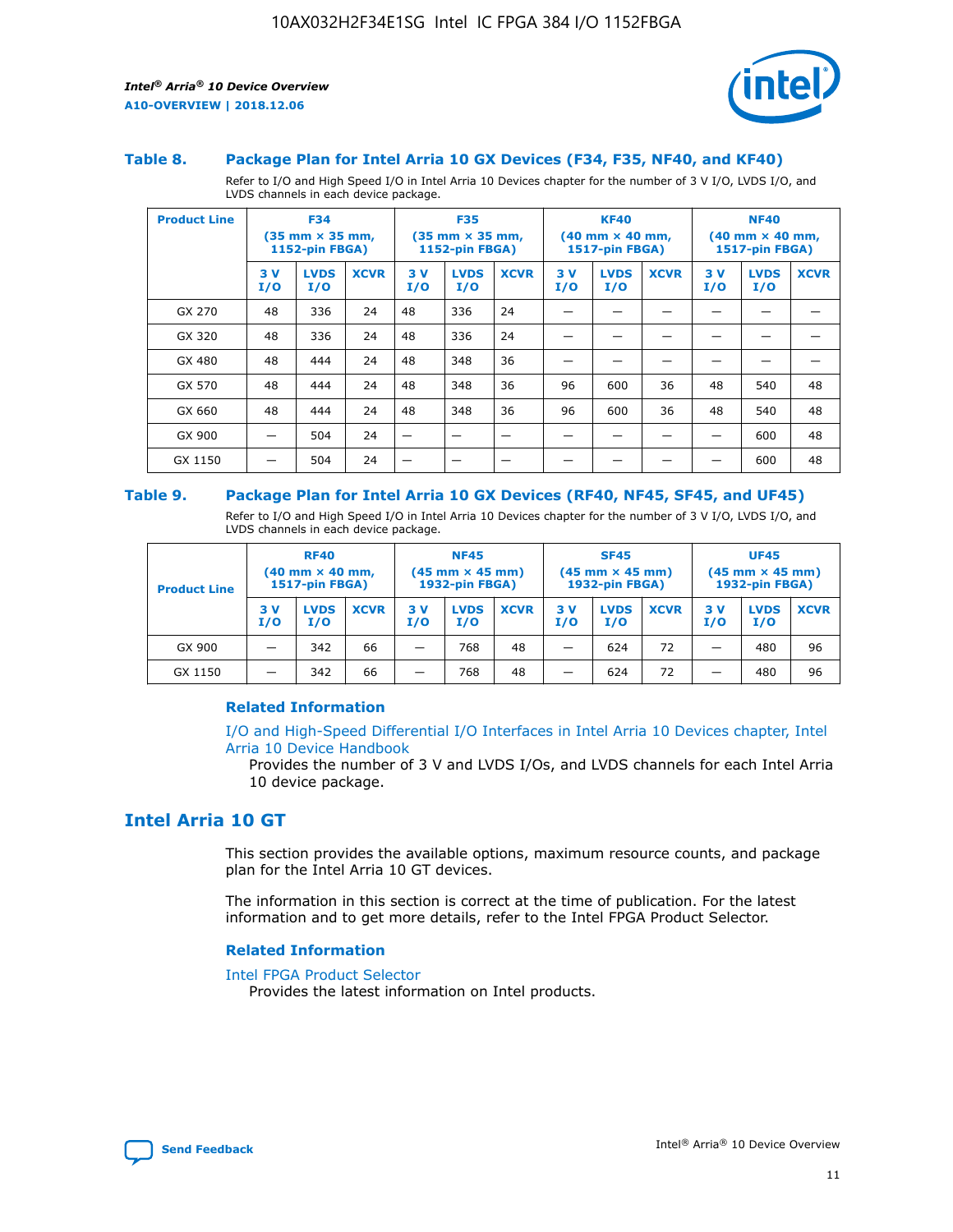

## **Available Options**

## **Figure 2. Sample Ordering Code and Available Options for Intel Arria 10 GT Devices**

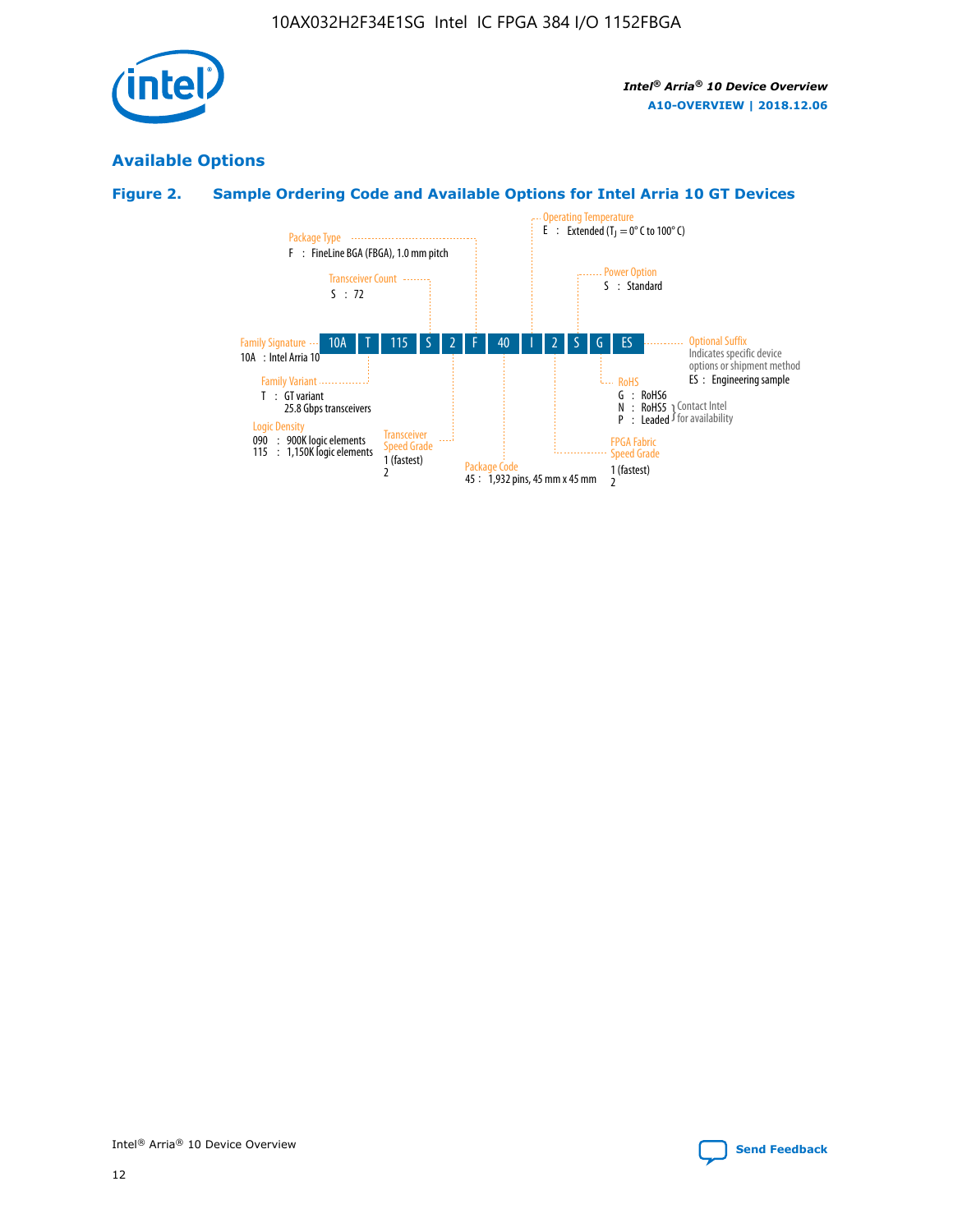

## **Maximum Resources**

#### **Table 10. Maximum Resource Counts for Intel Arria 10 GT Devices**

| <b>Resource</b>              |                      |                | <b>Product Line</b> |  |
|------------------------------|----------------------|----------------|---------------------|--|
|                              |                      | <b>GT 900</b>  | <b>GT 1150</b>      |  |
| Logic Elements (LE) (K)      |                      | 900            | 1,150               |  |
| <b>ALM</b>                   |                      | 339,620        | 427,200             |  |
| Register                     |                      | 1,358,480      | 1,708,800           |  |
| Memory (Kb)                  | M20K                 | 48,460         | 54,260              |  |
|                              | <b>MLAB</b>          | 9,386          | 12,984              |  |
| Variable-precision DSP Block |                      | 1,518          | 1,518               |  |
| 18 x 19 Multiplier           |                      | 3,036          | 3,036               |  |
| <b>PLL</b>                   | Fractional Synthesis | 32             | 32                  |  |
|                              | I/O                  | 16             | 16                  |  |
| Transceiver                  | 17.4 Gbps            | 72(5)          | 72(5)               |  |
|                              | 25.8 Gbps            | 6              | 6                   |  |
| GPIO <sup>(6)</sup>          |                      | 624            | 624                 |  |
| LVDS Pair $(7)$              |                      | 312            | 312                 |  |
| PCIe Hard IP Block           |                      | $\overline{4}$ | $\overline{4}$      |  |
| Hard Memory Controller       |                      | 16             | 16                  |  |

#### **Related Information**

#### [Intel Arria 10 GT Channel Usage](https://www.intel.com/content/www/us/en/programmable/documentation/nik1398707230472.html#nik1398707008178)

Configuring GT/GX channels in Intel Arria 10 GT devices.

## **Package Plan**

#### **Table 11. Package Plan for Intel Arria 10 GT Devices**

Refer to I/O and High Speed I/O in Intel Arria 10 Devices chapter for the number of 3 V I/O, LVDS I/O, and LVDS channels in each device package.

| <b>Product Line</b> | <b>SF45</b><br>(45 mm × 45 mm, 1932-pin FBGA) |                 |             |  |  |  |
|---------------------|-----------------------------------------------|-----------------|-------------|--|--|--|
|                     | 3 V I/O                                       | <b>LVDS I/O</b> | <b>XCVR</b> |  |  |  |
| GT 900              |                                               | 624             | 72          |  |  |  |
| GT 1150             |                                               | 624             |             |  |  |  |

<sup>(7)</sup> Each LVDS I/O pair can be used as differential input or output.



 $(5)$  If all 6 GT channels are in use, 12 of the GX channels are not usable.

<sup>(6)</sup> The number of GPIOs does not include transceiver I/Os. In the Intel Quartus Prime software, the number of user I/Os includes transceiver I/Os.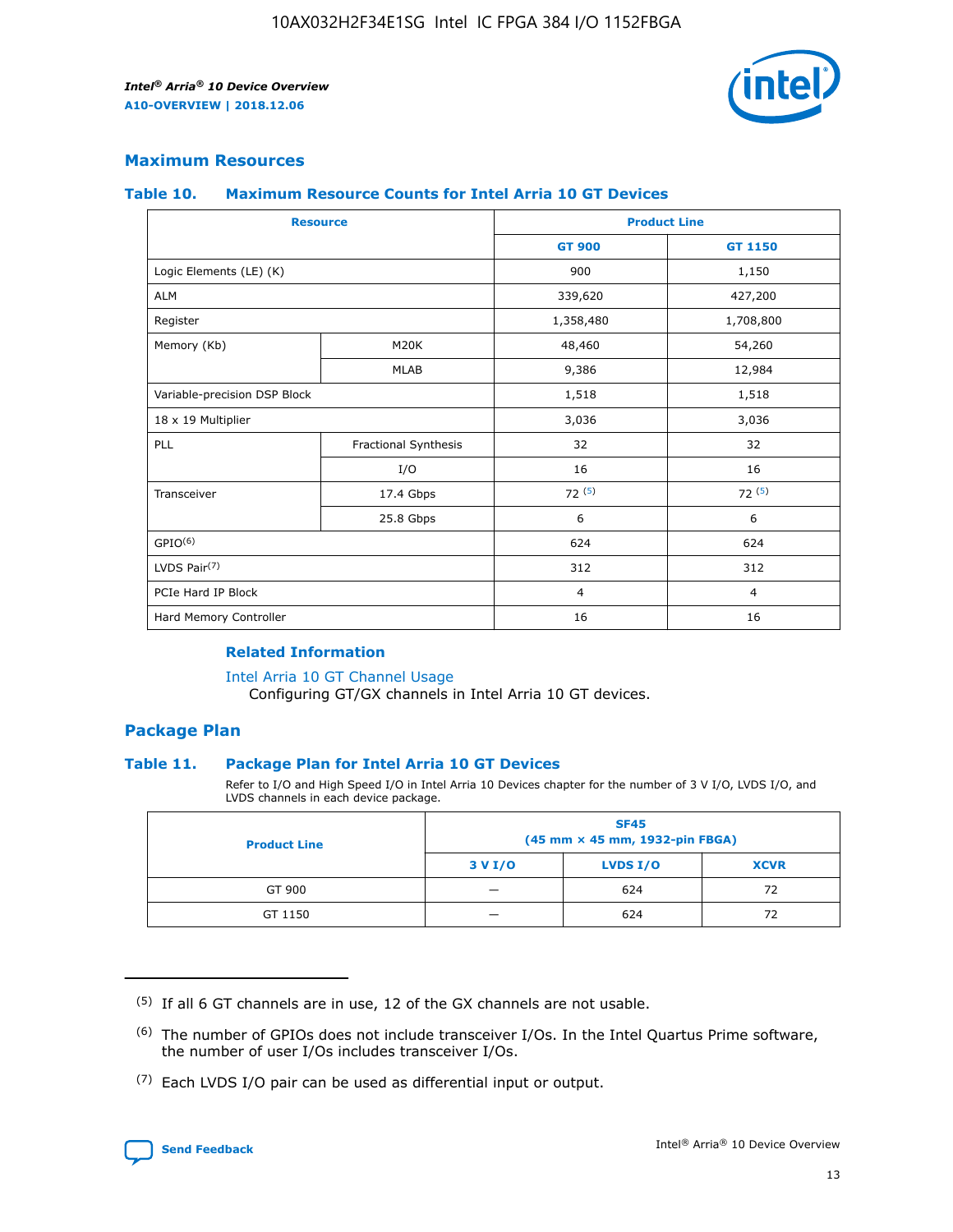

#### **Related Information**

[I/O and High-Speed Differential I/O Interfaces in Intel Arria 10 Devices chapter, Intel](https://www.intel.com/content/www/us/en/programmable/documentation/sam1403482614086.html#sam1403482030321) [Arria 10 Device Handbook](https://www.intel.com/content/www/us/en/programmable/documentation/sam1403482614086.html#sam1403482030321)

Provides the number of 3 V and LVDS I/Os, and LVDS channels for each Intel Arria 10 device package.

## **Intel Arria 10 SX**

This section provides the available options, maximum resource counts, and package plan for the Intel Arria 10 SX devices.

The information in this section is correct at the time of publication. For the latest information and to get more details, refer to the Intel FPGA Product Selector.

#### **Related Information**

[Intel FPGA Product Selector](http://www.altera.com/products/selector/psg-selector.html) Provides the latest information on Intel products.

#### **Available Options**

#### **Figure 3. Sample Ordering Code and Available Options for Intel Arria 10 SX Devices**



#### **Related Information**

[Transceiver Performance for Intel Arria 10 GX/SX Devices](https://www.intel.com/content/www/us/en/programmable/documentation/mcn1413182292568.html#mcn1413213965502) Provides more information about the transceiver speed grade.

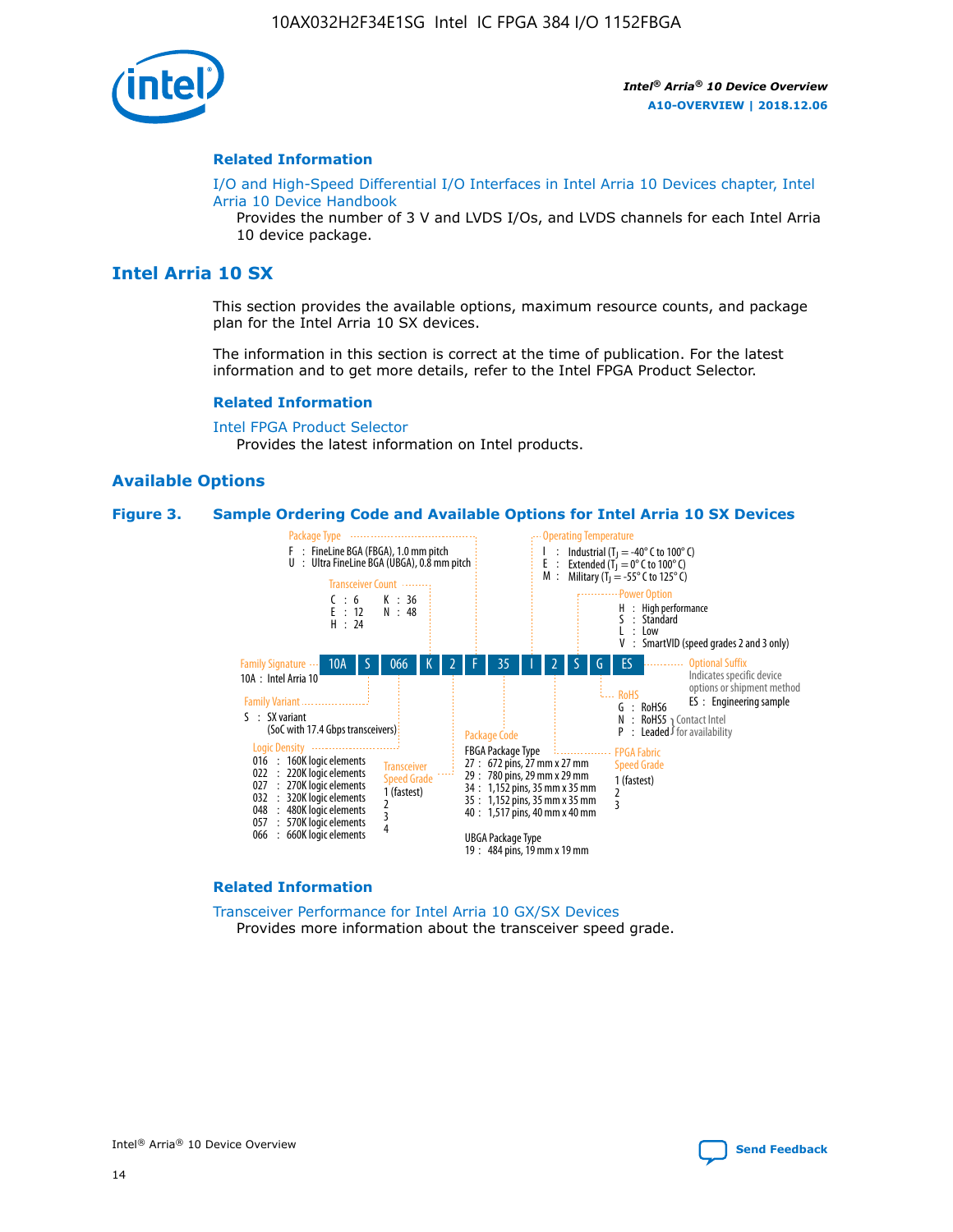

## **Maximum Resources**

#### **Table 12. Maximum Resource Counts for Intel Arria 10 SX Devices**

|                                   | <b>Resource</b>         | <b>Product Line</b> |               |                |                |                |                |                |  |  |  |
|-----------------------------------|-------------------------|---------------------|---------------|----------------|----------------|----------------|----------------|----------------|--|--|--|
|                                   |                         | <b>SX 160</b>       | <b>SX 220</b> | <b>SX 270</b>  | <b>SX 320</b>  | <b>SX 480</b>  | <b>SX 570</b>  | <b>SX 660</b>  |  |  |  |
| Logic Elements (LE) (K)           |                         | 160                 | 220           | 270            | 320            | 480            | 570            | 660            |  |  |  |
| <b>ALM</b>                        |                         | 61,510              | 80,330        | 101,620        | 119,900        | 183,590        | 217,080        | 251,680        |  |  |  |
| Register                          |                         | 246,040             | 321,320       | 406,480        | 479,600        | 734,360        | 868,320        | 1,006,720      |  |  |  |
| Memory (Kb)                       | M <sub>20</sub> K       | 8,800               | 11,740        | 15,000         | 17,820         | 28,620         | 36,000         | 42,620         |  |  |  |
|                                   | MLAB                    | 1,050               | 1,690         | 2,452          | 2,727          | 4,164          | 5,096          | 5,788          |  |  |  |
| Variable-precision DSP Block      |                         | 156                 | 192           | 830            | 985            | 1,368          | 1,523          | 1,687          |  |  |  |
| 18 x 19 Multiplier                |                         | 312                 | 384           | 1,660          | 1,970          | 2,736          | 3,046          | 3,374          |  |  |  |
| <b>PLL</b>                        | Fractional<br>Synthesis | 6                   | 6             | 8              | 8              | 12             | 16             | 16             |  |  |  |
|                                   | I/O                     | 6                   | 6             | 8              | 8              | 12             | 16             | 16             |  |  |  |
| 17.4 Gbps Transceiver             |                         | 12                  | 12            | 24             | 24             | 36             | 48             | 48             |  |  |  |
| GPIO <sup>(8)</sup>               |                         | 288                 | 288           | 384            | 384            | 492            | 696            | 696            |  |  |  |
| LVDS Pair $(9)$                   |                         | 120                 | 120           | 168            | 168            | 174            | 324            | 324            |  |  |  |
| PCIe Hard IP Block                |                         | $\mathbf{1}$        | 1             | $\overline{2}$ | $\overline{2}$ | $\overline{2}$ | $\overline{2}$ | $\overline{2}$ |  |  |  |
| Hard Memory Controller            |                         | 6                   | 6             | 8              | 8              | 12             | 16             | 16             |  |  |  |
| ARM Cortex-A9 MPCore<br>Processor |                         | Yes                 | Yes           | Yes            | Yes            | Yes            | Yes            | Yes            |  |  |  |

## **Package Plan**

#### **Table 13. Package Plan for Intel Arria 10 SX Devices (U19, F27, F29, and F34)**

Refer to I/O and High Speed I/O in Intel Arria 10 Devices chapter for the number of 3 V I/O, LVDS I/O, and LVDS channels in each device package.

| <b>Product Line</b> | U19<br>$(19 \text{ mm} \times 19 \text{ mm})$ .<br>484-pin UBGA) |                    |             | <b>F27</b><br>$(27 \text{ mm} \times 27 \text{ mm})$<br>672-pin FBGA) |                    | <b>F29</b><br>$(29 \text{ mm} \times 29 \text{ mm})$<br>780-pin FBGA) |           |                    | <b>F34</b><br>$(35 \text{ mm} \times 35 \text{ mm})$<br><b>1152-pin FBGA)</b> |           |                    |             |
|---------------------|------------------------------------------------------------------|--------------------|-------------|-----------------------------------------------------------------------|--------------------|-----------------------------------------------------------------------|-----------|--------------------|-------------------------------------------------------------------------------|-----------|--------------------|-------------|
|                     | 3V<br>I/O                                                        | <b>LVDS</b><br>I/O | <b>XCVR</b> | 3V<br>I/O                                                             | <b>LVDS</b><br>I/O | <b>XCVR</b>                                                           | 3V<br>I/O | <b>LVDS</b><br>I/O | <b>XCVR</b>                                                                   | 3V<br>I/O | <b>LVDS</b><br>I/O | <b>XCVR</b> |
| SX 160              | 48                                                               | 144                | 6           | 48                                                                    | 192                | 12                                                                    | 48        | 240                | 12                                                                            |           |                    |             |
| SX 220              | 48                                                               | 144                | 6           | 48                                                                    | 192                | 12                                                                    | 48        | 240                | 12                                                                            |           |                    |             |
| SX 270              |                                                                  |                    |             | 48                                                                    | 192                | 12                                                                    | 48        | 312                | 12                                                                            | 48        | 336                | 24          |
| SX 320              |                                                                  |                    |             | 48                                                                    | 192                | 12                                                                    | 48        | 312                | 12                                                                            | 48        | 336                | 24          |
|                     | continued                                                        |                    |             |                                                                       |                    |                                                                       |           |                    |                                                                               |           |                    |             |

 $(8)$  The number of GPIOs does not include transceiver I/Os. In the Intel Quartus Prime software, the number of user I/Os includes transceiver I/Os.

 $(9)$  Each LVDS I/O pair can be used as differential input or output.

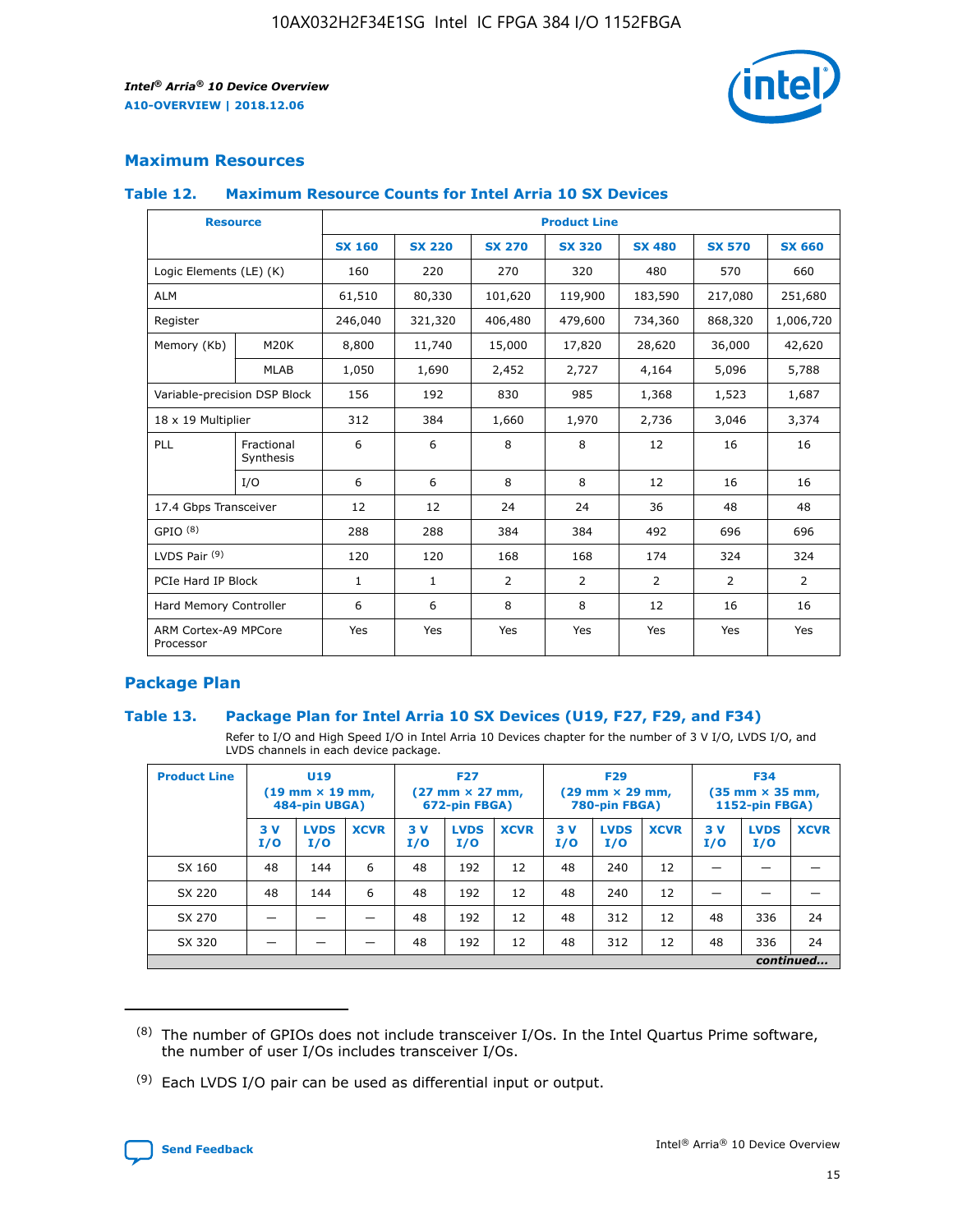

| <b>Product Line</b> | U <sub>19</sub><br>$(19 \text{ mm} \times 19 \text{ mm})$<br>484-pin UBGA) |                    | <b>F27</b><br>$(27 \text{ mm} \times 27 \text{ mm})$<br>672-pin FBGA) |           | <b>F29</b><br>$(29$ mm $\times$ 29 mm,<br>780-pin FBGA) |             |           | <b>F34</b><br>$(35$ mm $\times$ 35 mm,<br><b>1152-pin FBGA)</b> |             |            |                    |             |
|---------------------|----------------------------------------------------------------------------|--------------------|-----------------------------------------------------------------------|-----------|---------------------------------------------------------|-------------|-----------|-----------------------------------------------------------------|-------------|------------|--------------------|-------------|
|                     | 3 V<br>I/O                                                                 | <b>LVDS</b><br>I/O | <b>XCVR</b>                                                           | 3V<br>I/O | <b>LVDS</b><br>I/O                                      | <b>XCVR</b> | 3V<br>I/O | <b>LVDS</b><br>I/O                                              | <b>XCVR</b> | 3 V<br>I/O | <b>LVDS</b><br>I/O | <b>XCVR</b> |
| SX 480              |                                                                            |                    |                                                                       |           |                                                         |             | 48        | 312                                                             | 12          | 48         | 444                | 24          |
| SX 570              |                                                                            |                    |                                                                       |           |                                                         |             |           |                                                                 |             | 48         | 444                | 24          |
| SX 660              |                                                                            |                    |                                                                       |           |                                                         |             |           |                                                                 |             | 48         | 444                | 24          |

## **Table 14. Package Plan for Intel Arria 10 SX Devices (F35, KF40, and NF40)**

Refer to I/O and High Speed I/O in Intel Arria 10 Devices chapter for the number of 3 V I/O, LVDS I/O, and LVDS channels in each device package.

| <b>Product Line</b> | <b>F35</b><br>$(35 \text{ mm} \times 35 \text{ mm})$<br><b>1152-pin FBGA)</b> |          |             |                                           | <b>KF40</b><br>(40 mm × 40 mm,<br>1517-pin FBGA) |    | <b>NF40</b><br>$(40 \text{ mm} \times 40 \text{ mm})$<br>1517-pin FBGA) |          |             |  |
|---------------------|-------------------------------------------------------------------------------|----------|-------------|-------------------------------------------|--------------------------------------------------|----|-------------------------------------------------------------------------|----------|-------------|--|
|                     | 3 V I/O                                                                       | LVDS I/O | <b>XCVR</b> | <b>LVDS I/O</b><br><b>XCVR</b><br>3 V I/O |                                                  |    | 3 V I/O                                                                 | LVDS I/O | <b>XCVR</b> |  |
| SX 270              | 48                                                                            | 336      | 24          |                                           |                                                  |    |                                                                         |          |             |  |
| SX 320              | 48                                                                            | 336      | 24          |                                           |                                                  |    |                                                                         |          |             |  |
| SX 480              | 48                                                                            | 348      | 36          |                                           |                                                  |    |                                                                         |          |             |  |
| SX 570              | 48                                                                            | 348      | 36          | 96                                        | 600                                              | 36 | 48                                                                      | 540      | 48          |  |
| SX 660              | 48                                                                            | 348      | 36          | 96                                        | 600                                              | 36 | 48                                                                      | 540      | 48          |  |

## **Related Information**

[I/O and High-Speed Differential I/O Interfaces in Intel Arria 10 Devices chapter, Intel](https://www.intel.com/content/www/us/en/programmable/documentation/sam1403482614086.html#sam1403482030321) [Arria 10 Device Handbook](https://www.intel.com/content/www/us/en/programmable/documentation/sam1403482614086.html#sam1403482030321)

Provides the number of 3 V and LVDS I/Os, and LVDS channels for each Intel Arria 10 device package.

Intel<sup>®</sup> Arria<sup>®</sup> 10 Device Overview **[Send Feedback](mailto:FPGAtechdocfeedback@intel.com?subject=Feedback%20on%20Intel%20Arria%2010%20Device%20Overview%20(A10-OVERVIEW%202018.12.06)&body=We%20appreciate%20your%20feedback.%20In%20your%20comments,%20also%20specify%20the%20page%20number%20or%20paragraph.%20Thank%20you.)** Send Feedback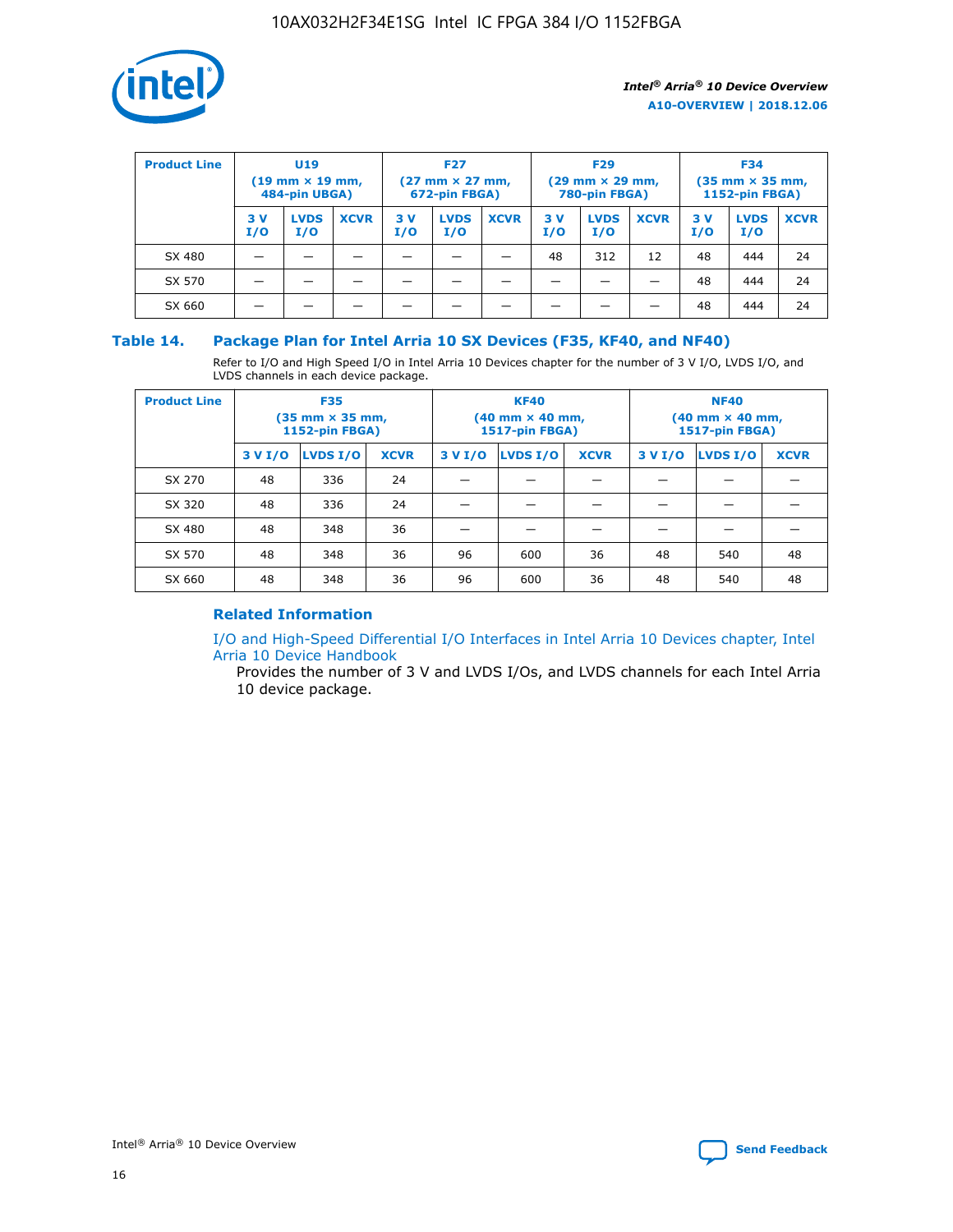

# **I/O Vertical Migration for Intel Arria 10 Devices**

#### **Figure 4. Migration Capability Across Intel Arria 10 Product Lines**

- The arrows indicate the migration paths. The devices included in each vertical migration path are shaded. Devices with fewer resources in the same path have lighter shades.
- To achieve the full I/O migration across product lines in the same migration path, restrict I/Os and transceivers usage to match the product line with the lowest I/O and transceiver counts.
- An LVDS I/O bank in the source device may be mapped to a 3 V I/O bank in the target device. To use memory interface clock frequency higher than 533 MHz, assign external memory interface pins only to banks that are LVDS I/O in both devices.
- There may be nominal 0.15 mm package height difference between some product lines in the same package type.
	- **Variant Product Line Package U19 F27 F29 F34 F35 KF40 NF40 RF40 NF45 SF45 UF45** Intel® Arria® 10 GX GX 160 GX 220 GX 270 GX 320 GX 480 GX 570 GX 660 GX 900 GX 1150 Intel Arria 10 GT GT 900 GT 1150 Intel Arria 10 SX SX 160 SX 220 SX 270 SX 320 SX 480 SX 570 SX 660
- Some migration paths are not shown in the Intel Quartus Prime software **Pin Migration View**.

*Note:* To verify the pin migration compatibility, use the **Pin Migration View** window in the Intel Quartus Prime software Pin Planner.

# **Adaptive Logic Module**

Intel Arria 10 devices use a 20 nm ALM as the basic building block of the logic fabric.

The ALM architecture is the same as the previous generation FPGAs, allowing for efficient implementation of logic functions and easy conversion of IP between the device generations.

The ALM, as shown in following figure, uses an 8-input fracturable look-up table (LUT) with four dedicated registers to help improve timing closure in register-rich designs and achieve an even higher design packing capability than the traditional two-register per LUT architecture.

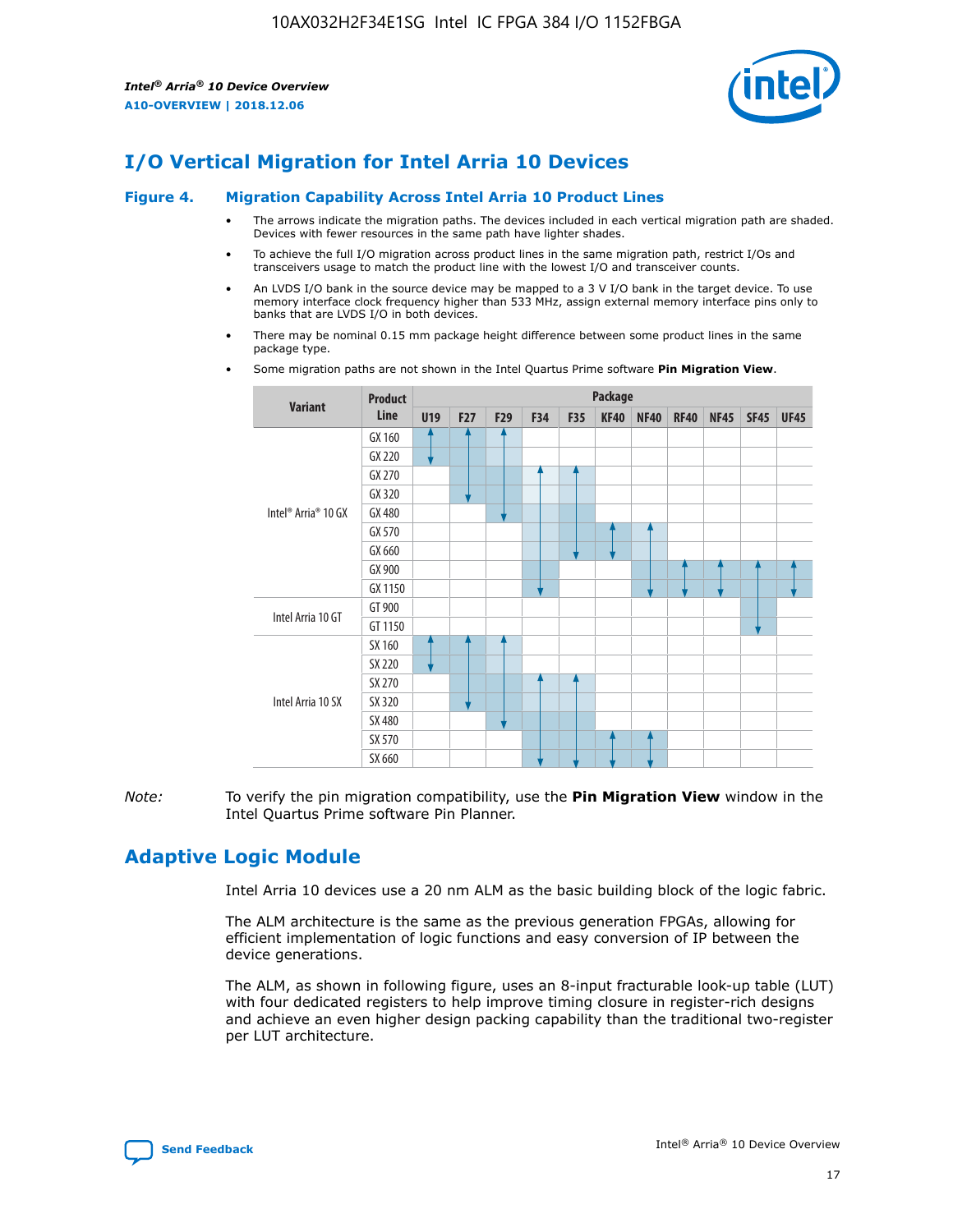

**Figure 5. ALM for Intel Arria 10 Devices**



The Intel Quartus Prime software optimizes your design according to the ALM logic structure and automatically maps legacy designs into the Intel Arria 10 ALM architecture.

## **Variable-Precision DSP Block**

The Intel Arria 10 variable precision DSP blocks support fixed-point arithmetic and floating-point arithmetic.

Features for fixed-point arithmetic:

- High-performance, power-optimized, and fully registered multiplication operations
- 18-bit and 27-bit word lengths
- Two 18 x 19 multipliers or one 27 x 27 multiplier per DSP block
- Built-in addition, subtraction, and 64-bit double accumulation register to combine multiplication results
- Cascading 19-bit or 27-bit when pre-adder is disabled and cascading 18-bit when pre-adder is used to form the tap-delay line for filtering applications
- Cascading 64-bit output bus to propagate output results from one block to the next block without external logic support
- Hard pre-adder supported in 19-bit and 27-bit modes for symmetric filters
- Internal coefficient register bank in both 18-bit and 27-bit modes for filter implementation
- 18-bit and 27-bit systolic finite impulse response (FIR) filters with distributed output adder
- Biased rounding support

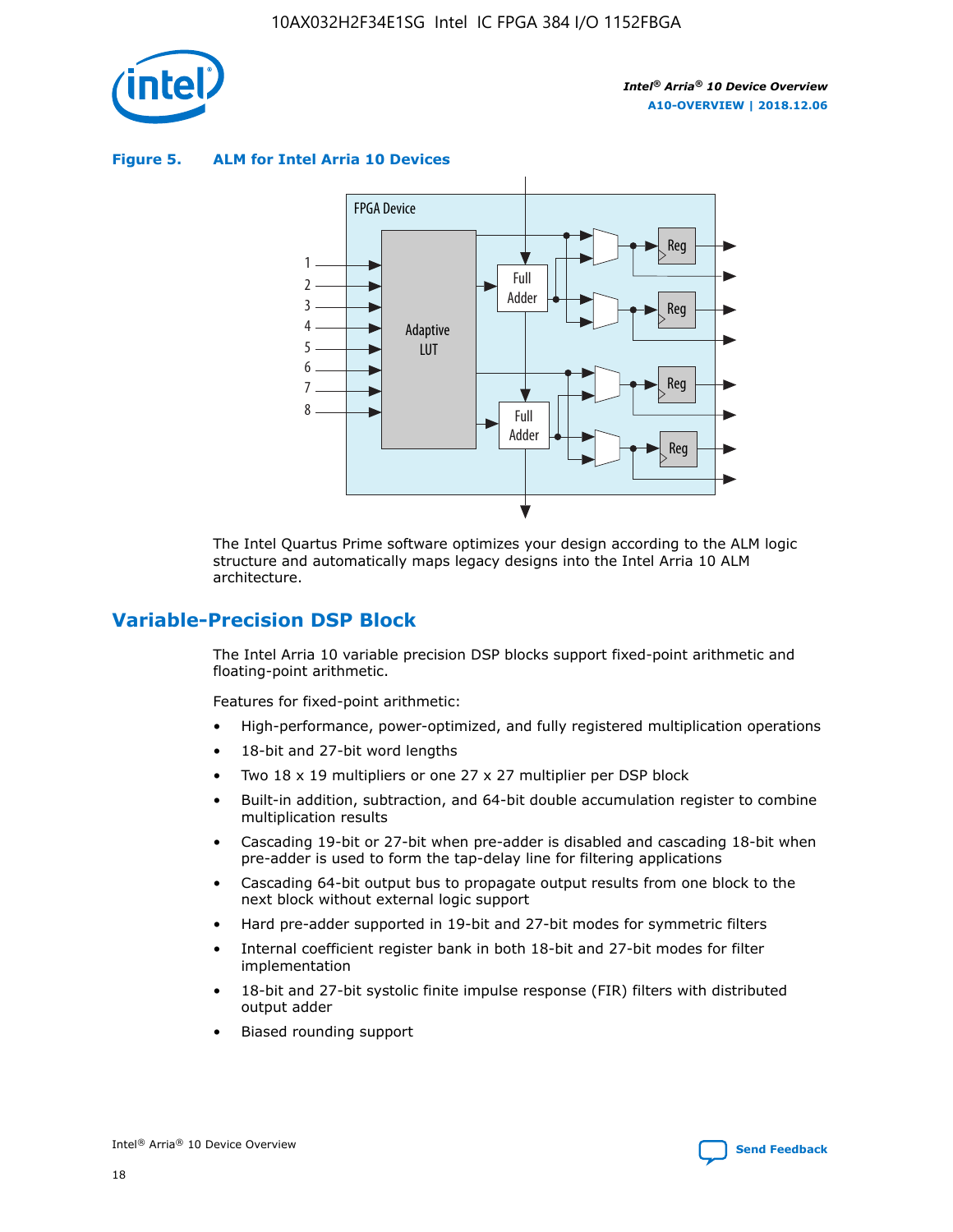

Features for floating-point arithmetic:

- A completely hardened architecture that supports multiplication, addition, subtraction, multiply-add, and multiply-subtract
- Multiplication with accumulation capability and a dynamic accumulator reset control
- Multiplication with cascade summation capability
- Multiplication with cascade subtraction capability
- Complex multiplication
- Direct vector dot product
- Systolic FIR filter

#### **Table 15. Variable-Precision DSP Block Configurations for Intel Arria 10 Devices**

| <b>Usage Example</b>                                       | <b>Multiplier Size (Bit)</b>    | <b>DSP Block Resources</b> |
|------------------------------------------------------------|---------------------------------|----------------------------|
| Medium precision fixed point                               | Two 18 x 19                     |                            |
| High precision fixed or Single precision<br>floating point | One 27 x 27                     |                            |
| Fixed point FFTs                                           | One 19 x 36 with external adder |                            |
| Very high precision fixed point                            | One 36 x 36 with external adder |                            |
| Double precision floating point                            | One 54 x 54 with external adder | 4                          |

#### **Table 16. Resources for Fixed-Point Arithmetic in Intel Arria 10 Devices**

The table lists the variable-precision DSP resources by bit precision for each Intel Arria 10 device.

| <b>Variant</b>  | <b>Product Line</b> | Variable-<br>precision<br><b>DSP Block</b> | <b>Independent Input and Output</b><br><b>Multiplications Operator</b> |                                     | 18 x 19<br><b>Multiplier</b><br><b>Adder Sum</b> | $18 \times 18$<br><b>Multiplier</b><br><b>Adder</b> |
|-----------------|---------------------|--------------------------------------------|------------------------------------------------------------------------|-------------------------------------|--------------------------------------------------|-----------------------------------------------------|
|                 |                     |                                            | 18 x 19<br><b>Multiplier</b>                                           | $27 \times 27$<br><b>Multiplier</b> | <b>Mode</b>                                      | <b>Summed with</b><br>36 bit Input                  |
| AIntel Arria 10 | GX 160              | 156                                        | 312                                                                    | 156                                 | 156                                              | 156                                                 |
| GX              | GX 220              | 192                                        | 384                                                                    | 192                                 | 192                                              | 192                                                 |
|                 | GX 270              | 830                                        | 1,660                                                                  | 830                                 | 830                                              | 830                                                 |
|                 | GX 320              | 984                                        | 1,968                                                                  | 984                                 | 984                                              | 984                                                 |
|                 | GX 480              | 1,368                                      | 2,736                                                                  | 1,368                               | 1,368                                            | 1,368                                               |
|                 | GX 570              | 1,523                                      | 3,046                                                                  | 1,523                               | 1,523                                            | 1,523                                               |
|                 | GX 660              | 1,687                                      | 3,374                                                                  | 1,687                               | 1,687                                            | 1,687                                               |
|                 | GX 900              | 1,518                                      | 3,036                                                                  | 1,518                               | 1,518                                            | 1,518                                               |
|                 | GX 1150             | 1,518                                      | 3,036                                                                  | 1,518                               | 1,518                                            | 1,518                                               |
| Intel Arria 10  | GT 900              | 1,518                                      | 3,036                                                                  | 1,518                               | 1,518                                            | 1,518                                               |
| GT              | GT 1150             | 1,518                                      | 3,036                                                                  | 1,518                               | 1,518                                            | 1,518                                               |
| Intel Arria 10  | SX 160              | 156                                        | 312                                                                    | 156                                 | 156                                              | 156                                                 |
| <b>SX</b>       | SX 220              | 192                                        | 384                                                                    | 192                                 | 192                                              | 192                                                 |
|                 | SX 270              | 830                                        | 1,660                                                                  | 830                                 | 830                                              | 830                                                 |
|                 |                     |                                            |                                                                        |                                     |                                                  | continued                                           |

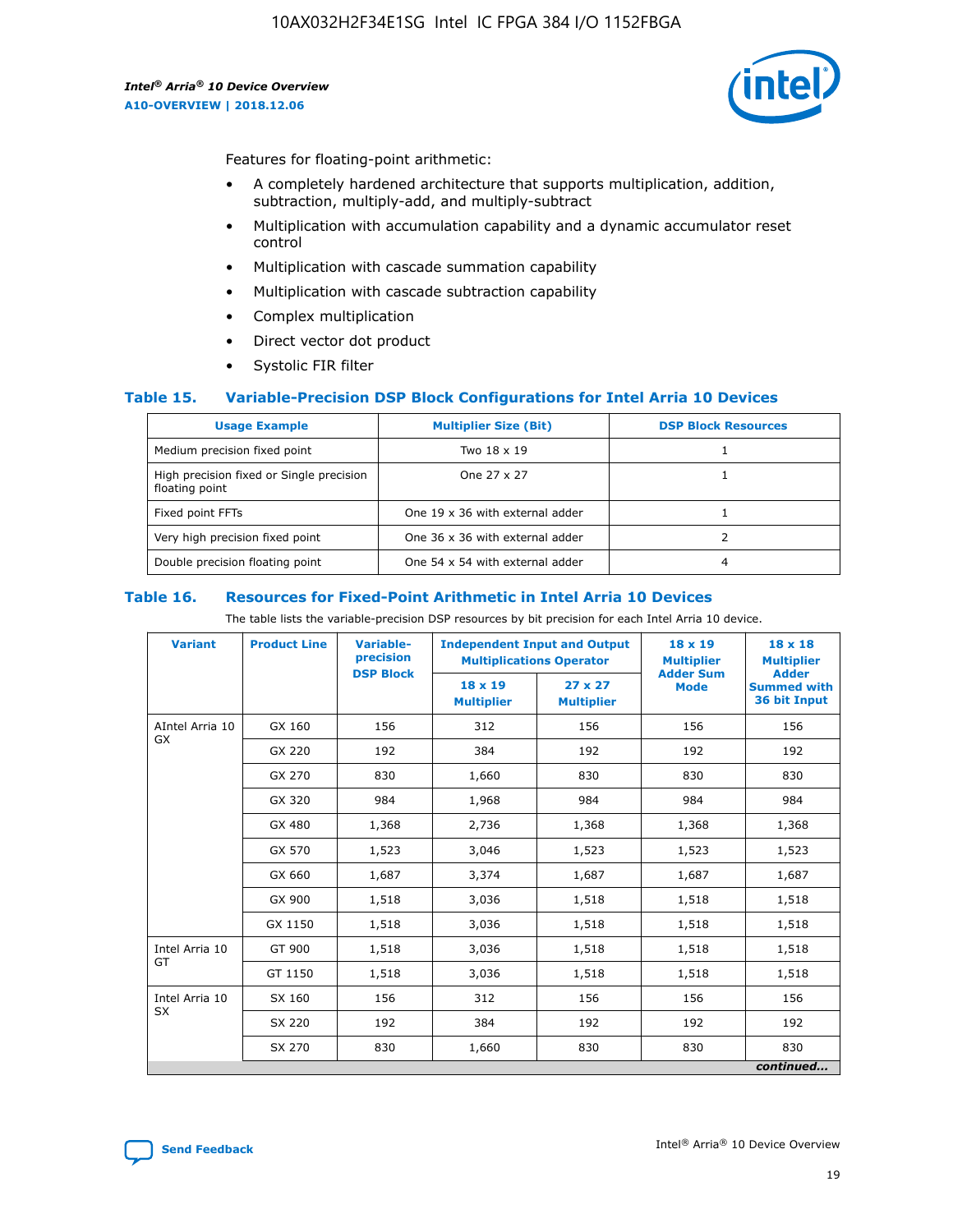

| <b>Variant</b> | <b>Product Line</b> | <b>Variable-</b><br>precision<br><b>DSP Block</b> | <b>Independent Input and Output</b><br><b>Multiplications Operator</b> |                                     | $18 \times 19$<br><b>Multiplier</b><br><b>Adder Sum</b> | $18 \times 18$<br><b>Multiplier</b><br><b>Adder</b> |  |
|----------------|---------------------|---------------------------------------------------|------------------------------------------------------------------------|-------------------------------------|---------------------------------------------------------|-----------------------------------------------------|--|
|                |                     |                                                   | $18 \times 19$<br><b>Multiplier</b>                                    | $27 \times 27$<br><b>Multiplier</b> | <b>Mode</b>                                             | <b>Summed with</b><br>36 bit Input                  |  |
|                | SX 320              | 984                                               | 1,968                                                                  | 984                                 | 984                                                     | 984                                                 |  |
|                | SX 480              | 1,368                                             | 2,736                                                                  | 1,368                               | 1,368                                                   | 1,368                                               |  |
|                | SX 570              | 1,523                                             | 3,046                                                                  | 1,523                               | 1,523                                                   | 1,523                                               |  |
|                | SX 660              | 1,687                                             | 3,374                                                                  | 1,687                               | 1,687                                                   | 1,687                                               |  |

## **Table 17. Resources for Floating-Point Arithmetic in Intel Arria 10 Devices**

The table lists the variable-precision DSP resources by bit precision for each Intel Arria 10 device.

| <b>Variant</b> | <b>Product Line</b> | <b>Variable-</b><br>precision<br><b>DSP Block</b> | <b>Single</b><br><b>Precision</b><br><b>Floating-Point</b><br><b>Multiplication</b><br><b>Mode</b> | <b>Single-Precision</b><br><b>Floating-Point</b><br><b>Adder Mode</b> | Single-<br><b>Precision</b><br><b>Floating-Point</b><br><b>Multiply</b><br><b>Accumulate</b><br><b>Mode</b> | <b>Peak</b><br><b>Giga Floating-</b><br><b>Point</b><br><b>Operations</b><br>per Second<br>(GFLOPs) |
|----------------|---------------------|---------------------------------------------------|----------------------------------------------------------------------------------------------------|-----------------------------------------------------------------------|-------------------------------------------------------------------------------------------------------------|-----------------------------------------------------------------------------------------------------|
| Intel Arria 10 | GX 160              | 156                                               | 156                                                                                                | 156                                                                   | 156                                                                                                         | 140                                                                                                 |
| GX             | GX 220              | 192                                               | 192                                                                                                | 192                                                                   | 192                                                                                                         | 173                                                                                                 |
|                | GX 270              | 830                                               | 830                                                                                                | 830                                                                   | 830                                                                                                         | 747                                                                                                 |
|                | GX 320              | 984                                               | 984                                                                                                | 984                                                                   | 984                                                                                                         | 886                                                                                                 |
|                | GX 480              | 1,369                                             | 1,368                                                                                              | 1,368                                                                 | 1,368                                                                                                       | 1,231                                                                                               |
|                | GX 570              | 1,523                                             | 1,523                                                                                              | 1,523                                                                 | 1,523                                                                                                       | 1,371                                                                                               |
|                | GX 660              | 1,687                                             | 1,687                                                                                              | 1,687                                                                 | 1,687                                                                                                       | 1,518                                                                                               |
|                | GX 900              | 1,518                                             | 1,518                                                                                              | 1,518                                                                 | 1,518                                                                                                       | 1,366                                                                                               |
|                | GX 1150             | 1,518                                             | 1,518                                                                                              | 1,518                                                                 | 1,518                                                                                                       | 1,366                                                                                               |
| Intel Arria 10 | GT 900              | 1,518                                             | 1,518                                                                                              | 1,518                                                                 | 1,518                                                                                                       | 1,366                                                                                               |
| GT             | GT 1150             | 1,518                                             | 1,518                                                                                              | 1,518                                                                 | 1,518                                                                                                       | 1,366                                                                                               |
| Intel Arria 10 | SX 160              | 156                                               | 156                                                                                                | 156                                                                   | 156                                                                                                         | 140                                                                                                 |
| SX             | SX 220              | 192                                               | 192                                                                                                | 192                                                                   | 192                                                                                                         | 173                                                                                                 |
|                | SX 270              | 830                                               | 830                                                                                                | 830                                                                   | 830                                                                                                         | 747                                                                                                 |
|                | SX 320              | 984                                               | 984                                                                                                | 984                                                                   | 984                                                                                                         | 886                                                                                                 |
|                | SX 480              | 1,369                                             | 1,368                                                                                              | 1,368                                                                 | 1,368                                                                                                       | 1,231                                                                                               |
|                | SX 570              | 1,523                                             | 1,523                                                                                              | 1,523                                                                 | 1,523                                                                                                       | 1,371                                                                                               |
|                | SX 660              | 1,687                                             | 1,687                                                                                              | 1,687                                                                 | 1,687                                                                                                       | 1,518                                                                                               |

# **Embedded Memory Blocks**

The embedded memory blocks in the devices are flexible and designed to provide an optimal amount of small- and large-sized memory arrays to fit your design requirements.

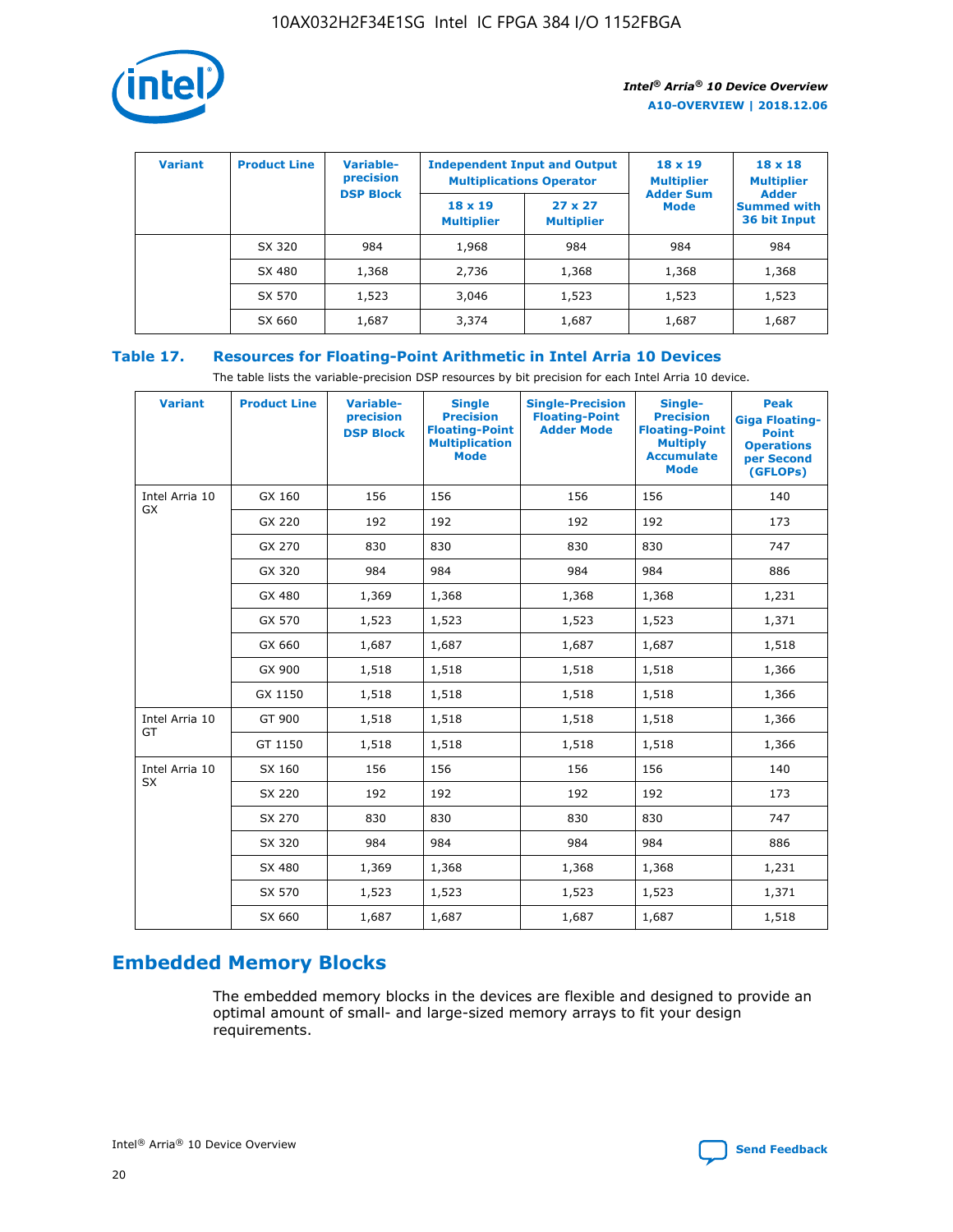

## **Types of Embedded Memory**

The Intel Arria 10 devices contain two types of memory blocks:

- 20 Kb M20K blocks—blocks of dedicated memory resources. The M20K blocks are ideal for larger memory arrays while still providing a large number of independent ports.
- 640 bit memory logic array blocks (MLABs)—enhanced memory blocks that are configured from dual-purpose logic array blocks (LABs). The MLABs are ideal for wide and shallow memory arrays. The MLABs are optimized for implementation of shift registers for digital signal processing (DSP) applications, wide and shallow FIFO buffers, and filter delay lines. Each MLAB is made up of ten adaptive logic modules (ALMs). In the Intel Arria 10 devices, you can configure these ALMs as ten 32 x 2 blocks, giving you one 32 x 20 simple dual-port SRAM block per MLAB.

## **Embedded Memory Capacity in Intel Arria 10 Devices**

|                   | <b>Product</b> |              | <b>M20K</b>         | <b>MLAB</b>  |                     | <b>Total RAM Bit</b> |  |
|-------------------|----------------|--------------|---------------------|--------------|---------------------|----------------------|--|
| <b>Variant</b>    | Line           | <b>Block</b> | <b>RAM Bit (Kb)</b> | <b>Block</b> | <b>RAM Bit (Kb)</b> | (Kb)                 |  |
| Intel Arria 10 GX | GX 160         | 440          | 8,800               | 1,680        | 1,050               | 9,850                |  |
|                   | GX 220         | 587          | 11,740              | 2,703        | 1,690               | 13,430               |  |
|                   | GX 270         | 750          | 15,000              | 3,922        | 2,452               | 17,452               |  |
|                   | GX 320         | 891          | 17,820              | 4,363        | 2,727               | 20,547               |  |
|                   | GX 480         | 1,431        | 28,620              | 6,662        | 4,164               | 32,784               |  |
|                   | GX 570         | 1,800        | 36,000              | 8,153        | 5,096               | 41,096               |  |
|                   | GX 660         | 2,131        | 42,620              | 9,260        | 5,788               | 48,408               |  |
|                   | GX 900         | 2,423        | 48,460              | 15,017       | 9,386               | 57,846               |  |
|                   | GX 1150        | 2,713        | 54,260              | 20,774       | 12,984              | 67,244               |  |
| Intel Arria 10 GT | GT 900         | 2,423        | 48,460              | 15,017       | 9,386               | 57,846               |  |
|                   | GT 1150        | 2,713        | 54,260              | 20,774       | 12,984              | 67,244               |  |
| Intel Arria 10 SX | SX 160         | 440          | 8,800               | 1,680        | 1,050               | 9,850                |  |
|                   | SX 220         | 587          | 11,740              | 2,703        | 1,690               | 13,430               |  |
|                   | SX 270         | 750          | 15,000              | 3,922        | 2,452               | 17,452               |  |
|                   | SX 320         | 891          | 17,820              | 4,363        | 2,727               | 20,547               |  |
|                   | SX 480         | 1,431        | 28,620              | 6,662        | 4,164               | 32,784               |  |
|                   | SX 570         | 1,800        | 36,000              | 8,153        | 5,096               | 41,096               |  |
|                   | SX 660         | 2,131        | 42,620              | 9,260        | 5,788               | 48,408               |  |

#### **Table 18. Embedded Memory Capacity and Distribution in Intel Arria 10 Devices**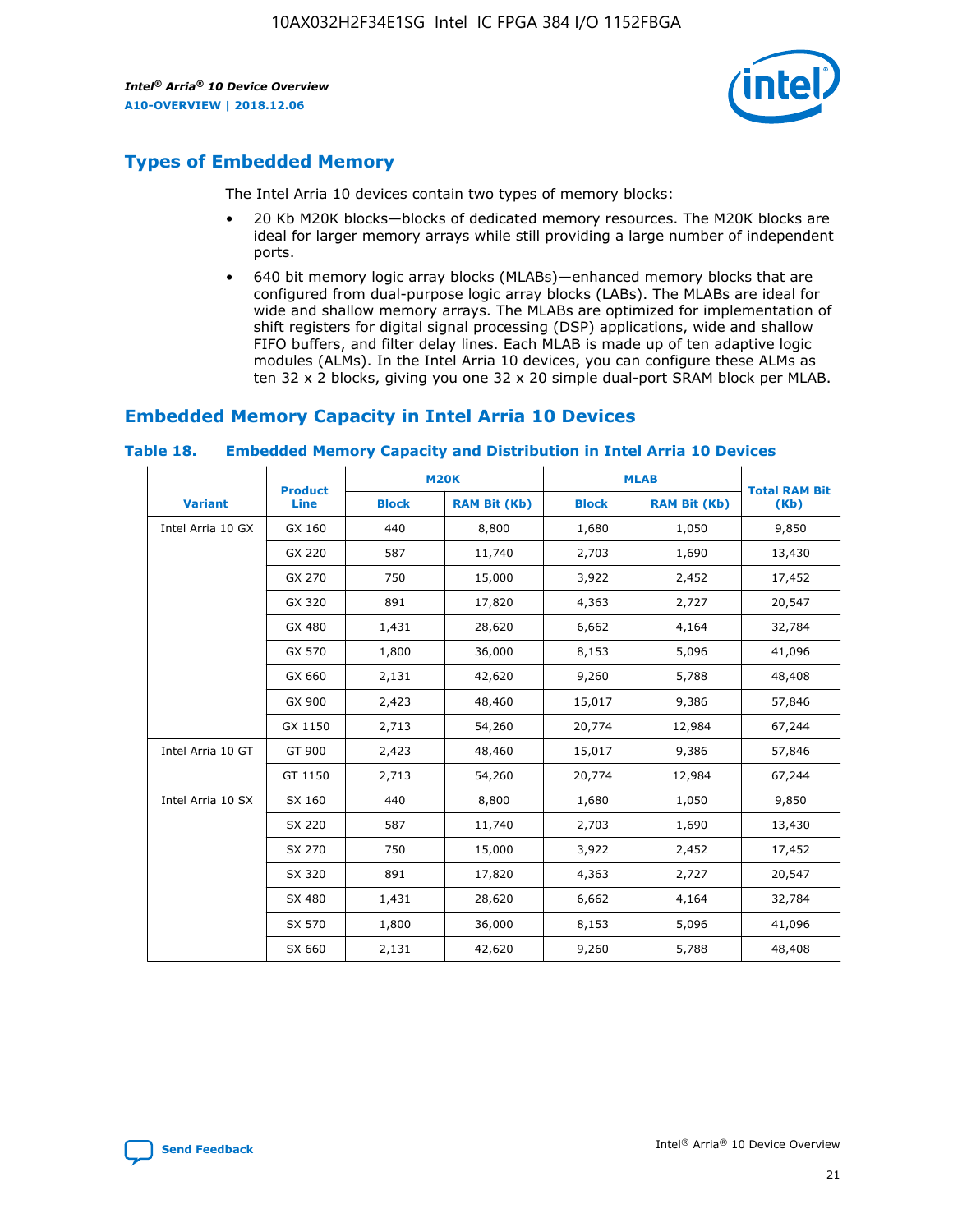

## **Embedded Memory Configurations for Single-port Mode**

#### **Table 19. Single-port Embedded Memory Configurations for Intel Arria 10 Devices**

This table lists the maximum configurations supported for single-port RAM and ROM modes.

| <b>Memory Block</b> | Depth (bits) | <b>Programmable Width</b> |
|---------------------|--------------|---------------------------|
| MLAB                | 32           | x16, x18, or x20          |
|                     | 64(10)       | x8, x9, x10               |
| M20K                | 512          | x40, x32                  |
|                     | 1K           | x20, x16                  |
|                     | 2K           | x10, x8                   |
|                     | 4K           | x5, x4                    |
|                     | 8K           | x2                        |
|                     | 16K          | x1                        |

# **Clock Networks and PLL Clock Sources**

The clock network architecture is based on Intel's global, regional, and peripheral clock structure. This clock structure is supported by dedicated clock input pins, fractional clock synthesis PLLs, and integer I/O PLLs.

## **Clock Networks**

The Intel Arria 10 core clock networks are capable of up to 800 MHz fabric operation across the full industrial temperature range. For the external memory interface, the clock network supports the hard memory controller with speeds up to 2,400 Mbps in a quarter-rate transfer.

To reduce power consumption, the Intel Quartus Prime software identifies all unused sections of the clock network and powers them down.

## **Fractional Synthesis and I/O PLLs**

Intel Arria 10 devices contain up to 32 fractional synthesis PLLs and up to 16 I/O PLLs that are available for both specific and general purpose uses in the core:

- Fractional synthesis PLLs—located in the column adjacent to the transceiver blocks
- I/O PLLs—located in each bank of the 48 I/Os

## **Fractional Synthesis PLLs**

You can use the fractional synthesis PLLs to:

- Reduce the number of oscillators that are required on your board
- Reduce the number of clock pins that are used in the device by synthesizing multiple clock frequencies from a single reference clock source

<sup>(10)</sup> Supported through software emulation and consumes additional MLAB blocks.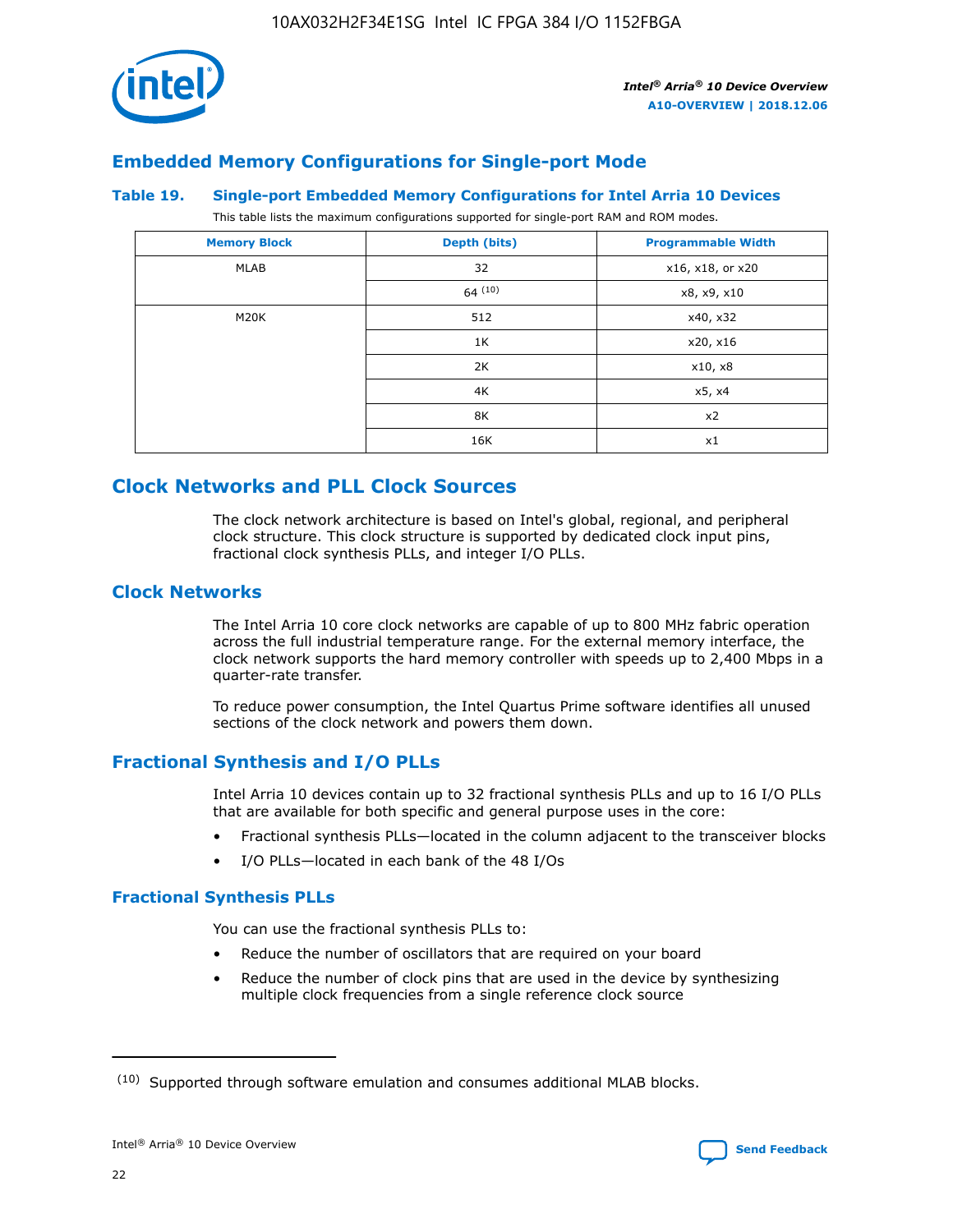

The fractional synthesis PLLs support the following features:

- Reference clock frequency synthesis for transceiver CMU and Advanced Transmit (ATX) PLLs
- Clock network delay compensation
- Zero-delay buffering
- Direct transmit clocking for transceivers
- Independently configurable into two modes:
	- Conventional integer mode equivalent to the general purpose PLL
	- Enhanced fractional mode with third order delta-sigma modulation
- PLL cascading

#### **I/O PLLs**

The integer mode I/O PLLs are located in each bank of 48 I/Os. You can use the I/O PLLs to simplify the design of external memory and high-speed LVDS interfaces.

In each I/O bank, the I/O PLLs are adjacent to the hard memory controllers and LVDS SERDES. Because these PLLs are tightly coupled with the I/Os that need to use them, it makes it easier to close timing.

You can use the I/O PLLs for general purpose applications in the core such as clock network delay compensation and zero-delay buffering.

Intel Arria 10 devices support PLL-to-PLL cascading.

## **FPGA General Purpose I/O**

Intel Arria 10 devices offer highly configurable GPIOs. Each I/O bank contains 48 general purpose I/Os and a high-efficiency hard memory controller.

The following list describes the features of the GPIOs:

- Consist of 3 V I/Os for high-voltage application and LVDS I/Os for differential signaling
	- Up to two 3 V I/O banks, available in some devices, that support up to 3 V I/O standards
	- LVDS I/O banks that support up to 1.8 V I/O standards
- Support a wide range of single-ended and differential I/O interfaces
- LVDS speeds up to 1.6 Gbps
- Each LVDS pair of pins has differential input and output buffers, allowing you to configure the LVDS direction for each pair.
- Programmable bus hold and weak pull-up
- Programmable differential output voltage  $(V_{OD})$  and programmable pre-emphasis

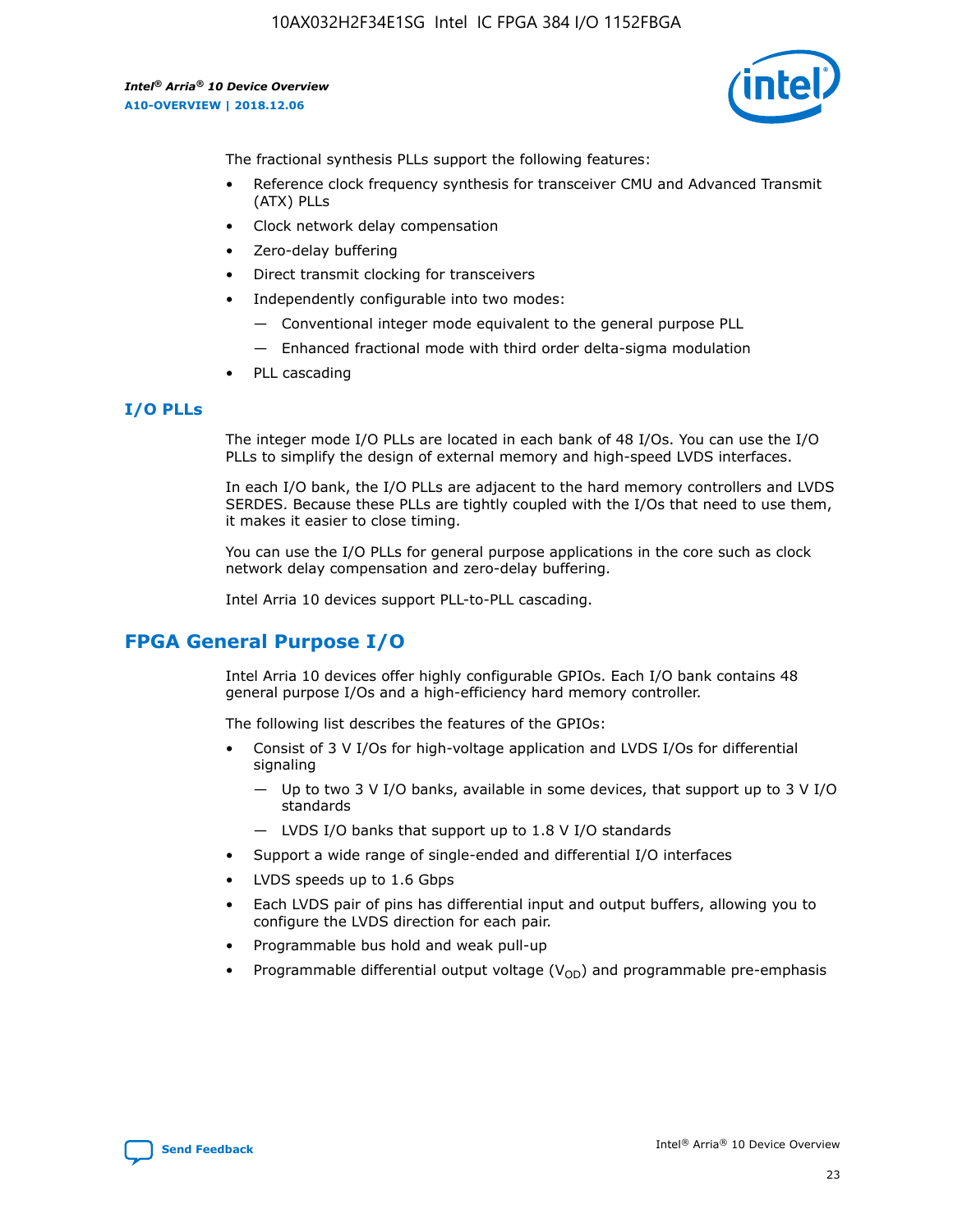

- Series (R<sub>S</sub>) and parallel (R<sub>T</sub>) on-chip termination (OCT) for all I/O banks with OCT calibration to limit the termination impedance variation
- On-chip dynamic termination that has the ability to swap between series and parallel termination, depending on whether there is read or write on a common bus for signal integrity
- Easy timing closure support using the hard read FIFO in the input register path, and delay-locked loop (DLL) delay chain with fine and coarse architecture

# **External Memory Interface**

Intel Arria 10 devices offer massive external memory bandwidth, with up to seven 32 bit DDR4 memory interfaces running at up to 2,400 Mbps. This bandwidth provides additional ease of design, lower power, and resource efficiencies of hardened highperformance memory controllers.

The memory interface within Intel Arria 10 FPGAs and SoCs delivers the highest performance and ease of use. You can configure up to a maximum width of 144 bits when using the hard or soft memory controllers. If required, you can bypass the hard memory controller and use a soft controller implemented in the user logic.

Each I/O contains a hardened DDR read/write path (PHY) capable of performing key memory interface functionality such as read/write leveling, FIFO buffering to lower latency and improve margin, timing calibration, and on-chip termination.

The timing calibration is aided by the inclusion of hard microcontrollers based on Intel's Nios® II technology, specifically tailored to control the calibration of multiple memory interfaces. This calibration allows the Intel Arria 10 device to compensate for any changes in process, voltage, or temperature either within the Intel Arria 10 device itself, or within the external memory device. The advanced calibration algorithms ensure maximum bandwidth and robust timing margin across all operating conditions.

In addition to parallel memory interfaces, Intel Arria 10 devices support serial memory technologies such as the Hybrid Memory Cube (HMC). The HMC is supported by the Intel Arria 10 high-speed serial transceivers which connect up to four HMC links, with each link running at data rates up to 15 Gbps.

#### **Related Information**

#### [External Memory Interface Spec Estimator](http://www.altera.com/technology/memory/estimator/mem-emif-index.html)

Provides a parametric tool that allows you to find and compare the performance of the supported external memory interfaces in IntelFPGAs.

## **Memory Standards Supported by Intel Arria 10 Devices**

The I/Os are designed to provide high performance support for existing and emerging external memory standards.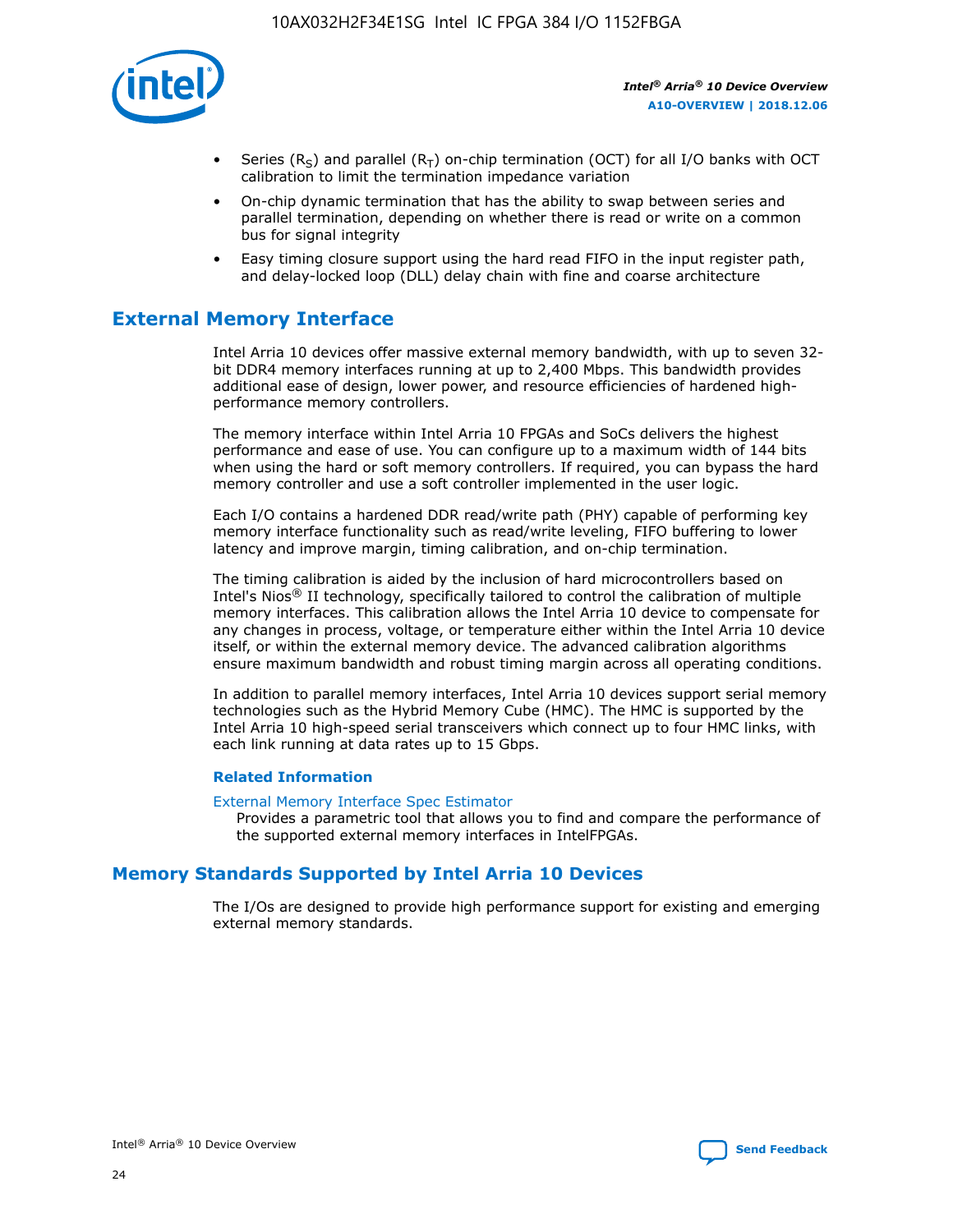

#### **Table 20. Memory Standards Supported by the Hard Memory Controller**

This table lists the overall capability of the hard memory controller. For specific details, refer to the External Memory Interface Spec Estimator and Intel Arria 10 Device Datasheet.

| <b>Memory Standard</b> | <b>Rate Support</b> | <b>Ping Pong PHY Support</b> | <b>Maximum Frequency</b><br>(MHz) |
|------------------------|---------------------|------------------------------|-----------------------------------|
| <b>DDR4 SDRAM</b>      | Quarter rate        | Yes                          | 1,067                             |
|                        |                     |                              | 1,200                             |
| DDR3 SDRAM             | Half rate           | Yes                          | 533                               |
|                        |                     |                              | 667                               |
|                        | Quarter rate        | Yes                          | 1,067                             |
|                        |                     |                              | 1,067                             |
| <b>DDR3L SDRAM</b>     | Half rate           | Yes                          | 533                               |
|                        |                     |                              | 667                               |
|                        | Quarter rate        | Yes                          | 933                               |
|                        |                     |                              | 933                               |
| LPDDR3 SDRAM           | Half rate           |                              | 533                               |
|                        | Quarter rate        |                              | 800                               |

#### **Table 21. Memory Standards Supported by the Soft Memory Controller**

| <b>Memory Standard</b>      | <b>Rate Support</b> | <b>Maximum Frequency</b><br>(MHz) |
|-----------------------------|---------------------|-----------------------------------|
| <b>RLDRAM 3 (11)</b>        | Quarter rate        | 1,200                             |
| ODR IV SRAM <sup>(11)</sup> | Quarter rate        | 1,067                             |
| <b>ODR II SRAM</b>          | Full rate           | 333                               |
|                             | Half rate           | 633                               |
| <b>ODR II+ SRAM</b>         | Full rate           | 333                               |
|                             | Half rate           | 633                               |
| <b>ODR II+ Xtreme SRAM</b>  | Full rate           | 333                               |
|                             | Half rate           | 633                               |

#### **Table 22. Memory Standards Supported by the HPS Hard Memory Controller**

The hard processor system (HPS) is available in Intel Arria 10 SoC devices only.

| <b>Memory Standard</b> | <b>Rate Support</b> | <b>Maximum Frequency</b><br>(MHz) |
|------------------------|---------------------|-----------------------------------|
| <b>DDR4 SDRAM</b>      | Half rate           | 1,200                             |
| <b>DDR3 SDRAM</b>      | Half rate           | 1,067                             |
| <b>DDR3L SDRAM</b>     | Half rate           | 933                               |

<sup>(11)</sup> Intel Arria 10 devices support this external memory interface using hard PHY with soft memory controller.

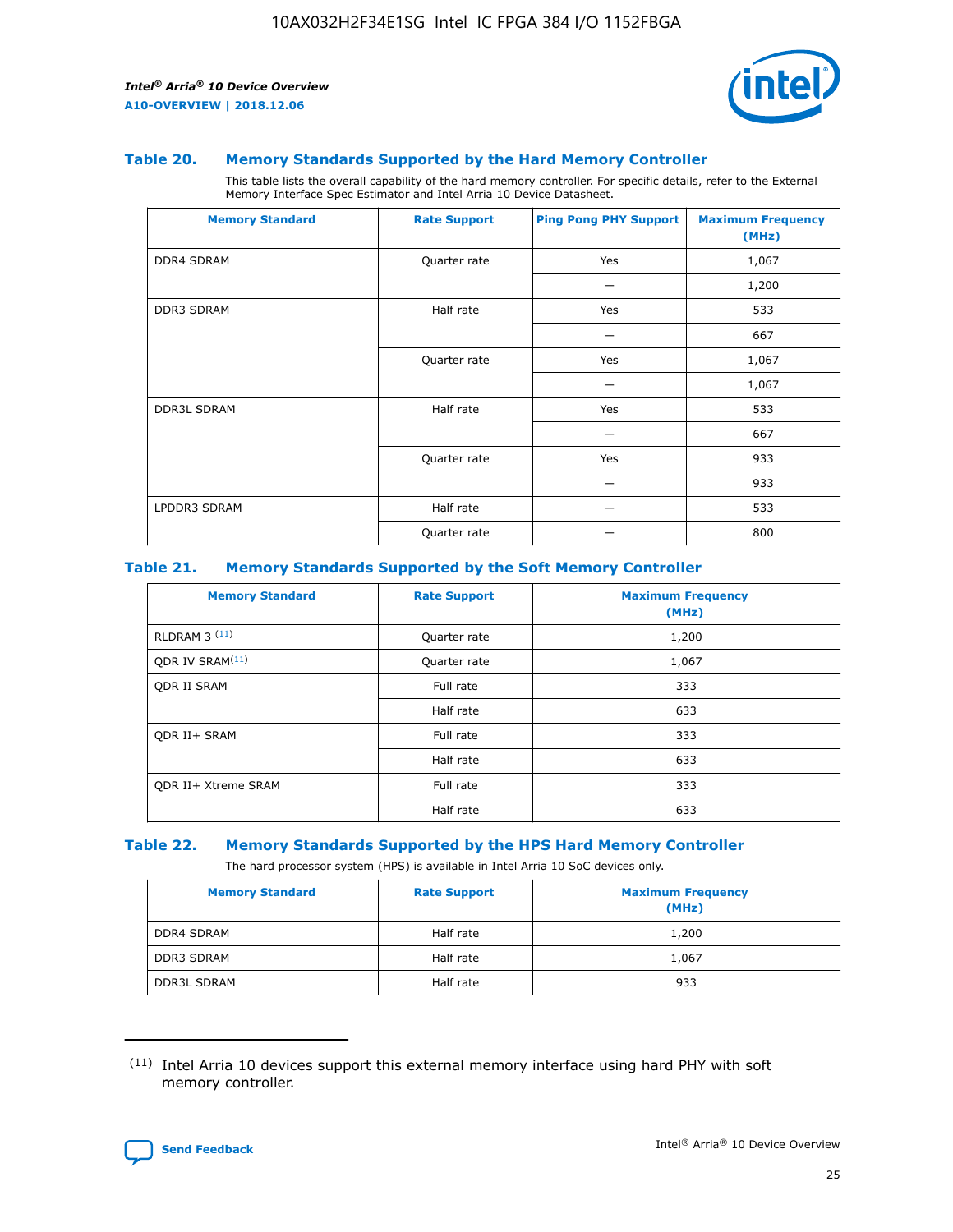

#### **Related Information**

#### [Intel Arria 10 Device Datasheet](https://www.intel.com/content/www/us/en/programmable/documentation/mcn1413182292568.html#mcn1413182153340)

Lists the memory interface performance according to memory interface standards, rank or chip select configurations, and Intel Arria 10 device speed grades.

# **PCIe Gen1, Gen2, and Gen3 Hard IP**

Intel Arria 10 devices contain PCIe hard IP that is designed for performance and ease-of-use:

- Includes all layers of the PCIe stack—transaction, data link and physical layers.
- Supports PCIe Gen3, Gen2, and Gen1 Endpoint and Root Port in x1, x2, x4, or x8 lane configuration.
- Operates independently from the core logic—optional configuration via protocol (CvP) allows the PCIe link to power up and complete link training in less than 100 ms while the Intel Arria 10 device completes loading the programming file for the rest of the FPGA.
- Provides added functionality that makes it easier to support emerging features such as Single Root I/O Virtualization (SR-IOV) and optional protocol extensions.
- Provides improved end-to-end datapath protection using ECC.
- Supports FPGA configuration via protocol (CvP) using PCIe at Gen3, Gen2, or Gen1 speed.

#### **Related Information**

PCS Features on page 30

# **Enhanced PCS Hard IP for Interlaken and 10 Gbps Ethernet**

## **Interlaken Support**

The Intel Arria 10 enhanced PCS hard IP provides integrated Interlaken PCS supporting rates up to 25.8 Gbps per lane.

The Interlaken PCS is based on the proven functionality of the PCS developed for Intel's previous generation FPGAs, which demonstrated interoperability with Interlaken ASSP vendors and third-party IP suppliers. The Interlaken PCS is present in every transceiver channel in Intel Arria 10 devices.

#### **Related Information**

PCS Features on page 30

## **10 Gbps Ethernet Support**

The Intel Arria 10 enhanced PCS hard IP supports 10GBASE-R PCS compliant with IEEE 802.3 10 Gbps Ethernet (10GbE). The integrated hard IP support for 10GbE and the 10 Gbps transceivers save external PHY cost, board space, and system power.

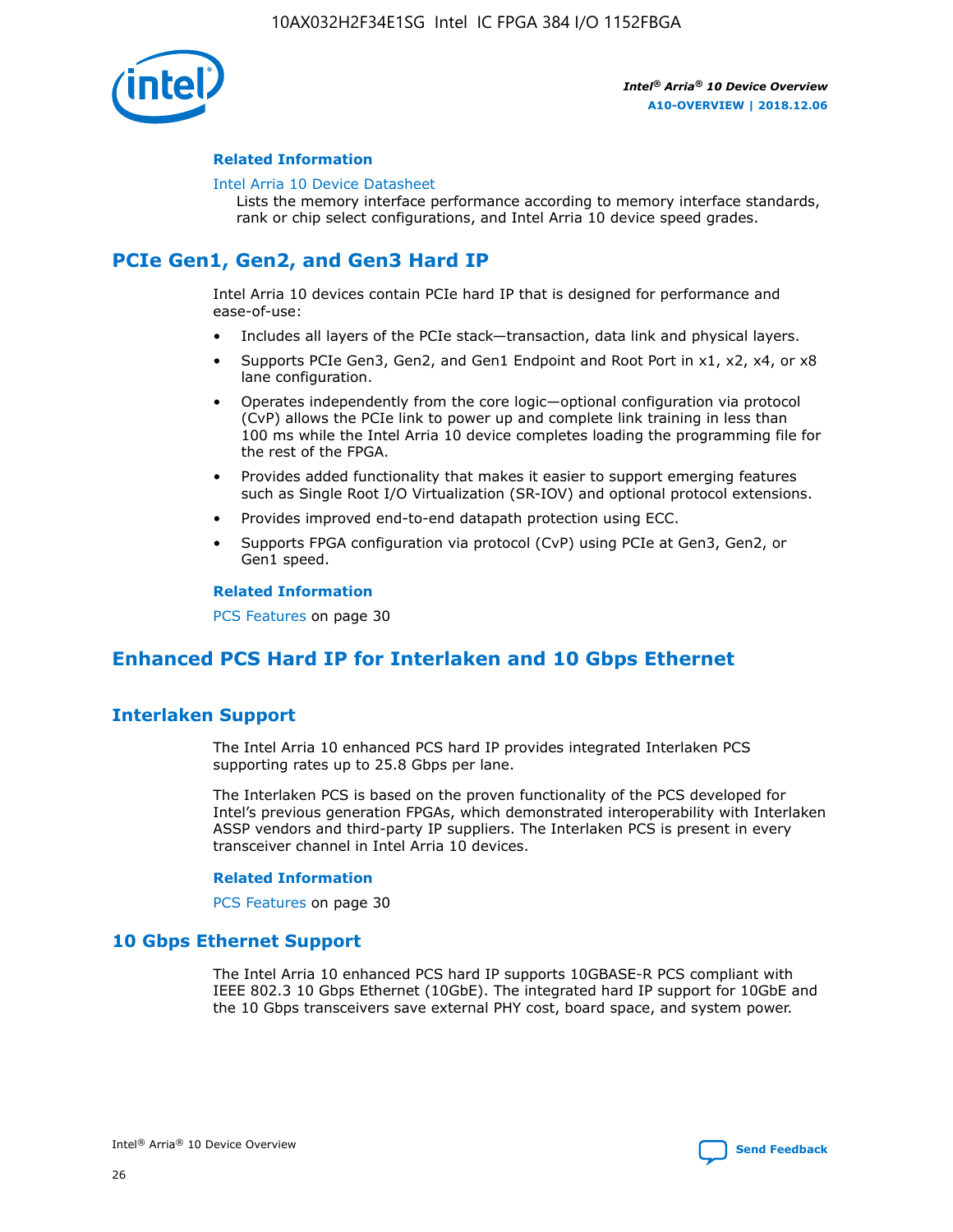

The scalable hard IP supports multiple independent 10GbE ports while using a single PLL for all the 10GBASE-R PCS instantiations, which saves on core logic resources and clock networks:

- Simplifies multiport 10GbE systems compared to XAUI interfaces that require an external XAUI-to-10G PHY.
- Incorporates Electronic Dispersion Compensation (EDC), which enables direct connection to standard 10 Gbps XFP and SFP+ pluggable optical modules.
- Supports backplane Ethernet applications and includes a hard 10GBASE-KR Forward Error Correction (FEC) circuit that you can use for 10 Gbps and 40 Gbps applications.

The 10 Gbps Ethernet PCS hard IP and 10GBASE-KR FEC are present in every transceiver channel.

#### **Related Information**

PCS Features on page 30

# **Low Power Serial Transceivers**

Intel Arria 10 FPGAs and SoCs include lowest power transceivers that deliver high bandwidth, throughput and low latency.

Intel Arria 10 devices deliver the industry's lowest power consumption per transceiver channel:

- 12.5 Gbps transceivers at as low as 242 mW
- 10 Gbps transceivers at as low as 168 mW
- 6 Gbps transceivers at as low as 117 mW

Intel Arria 10 transceivers support various data rates according to application:

- Chip-to-chip and chip-to-module applications—from 1 Gbps up to 25.8 Gbps
- Long reach and backplane applications—from 1 Gbps up to 12.5 with advanced adaptive equalization
- Critical power sensitive applications—from 1 Gbps up to 11.3 Gbps using lower power modes

The combination of 20 nm process technology and architectural advances provide the following benefits:

- Significant reduction in die area and power consumption
- Increase of up to two times in transceiver I/O density compared to previous generation devices while maintaining optimal signal integrity
- Up to 72 total transceiver channels—you can configure up to 6 of these channels to run as fast as 25.8 Gbps
- All channels feature continuous data rate support up to the maximum rated speed

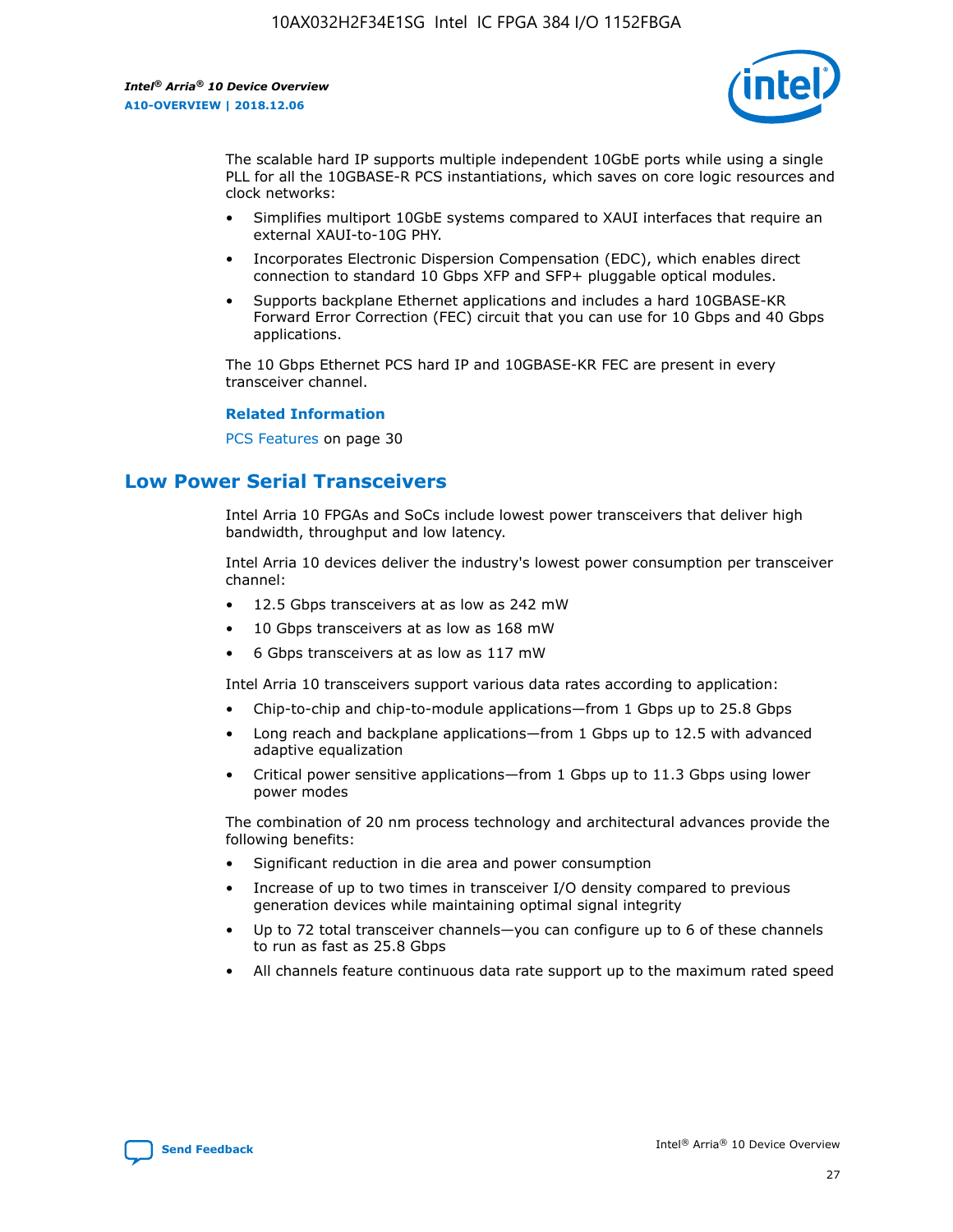

## Transceiver PMA TX/RX PCS ATX PLL Transceiver PMA TX/RX PCS fPLL Network Flexible Clock Distribution Network PCS Transceiver PMA TX/RX FPGA **Clock Distribution** Fabric PCS Transceiver PMA TX/RX ATX Flexible PLL PCS Transceiver PMA TX/RX ▲ fPLL Transceiver PMA TX/RX PCS 4

## **Figure 6. Intel Arria 10 Transceiver Block Architecture**

## **Transceiver Channels**

All transceiver channels feature a dedicated Physical Medium Attachment (PMA) and a hardened Physical Coding Sublayer (PCS).

- The PMA provides primary interfacing capabilities to physical channels.
- The PCS typically handles encoding/decoding, word alignment, and other preprocessing functions before transferring data to the FPGA core fabric.

A transceiver channel consists of a PMA and a PCS block. Most transceiver banks have 6 channels. There are some transceiver banks that contain only 3 channels.

A wide variety of bonded and non-bonded data rate configurations is possible using a highly configurable clock distribution network. Up to 80 independent transceiver data rates can be configured.

The following figures are graphical representations of top views of the silicon die, which correspond to reverse views for flip chip packages. Different Intel Arria 10 devices may have different floorplans than the ones shown in the figures.

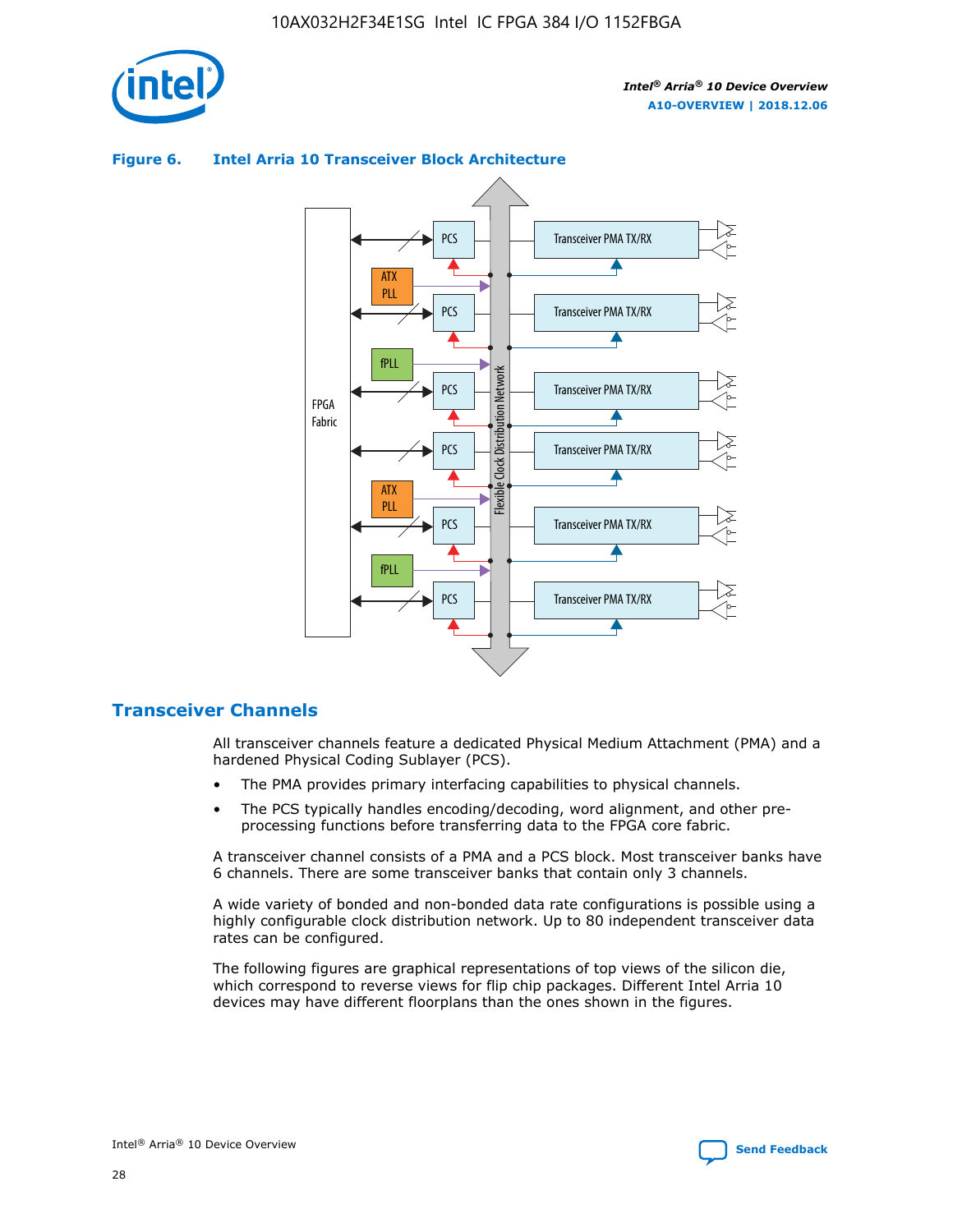

#### **Figure 7. Device Chip Overview for Intel Arria 10 GX and GT Devices**





## **PMA Features**

Intel Arria 10 transceivers provide exceptional signal integrity at data rates up to 25.8 Gbps. Clocking options include ultra-low jitter ATX PLLs (LC tank based), clock multiplier unit (CMU) PLLs, and fractional PLLs.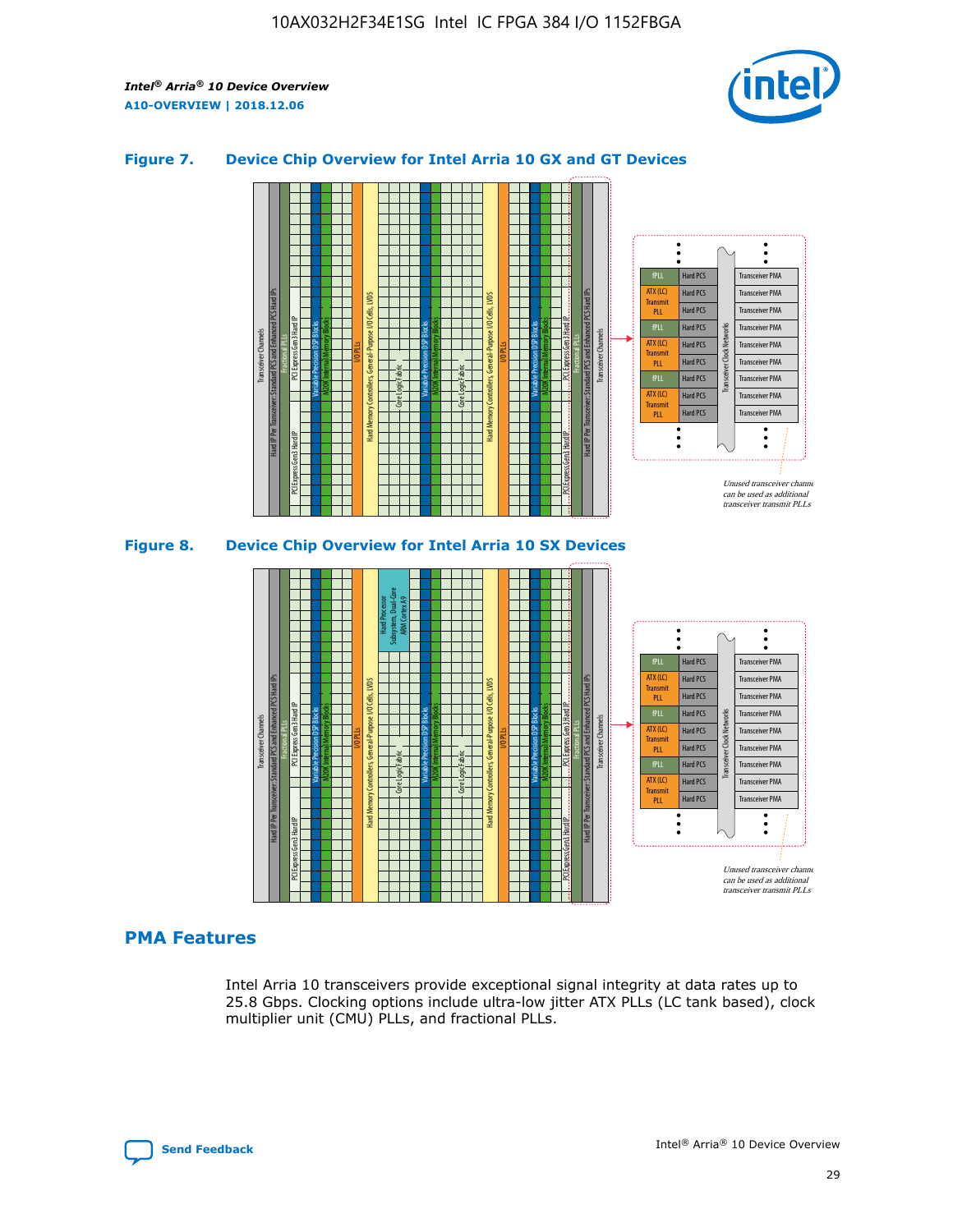

Each transceiver channel contains a channel PLL that can be used as the CMU PLL or clock data recovery (CDR) PLL. In CDR mode, the channel PLL recovers the receiver clock and data in the transceiver channel. Up to 80 independent data rates can be configured on a single Intel Arria 10 device.

#### **Table 23. PMA Features of the Transceivers in Intel Arria 10 Devices**

| <b>Feature</b>                                             | <b>Capability</b>                                                                                                                                                                                                             |
|------------------------------------------------------------|-------------------------------------------------------------------------------------------------------------------------------------------------------------------------------------------------------------------------------|
| Chip-to-Chip Data Rates                                    | 1 Gbps to 17.4 Gbps (Intel Arria 10 GX devices)<br>1 Gbps to 25.8 Gbps (Intel Arria 10 GT devices)                                                                                                                            |
| <b>Backplane Support</b>                                   | Drive backplanes at data rates up to 12.5 Gbps                                                                                                                                                                                |
| <b>Optical Module Support</b>                              | SFP+/SFP, XFP, CXP, QSFP/QSFP28, CFP/CFP2/CFP4                                                                                                                                                                                |
| Cable Driving Support                                      | SFP+ Direct Attach, PCI Express over cable, eSATA                                                                                                                                                                             |
| Transmit Pre-Emphasis                                      | 4-tap transmit pre-emphasis and de-emphasis to compensate for system channel loss                                                                                                                                             |
| Continuous Time Linear<br>Equalizer (CTLE)                 | Dual mode, high-gain, and high-data rate, linear receive equalization to compensate for<br>system channel loss                                                                                                                |
| Decision Feedback Equalizer<br>(DFE)                       | 7-fixed and 4-floating tap DFE to equalize backplane channel loss in the presence of<br>crosstalk and noisy environments                                                                                                      |
| Variable Gain Amplifier                                    | Optimizes the signal amplitude prior to the CDR sampling and operates in fixed and<br>adaptive modes                                                                                                                          |
| Altera Digital Adaptive<br>Parametric Tuning (ADAPT)       | Fully digital adaptation engine to automatically adjust all link equalization parameters-<br>including CTLE, DFE, and variable gain amplifier blocks—that provide optimal link margin<br>without intervention from user logic |
| Precision Signal Integrity<br>Calibration Engine (PreSICE) | Hardened calibration controller to quickly calibrate all transceiver control parameters on<br>power-up, which provides the optimal signal integrity and jitter performance                                                    |
| Advanced Transmit (ATX)<br><b>PLL</b>                      | Low jitter ATX (LC tank based) PLLs with continuous tuning range to cover a wide range of<br>standard and proprietary protocols                                                                                               |
| <b>Fractional PLLs</b>                                     | On-chip fractional frequency synthesizers to replace on-board crystal oscillators and reduce<br>system cost                                                                                                                   |
| Digitally Assisted Analog<br><b>CDR</b>                    | Superior jitter tolerance with fast lock time                                                                                                                                                                                 |
| Dynamic Partial<br>Reconfiguration                         | Allows independent control of the Avalon memory-mapped interface of each transceiver<br>channel for the highest transceiver flexibility                                                                                       |
| Multiple PCS-PMA and PCS-<br>PLD interface widths          | 8-, 10-, 16-, 20-, 32-, 40-, or 64-bit interface widths for flexibility of deserialization width,<br>encoding, and reduced latency                                                                                            |

## **PCS Features**

This table summarizes the Intel Arria 10 transceiver PCS features. You can use the transceiver PCS to support a wide range of protocols ranging from 1 Gbps to 25.8 Gbps.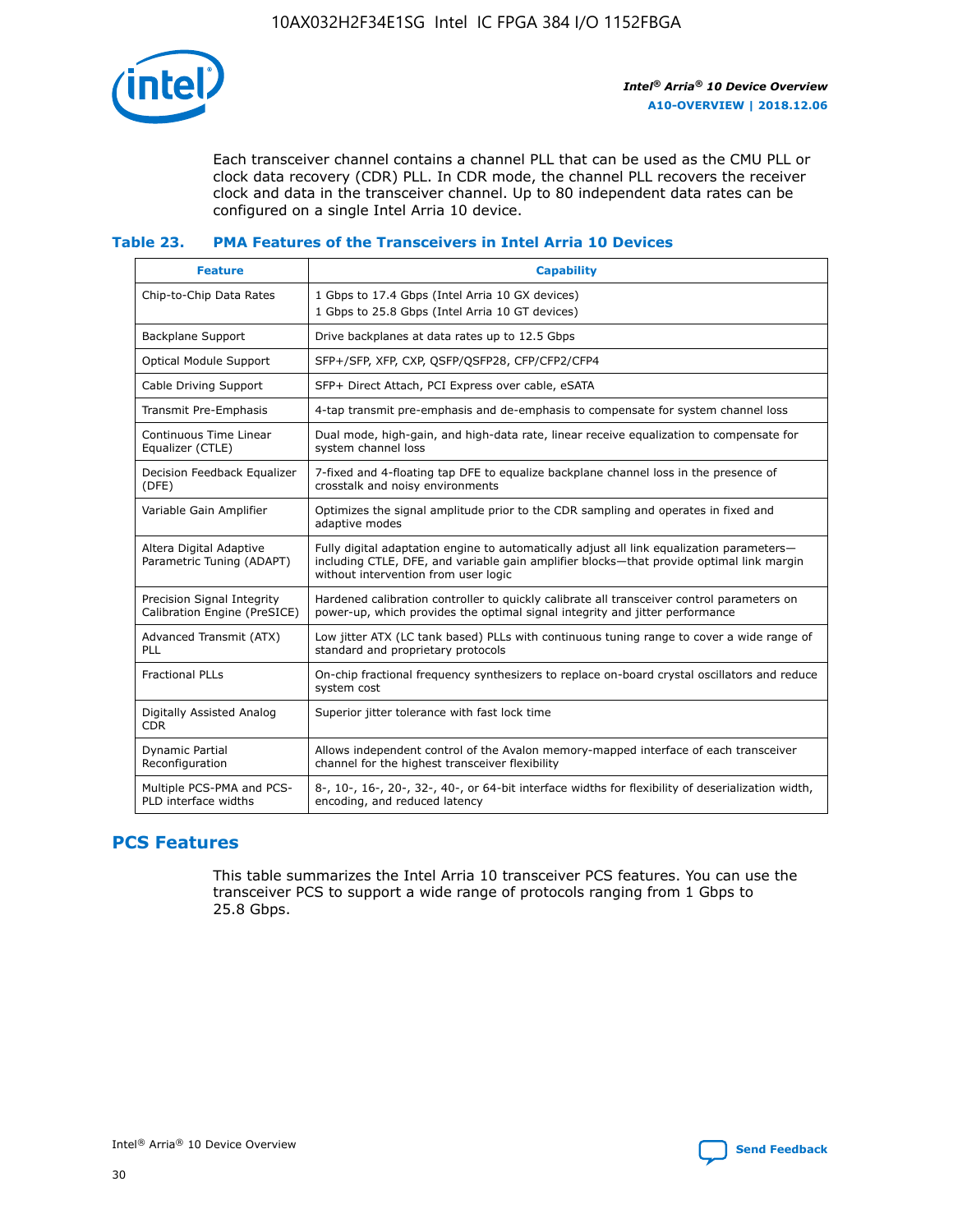

| <b>PCS</b>    | <b>Description</b>                                                                                                                                                                                                                                                                                                                                                                                             |
|---------------|----------------------------------------------------------------------------------------------------------------------------------------------------------------------------------------------------------------------------------------------------------------------------------------------------------------------------------------------------------------------------------------------------------------|
| Standard PCS  | Operates at a data rate up to 12 Gbps<br>Supports protocols such as PCI-Express, CPRI 4.2+, GigE, IEEE 1588 in Hard PCS<br>Implements other protocols using Basic/Custom (Standard PCS) transceiver<br>configuration rules.                                                                                                                                                                                    |
| Enhanced PCS  | Performs functions common to most serial data industry standards, such as word<br>alignment, encoding/decoding, and framing, before data is sent or received off-chip<br>through the PMA<br>• Handles data transfer to and from the FPGA fabric<br>Handles data transfer internally to and from the PMA<br>Provides frequency compensation<br>Performs channel bonding for multi-channel low skew applications |
| PCIe Gen3 PCS | Supports the seamless switching of Data and Clock between the Gen1, Gen2, and Gen3<br>data rates<br>Provides support for PIPE 3.0 features<br>Supports the PIPE interface with the Hard IP enabled, as well as with the Hard IP<br>bypassed                                                                                                                                                                    |

#### **Related Information**

- PCIe Gen1, Gen2, and Gen3 Hard IP on page 26
- Interlaken Support on page 26
- 10 Gbps Ethernet Support on page 26

## **PCS Protocol Support**

This table lists some of the protocols supported by the Intel Arria 10 transceiver PCS. For more information about the blocks in the transmitter and receiver data paths, refer to the related information.

| <b>Protocol</b>                                 | <b>Data Rate</b><br>(Gbps) | <b>Transceiver IP</b>       | <b>PCS Support</b>                      |
|-------------------------------------------------|----------------------------|-----------------------------|-----------------------------------------|
| PCIe Gen3 x1, x2, x4, x8                        | 8.0                        | Native PHY (PIPE)           | Standard PCS and PCIe<br>Gen3 PCS       |
| PCIe Gen2 x1, x2, x4, x8                        | 5.0                        | Native PHY (PIPE)           | <b>Standard PCS</b>                     |
| PCIe Gen1 x1, x2, x4, x8                        | 2.5                        | Native PHY (PIPE)           | Standard PCS                            |
| 1000BASE-X Gigabit Ethernet                     | 1.25                       | Native PHY                  | <b>Standard PCS</b>                     |
| 1000BASE-X Gigabit Ethernet with<br>IEEE 1588v2 | 1.25                       | Native PHY                  | Standard PCS                            |
| 10GBASE-R                                       | 10.3125                    | Native PHY                  | <b>Enhanced PCS</b>                     |
| 10GBASE-R with IEEE 1588v2                      | 10.3125                    | Native PHY                  | <b>Enhanced PCS</b>                     |
| 10GBASE-R with KR FEC                           | 10.3125                    | Native PHY                  | <b>Enhanced PCS</b>                     |
| 10GBASE-KR and 1000BASE-X                       | 10.3125                    | 1G/10GbE and 10GBASE-KR PHY | Standard PCS and<br><b>Enhanced PCS</b> |
| Interlaken (CEI-6G/11G)                         | 3.125 to 17.4              | Native PHY                  | <b>Enhanced PCS</b>                     |
| SFI-S/SFI-5.2                                   | 11.2                       | Native PHY                  | <b>Enhanced PCS</b>                     |
| 10G SDI                                         | 10.692                     | Native PHY                  | <b>Enhanced PCS</b>                     |
|                                                 |                            |                             | continued                               |

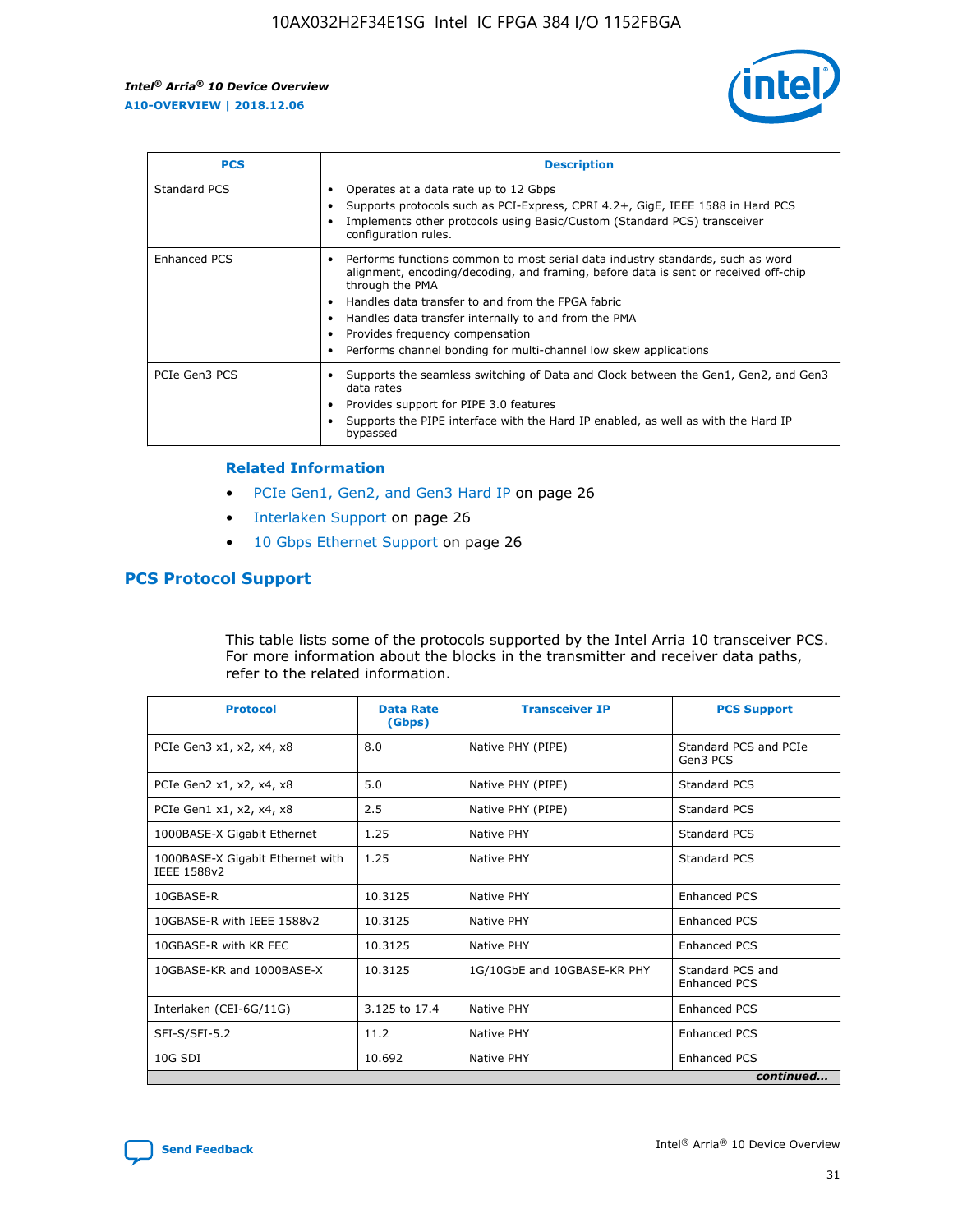

| <b>Protocol</b>      | <b>Data Rate</b><br>(Gbps) | <b>Transceiver IP</b> | <b>PCS Support</b> |
|----------------------|----------------------------|-----------------------|--------------------|
| CPRI 6.0 (64B/66B)   | 0.6144 to<br>10.1376       | Native PHY            | Enhanced PCS       |
| CPRI 4.2 (8B/10B)    | 0.6144 to<br>9.8304        | Native PHY            | Standard PCS       |
| OBSAI RP3 v4.2       | 0.6144 to 6.144            | Native PHY            | Standard PCS       |
| SD-SDI/HD-SDI/3G-SDI | $0.143(12)$ to<br>2.97     | Native PHY            | Standard PCS       |

## **Related Information**

#### [Intel Arria 10 Transceiver PHY User Guide](https://www.intel.com/content/www/us/en/programmable/documentation/nik1398707230472.html#nik1398707091164)

Provides more information about the supported transceiver protocols and PHY IP, the PMA architecture, and the standard, enhanced, and PCIe Gen3 PCS architecture.

# **SoC with Hard Processor System**

Each SoC device combines an FPGA fabric and a hard processor system (HPS) in a single device. This combination delivers the flexibility of programmable logic with the power and cost savings of hard IP in these ways:

- Reduces board space, system power, and bill of materials cost by eliminating a discrete embedded processor
- Allows you to differentiate the end product in both hardware and software, and to support virtually any interface standard
- Extends the product life and revenue through in-field hardware and software updates

 $(12)$  The 0.143 Gbps data rate is supported using oversampling of user logic that you must implement in the FPGA fabric.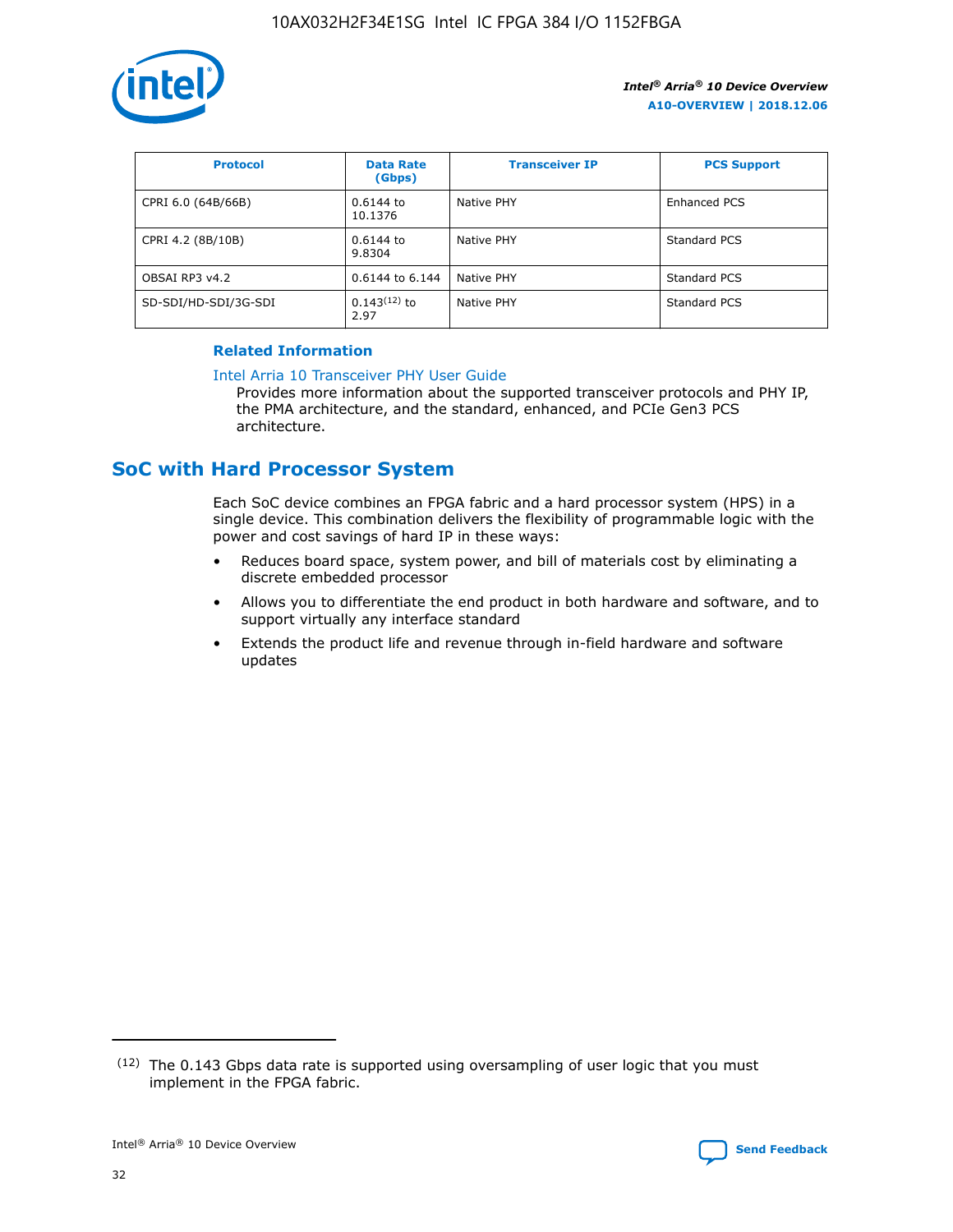

#### **Figure 9. HPS Block Diagram**

This figure shows a block diagram of the HPS with the dual ARM Cortex-A9 MPCore processor.



## **Key Advantages of 20-nm HPS**

The 20-nm HPS strikes a balance between enabling maximum software compatibility with 28-nm SoCs while still improving upon the 28-nm HPS architecture. These improvements address the requirements of the next generation target markets such as wireless and wireline communications, compute and storage equipment, broadcast and military in terms of performance, memory bandwidth, connectivity via backplane and security.

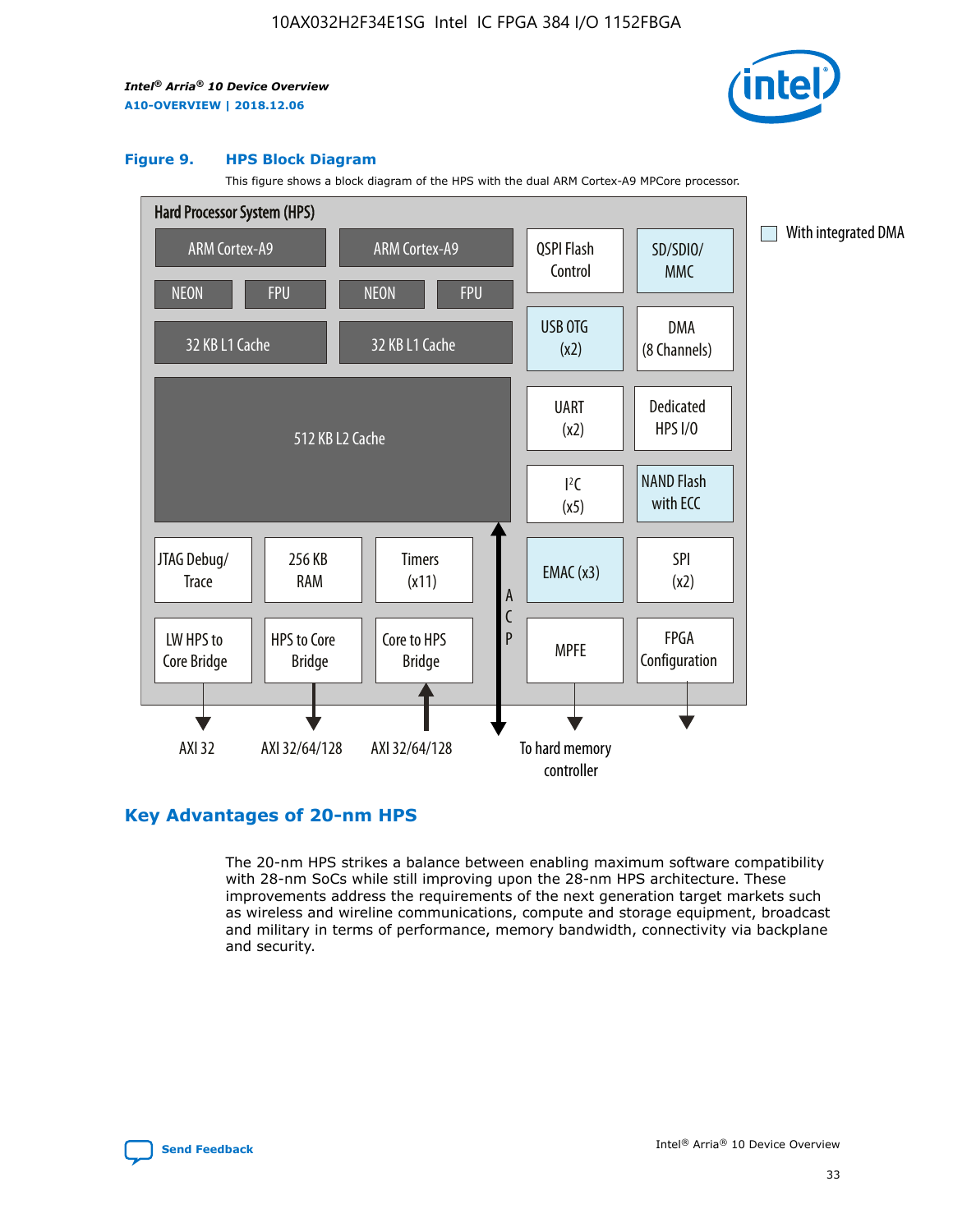

## **Table 24. Improvements in 20 nm HPS**

This table lists the key improvements of the 20 nm HPS compared to the 28 nm HPS.

| Advantages/<br><b>Improvements</b>                          | <b>Description</b>                                                                                                                                                                                                                                                                                                                                                                                                                                                                                                                                                                                                                                                                                                                                                                                                                                                                                                      |
|-------------------------------------------------------------|-------------------------------------------------------------------------------------------------------------------------------------------------------------------------------------------------------------------------------------------------------------------------------------------------------------------------------------------------------------------------------------------------------------------------------------------------------------------------------------------------------------------------------------------------------------------------------------------------------------------------------------------------------------------------------------------------------------------------------------------------------------------------------------------------------------------------------------------------------------------------------------------------------------------------|
| Increased performance and<br>overdrive capability           | While the nominal processor frequency is 1.2 GHz, the 20 nm HPS offers an "overdrive"<br>feature which enables a higher processor operating frequency. This requires a higher supply<br>voltage value that is unique to the HPS and may require a separate regulator.                                                                                                                                                                                                                                                                                                                                                                                                                                                                                                                                                                                                                                                   |
| Increased processor memory<br>bandwidth and DDR4<br>support | Up to 64-bit DDR4 memory at 2,400 Mbps support is available for the processor. The hard<br>memory controller for the HPS comprises a multi-port front end that manages connections<br>to a single port memory controller. The multi-port front end allows logic core and the HPS<br>to share ports and thereby the available bandwidth of the memory controller.                                                                                                                                                                                                                                                                                                                                                                                                                                                                                                                                                        |
| Flexible I/O sharing                                        | An advanced I/O pin muxing scheme allows improved sharing of I/O between the HPS and<br>the core logic. The following types of I/O are available for SoC:<br>17 dedicated I/Os-physically located inside the HPS block and are not accessible to<br>logic within the core. The 17 dedicated I/Os are used for HPS clock, resets, and<br>interfacing with boot devices, QSPI, and SD/MMC.<br>48 direct shared I/O-located closest to the HPS block and are ideal for high speed HPS<br>peripherals such as EMAC, USB, and others. There is one bank of 48 I/Os that supports<br>direct sharing where the 48 I/Os can be shared 12 I/Os at a time.<br>Standard (shared) I/O-all standard I/Os can be shared by the HPS peripherals and any<br>logic within the core. For designs where more than 48 I/Os are required to fully use all<br>the peripherals in the HPS, these I/Os can be connected through the core logic. |
| <b>EMAC</b> core                                            | Three EMAC cores are available in the HPS. The EMAC cores enable an application to<br>support two redundant Ethernet connections; for example, backplane, or two EMAC cores<br>for managing IEEE 1588 time stamp information while allowing a third EMAC core for debug<br>and configuration. All three EMACs can potentially share the same time stamps, simplifying<br>the 1588 time stamping implementation. A new serial time stamp interface allows core<br>logic to access and read the time stamp values. The integrated EMAC controllers can be<br>connected to external Ethernet PHY through the provided MDIO or I <sup>2</sup> C interface.                                                                                                                                                                                                                                                                  |
| On-chip memory                                              | The on-chip memory is updated to 256 KB support and can support larger data sets and<br>real time algorithms.                                                                                                                                                                                                                                                                                                                                                                                                                                                                                                                                                                                                                                                                                                                                                                                                           |
| <b>ECC</b> enhancements                                     | Improvements in L2 Cache ECC management allow identification of errors down to the<br>address level. ECC enhancements also enable improved error injection and status reporting<br>via the introduction of new memory mapped access to syndrome and data signals.                                                                                                                                                                                                                                                                                                                                                                                                                                                                                                                                                                                                                                                       |
| HPS to FPGA Interconnect<br>Backbone                        | Although the HPS and the Logic Core can operate independently, they are tightly coupled<br>via a high-bandwidth system interconnect built from high-performance ARM AMBA AXI bus<br>bridges. IP bus masters in the FPGA fabric have access to HPS bus slaves via the FPGA-to-<br>HPS interconnect. Similarly, HPS bus masters have access to bus slaves in the core fabric<br>via the HPS-to-FPGA bridge. Both bridges are AMBA AXI-3 compliant and support<br>simultaneous read and write transactions. Up to three masters within the core fabric can<br>share the HPS SDRAM controller with the processor. Additionally, the processor can be used<br>to configure the core fabric under program control via a dedicated 32-bit configuration port.                                                                                                                                                                  |
| FPGA configuration and HPS<br>booting                       | The FPGA fabric and HPS in the SoCs are powered independently. You can reduce the clock<br>frequencies or gate the clocks to reduce dynamic power.<br>You can configure the FPGA fabric and boot the HPS independently, in any order, providing<br>you with more design flexibility.                                                                                                                                                                                                                                                                                                                                                                                                                                                                                                                                                                                                                                    |
| Security                                                    | New security features have been introduced for anti-tamper management, secure boot,<br>encryption (AES), and authentication (SHA).                                                                                                                                                                                                                                                                                                                                                                                                                                                                                                                                                                                                                                                                                                                                                                                      |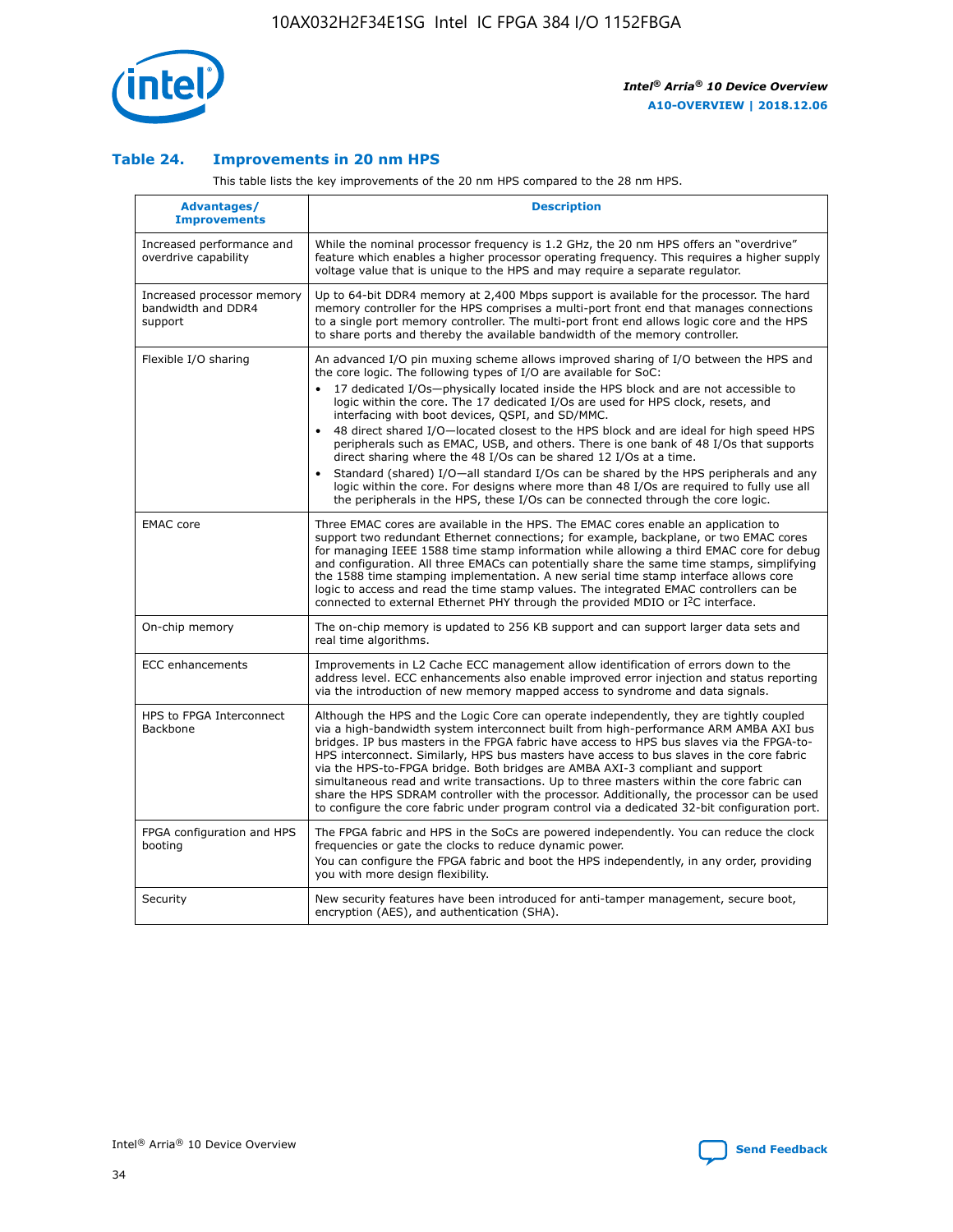

## **Features of the HPS**

The HPS has the following features:

- 1.2-GHz, dual-core ARM Cortex-A9 MPCore processor with up to 1.5-GHz via overdrive
	- ARMv7-A architecture that runs 32-bit ARM instructions, 16-bit and 32-bit Thumb instructions, and 8-bit Java byte codes in Jazelle style
	- Superscalar, variable length, out-of-order pipeline with dynamic branch prediction
	- Instruction Efficiency 2.5 MIPS/MHz, which provides total performance of 7500 MIPS at 1.5 GHz
- Each processor core includes:
	- 32 KB of L1 instruction cache, 32 KB of L1 data cache
	- Single- and double-precision floating-point unit and NEON media engine
	- CoreSight debug and trace technology
	- Snoop Control Unit (SCU) and Acceleration Coherency Port (ACP)
- 512 KB of shared L2 cache
- 256 KB of scratch RAM
- Hard memory controller with support for DDR3, DDR4 and optional error correction code (ECC) support
- Multiport Front End (MPFE) Scheduler interface to the hard memory controller
- 8-channel direct memory access (DMA) controller
- QSPI flash controller with SIO, DIO, QIO SPI Flash support
- NAND flash controller (ONFI 1.0 or later) with DMA and ECC support, updated to support 8 and 16-bit Flash devices and new command DMA to offload CPU for fast power down recovery
- Updated SD/SDIO/MMC controller to eMMC 4.5 with DMA with CE-ATA digital command support
- 3 10/100/1000 Ethernet media access control (MAC) with DMA
- 2 USB On-the-Go (OTG) controllers with DMA
- $\bullet$  5 I<sup>2</sup>C controllers (3 can be used by EMAC for MIO to external PHY)
- 2 UART 16550 Compatible controllers
- 4 serial peripheral interfaces (SPI) (2 Master, 2 Slaves)
- 62 programmable general-purpose I/Os, which includes 48 direct share I/Os that allows the HPS peripherals to connect directly to the FPGA I/Os
- 7 general-purpose timers
- 4 watchdog timers
- Anti-tamper, Secure Boot, Encryption (AES) and Authentication (SHA)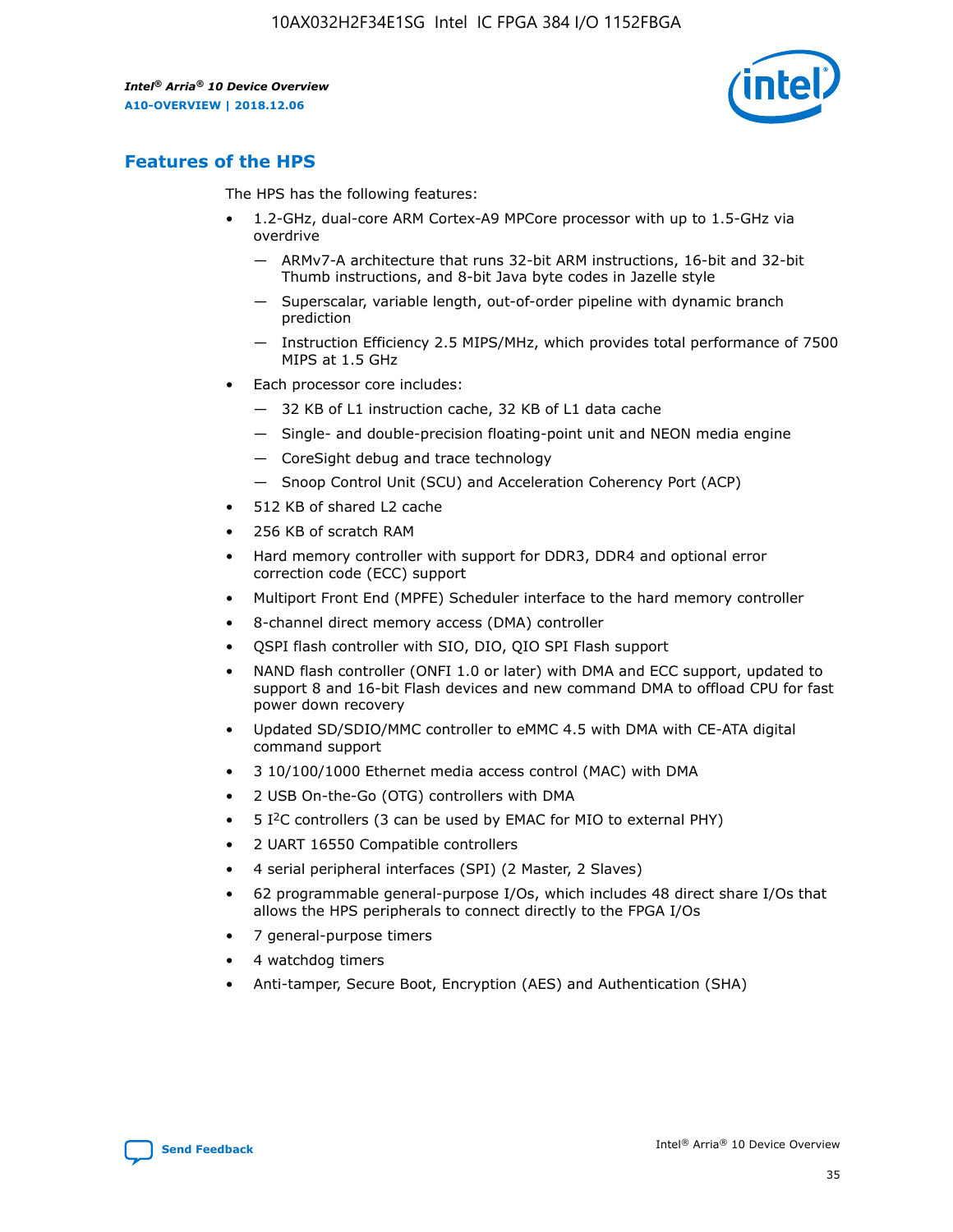

## **System Peripherals and Debug Access Port**

Each Ethernet MAC, USB OTG, NAND flash controller, and SD/MMC controller module has an integrated DMA controller. For modules without an integrated DMA controller, an additional DMA controller module provides up to eight channels of high-bandwidth data transfers. Peripherals that communicate off-chip are multiplexed with other peripherals at the HPS pin level. This allows you to choose which peripherals interface with other devices on your PCB.

The debug access port provides interfaces to industry standard JTAG debug probes and supports ARM CoreSight debug and core traces to facilitate software development.

## **HPS–FPGA AXI Bridges**

The HPS–FPGA bridges, which support the Advanced Microcontroller Bus Architecture (AMBA) Advanced eXtensible Interface (AXI™) specifications, consist of the following bridges:

- FPGA-to-HPS AMBA AXI bridge—a high-performance bus supporting 32, 64, and 128 bit data widths that allows the FPGA fabric to issue transactions to slaves in the HPS.
- HPS-to-FPGA Avalon/AMBA AXI bridge—a high-performance bus supporting 32, 64, and 128 bit data widths that allows the HPS to issue transactions to slaves in the FPGA fabric.
- Lightweight HPS-to-FPGA AXI bridge—a lower latency 32 bit width bus that allows the HPS to issue transactions to soft peripherals in the FPGA fabric. This bridge is primarily used for control and status register (CSR) accesses to peripherals in the FPGA fabric.

The HPS–FPGA AXI bridges allow masters in the FPGA fabric to communicate with slaves in the HPS logic, and vice versa. For example, the HPS-to-FPGA AXI bridge allows you to share memories instantiated in the FPGA fabric with one or both microprocessors in the HPS, while the FPGA-to-HPS AXI bridge allows logic in the FPGA fabric to access the memory and peripherals in the HPS.

Each HPS–FPGA bridge also provides asynchronous clock crossing for data transferred between the FPGA fabric and the HPS.

#### **HPS SDRAM Controller Subsystem**

The HPS SDRAM controller subsystem contains a multiport SDRAM controller and DDR PHY that are shared between the FPGA fabric (through the FPGA-to-HPS SDRAM interface), the level 2 (L2) cache, and the level 3 (L3) system interconnect. The FPGA-to-HPS SDRAM interface supports AMBA AXI and Avalon® Memory-Mapped (Avalon-MM) interface standards, and provides up to six individual ports for access by masters implemented in the FPGA fabric.

The HPS SDRAM controller supports up to 3 masters (command ports), 3x 64-bit read data ports and 3x 64-bit write data ports.

To maximize memory performance, the SDRAM controller subsystem supports command and data reordering, deficit round-robin arbitration with aging, and high-priority bypass features.

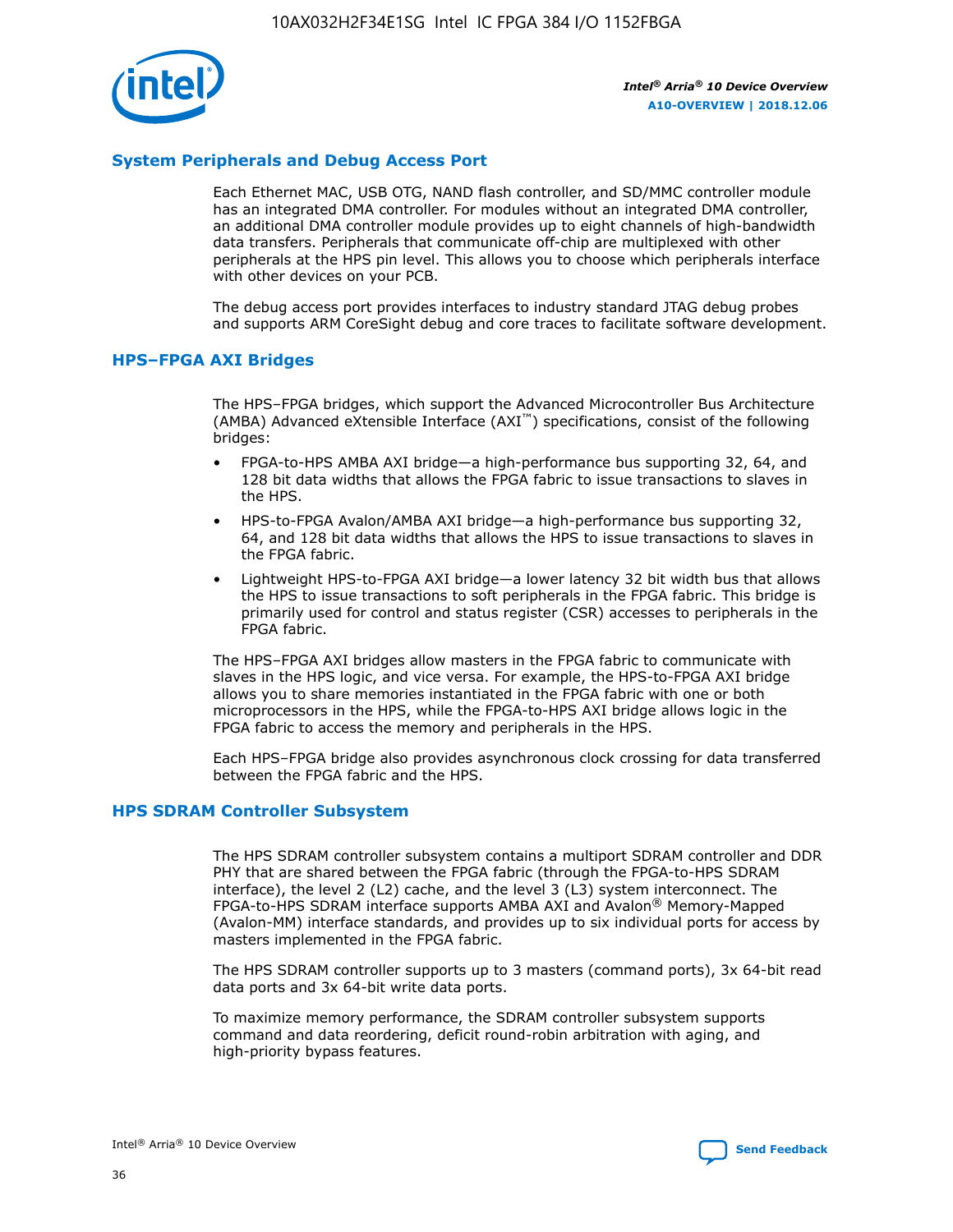

## **FPGA Configuration and HPS Booting**

The FPGA fabric and HPS in the SoC FPGA must be powered at the same time. You can reduce the clock frequencies or gate the clocks to reduce dynamic power.

Once powered, the FPGA fabric and HPS can be configured independently thus providing you with more design flexibility:

- You can boot the HPS independently. After the HPS is running, the HPS can fully or partially reconfigure the FPGA fabric at any time under software control. The HPS can also configure other FPGAs on the board through the FPGA configuration controller.
- Configure the FPGA fabric first, and then boot the HPS from memory accessible to the FPGA fabric.

## **Hardware and Software Development**

For hardware development, you can configure the HPS and connect your soft logic in the FPGA fabric to the HPS interfaces using the Platform Designer system integration tool in the Intel Quartus Prime software.

For software development, the ARM-based SoC FPGA devices inherit the rich software development ecosystem available for the ARM Cortex-A9 MPCore processor. The software development process for Intel SoC FPGAs follows the same steps as those for other SoC devices from other manufacturers. Support for Linux\*, VxWorks\*, and other operating systems are available for the SoC FPGAs. For more information on the operating systems support availability, contact the Intel FPGA sales team.

You can begin device-specific firmware and software development on the Intel SoC FPGA Virtual Target. The Virtual Target is a fast PC-based functional simulation of a target development system—a model of a complete development board. The Virtual Target enables the development of device-specific production software that can run unmodified on actual hardware.

## **Dynamic and Partial Reconfiguration**

The Intel Arria 10 devices support dynamic and partial reconfiguration. You can use dynamic and partial reconfiguration simultaneously to enable seamless reconfiguration of both the device core and transceivers.

## **Dynamic Reconfiguration**

You can reconfigure the PMA and PCS blocks while the device continues to operate. This feature allows you to change the data rates, protocol, and analog settings of a channel in a transceiver bank without affecting on-going data transfer in other transceiver banks. This feature is ideal for applications that require dynamic multiprotocol or multirate support.

## **Partial Reconfiguration**

Using partial reconfiguration, you can reconfigure some parts of the device while keeping the device in operation.

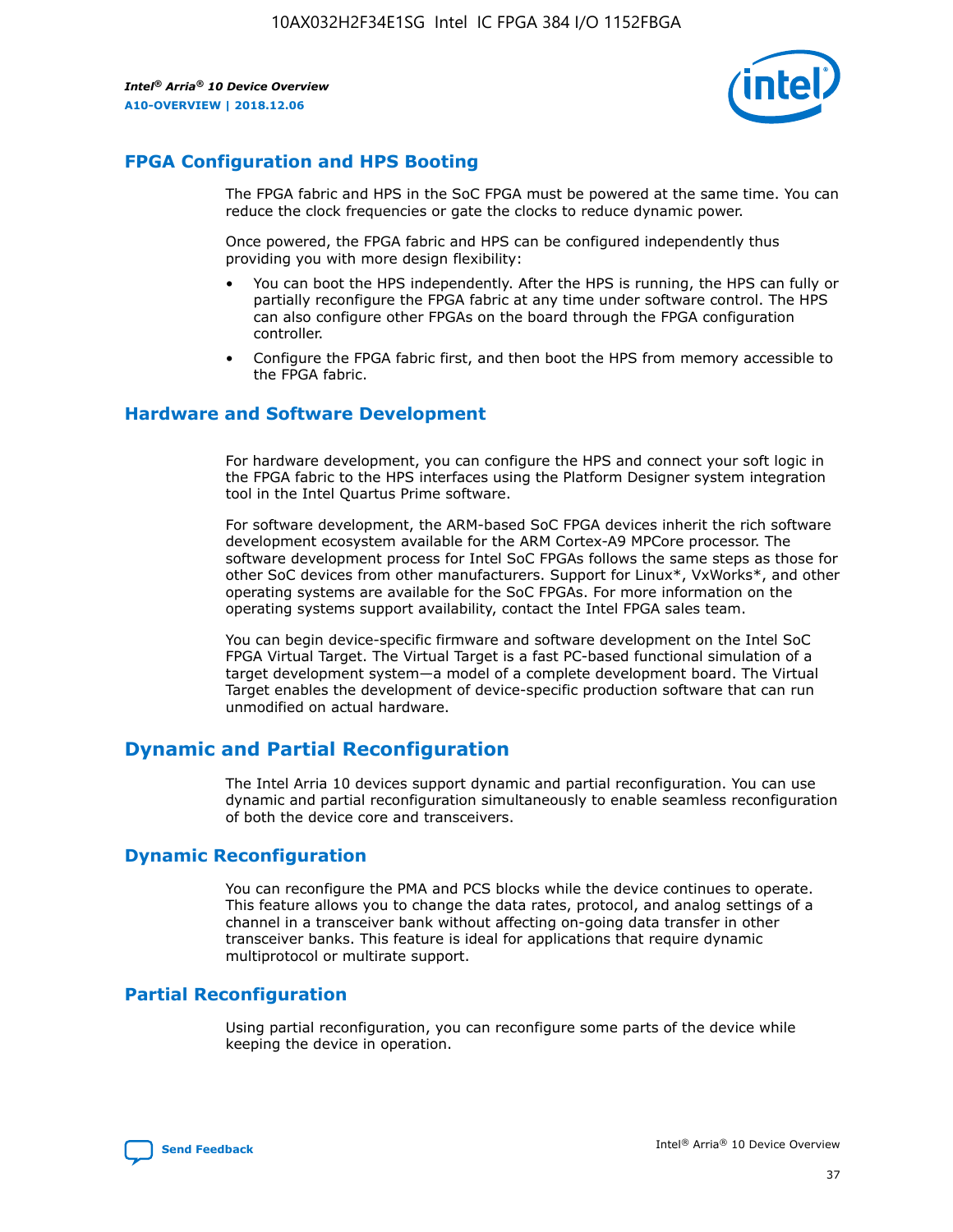

Instead of placing all device functions in the FPGA fabric, you can store some functions that do not run simultaneously in external memory and load them only when required. This capability increases the effective logic density of the device, and lowers cost and power consumption.

In the Intel solution, you do not have to worry about intricate device architecture to perform a partial reconfiguration. The partial reconfiguration capability is built into the Intel Quartus Prime design software, making such time-intensive task simple.

Intel Arria 10 devices support partial reconfiguration in the following configuration options:

- Using an internal host:
	- All supported configuration modes where the FPGA has access to external memory devices such as serial and parallel flash memory.
	- Configuration via Protocol [CvP (PCIe)]
- Using an external host—passive serial (PS), fast passive parallel (FPP) x8, FPP x16, and FPP x32 I/O interface.

# **Enhanced Configuration and Configuration via Protocol**

## **Table 25. Configuration Schemes and Features of Intel Arria 10 Devices**

Intel Arria 10 devices support 1.8 V programming voltage and several configuration schemes.

| <b>Scheme</b>                                                          | <b>Data</b><br><b>Width</b> | <b>Max Clock</b><br>Rate<br>(MHz) | <b>Max Data</b><br>Rate<br>(Mbps)<br>(13) | <b>Decompression</b> | <b>Design</b><br>Security <sup>(1</sup><br>4) | <b>Partial</b><br>Reconfiguration<br>(15) | <b>Remote</b><br><b>System</b><br><b>Update</b> |
|------------------------------------------------------------------------|-----------------------------|-----------------------------------|-------------------------------------------|----------------------|-----------------------------------------------|-------------------------------------------|-------------------------------------------------|
| <b>JTAG</b>                                                            | 1 bit                       | 33                                | 33                                        |                      |                                               | Yes <sup>(16)</sup>                       |                                                 |
| Active Serial (AS)<br>through the<br>EPCO-L<br>configuration<br>device | 1 bit,<br>4 bits            | 100                               | 400                                       | Yes                  | Yes                                           | $Y_{PS}(16)$                              | Yes                                             |
| Passive serial (PS)<br>through CPLD or<br>external<br>microcontroller  | 1 bit                       | 100                               | 100                                       | Yes                  | Yes                                           | Yes(16)                                   | Parallel<br>Flash<br>Loader<br>(PFL) IP<br>core |
|                                                                        |                             |                                   |                                           |                      |                                               |                                           | continued                                       |

<sup>(13)</sup> Enabling either compression or design security features affects the maximum data rate. Refer to the Intel Arria 10 Device Datasheet for more information.

<sup>(14)</sup> Encryption and compression cannot be used simultaneously.

 $<sup>(15)</sup>$  Partial reconfiguration is an advanced feature of the device family. If you are interested in</sup> using partial reconfiguration, contact Intel for support.

 $(16)$  Partial configuration can be performed only when it is configured as internal host.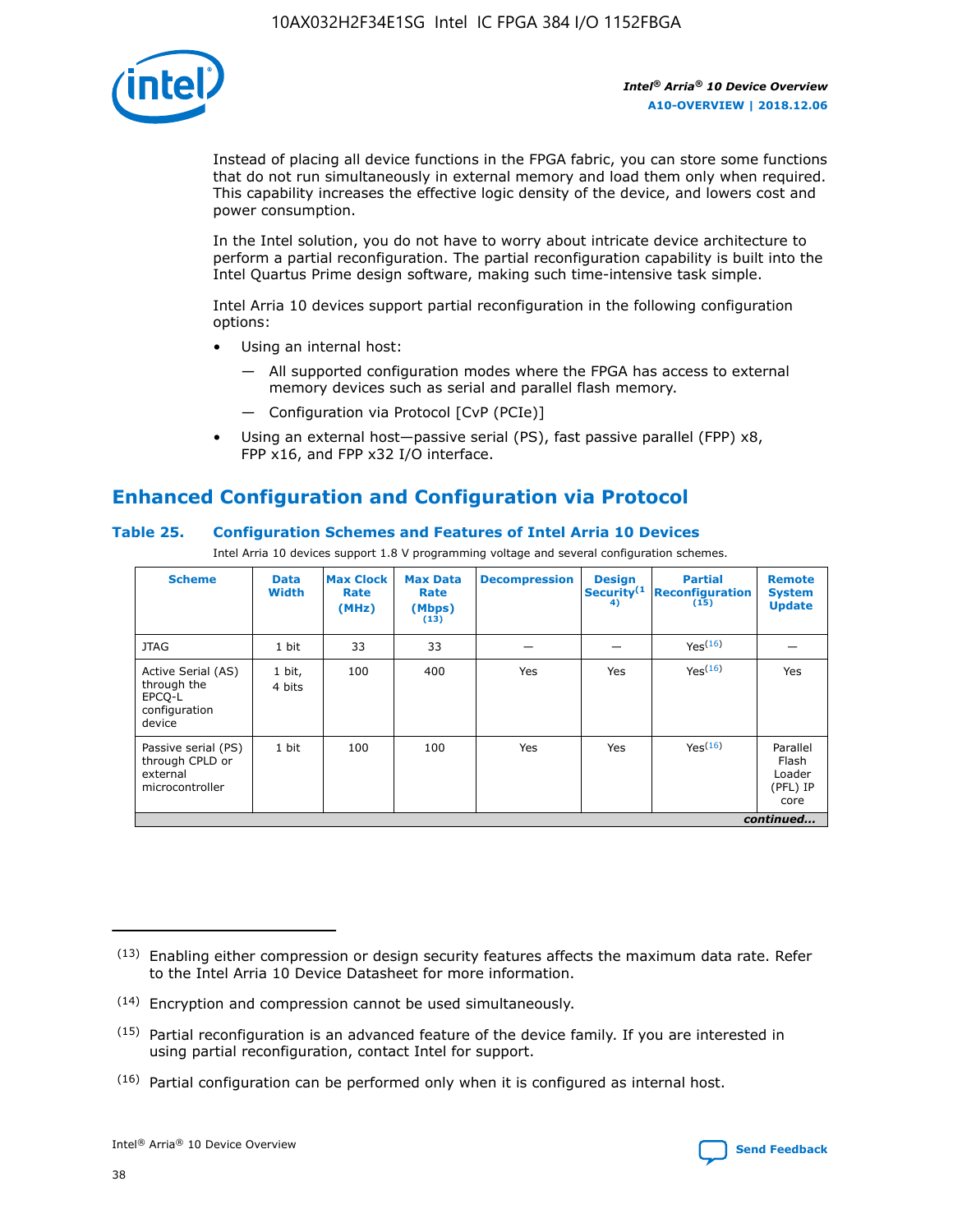

| <b>Scheme</b>                                    | <b>Data</b><br><b>Width</b> | <b>Max Clock</b><br>Rate<br>(MHz) | <b>Max Data</b><br>Rate<br>(Mbps)<br>(13) | <b>Decompression</b> | <b>Design</b><br>Security <sup>(1</sup><br>4) | <b>Partial</b><br><b>Reconfiguration</b><br>(15) | <b>Remote</b><br><b>System</b><br><b>Update</b> |
|--------------------------------------------------|-----------------------------|-----------------------------------|-------------------------------------------|----------------------|-----------------------------------------------|--------------------------------------------------|-------------------------------------------------|
| Fast passive                                     | 8 bits                      | 100                               | 3200                                      | Yes                  | Yes                                           | Yes(17)                                          | PFL IP                                          |
| parallel (FPP)<br>through CPLD or                | 16 bits                     |                                   |                                           | Yes                  | Yes                                           |                                                  | core                                            |
| external<br>microcontroller                      | 32 bits                     |                                   |                                           | Yes                  | Yes                                           |                                                  |                                                 |
| Configuration via                                | 16 bits                     | 100                               | 3200                                      | Yes                  | Yes                                           | Yes <sup>(17)</sup>                              |                                                 |
| <b>HPS</b>                                       | 32 bits                     |                                   |                                           | Yes                  | Yes                                           |                                                  |                                                 |
| Configuration via<br>Protocol [CvP<br>$(PCIe^*)$ | x1, x2,<br>x4, x8<br>lanes  |                                   | 8000                                      | Yes                  | Yes                                           | Yes <sup>(16)</sup>                              |                                                 |

You can configure Intel Arria 10 devices through PCIe using Configuration via Protocol (CvP). The Intel Arria 10 CvP implementation conforms to the PCIe 100 ms power-up-to-active time requirement.

#### **Related Information**

[Configuration via Protocol \(CvP\) Implementation in Intel FPGAs User Guide](https://www.intel.com/content/www/us/en/programmable/documentation/dsu1441819344145.html#dsu1442269728522) Provides more information about the CvP configuration scheme.

# **SEU Error Detection and Correction**

Intel Arria 10 devices offer robust and easy-to-use single-event upset (SEU) error detection and correction circuitry.

The detection and correction circuitry includes protection for Configuration RAM (CRAM) programming bits and user memories. The CRAM is protected by a continuously running CRC error detection circuit with integrated ECC that automatically corrects one or two errors and detects higher order multi-bit errors. When more than two errors occur, correction is available through reloading of the core programming file, providing a complete design refresh while the FPGA continues to operate.

The physical layout of the Intel Arria 10 CRAM array is optimized to make the majority of multi-bit upsets appear as independent single-bit or double-bit errors which are automatically corrected by the integrated CRAM ECC circuitry. In addition to the CRAM protection, the M20K memory blocks also include integrated ECC circuitry and are layout-optimized for error detection and correction. The MLAB does not have ECC.

(14) Encryption and compression cannot be used simultaneously.

<sup>(17)</sup> Supported at a maximum clock rate of 100 MHz.



 $(13)$  Enabling either compression or design security features affects the maximum data rate. Refer to the Intel Arria 10 Device Datasheet for more information.

 $(15)$  Partial reconfiguration is an advanced feature of the device family. If you are interested in using partial reconfiguration, contact Intel for support.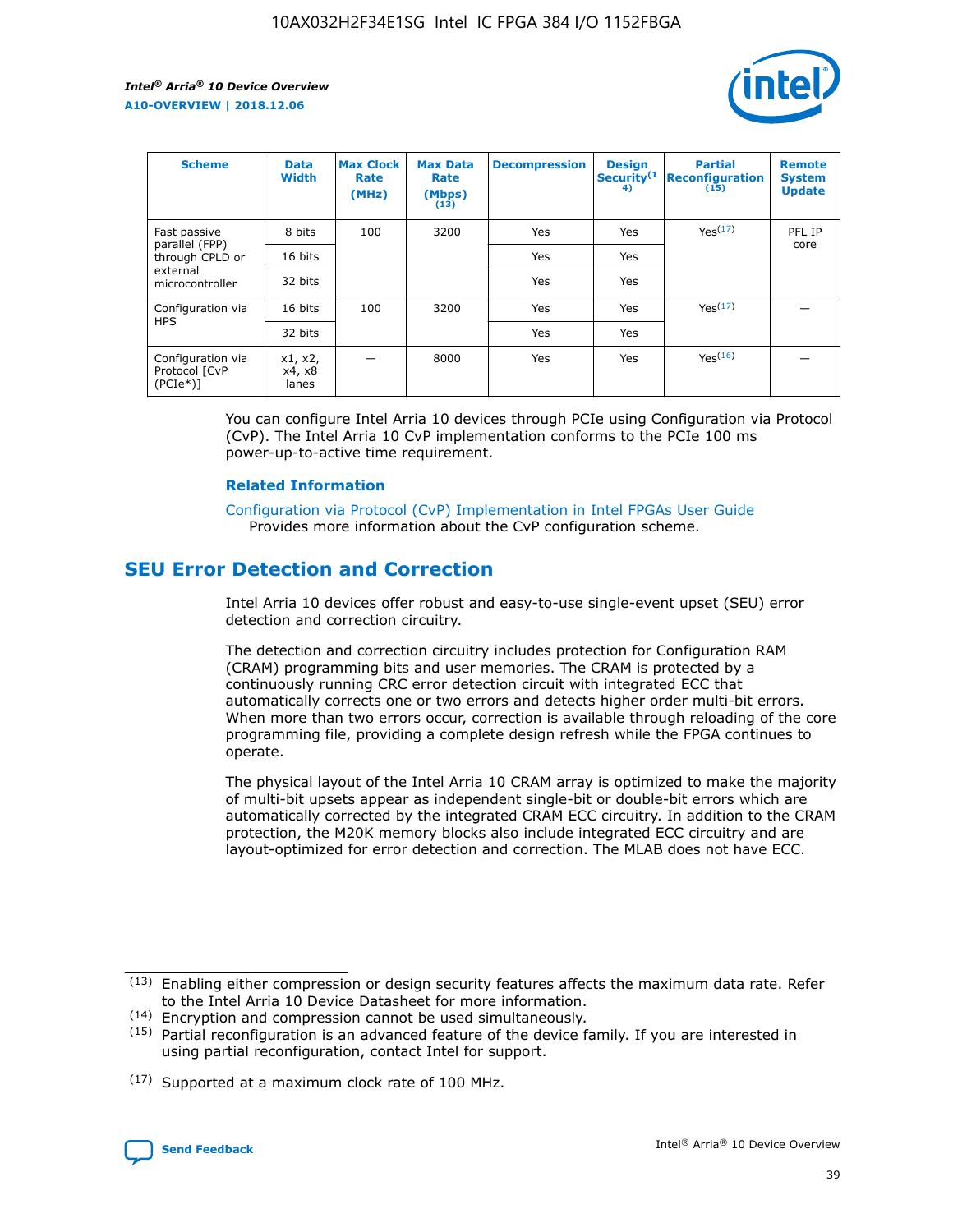

## **Power Management**

Intel Arria 10 devices leverage the advanced 20 nm process technology, a low 0.9 V core power supply, an enhanced core architecture, and several optional power reduction techniques to reduce total power consumption by as much as 40% compared to Arria V devices and as much as 60% compared to Stratix V devices.

The optional power reduction techniques in Intel Arria 10 devices include:

- **SmartVID**—a code is programmed into each device during manufacturing that allows a smart regulator to operate the device at lower core  $V_{CC}$  while maintaining performance
- **Programmable Power Technology**—non-critical timing paths are identified by the Intel Quartus Prime software and the logic in these paths is biased for low power instead of high performance
- **Low Static Power Options**—devices are available with either standard static power or low static power while maintaining performance

Furthermore, Intel Arria 10 devices feature Intel's industry-leading low power transceivers and include a number of hard IP blocks that not only reduce logic resources but also deliver substantial power savings compared to soft implementations. In general, hard IP blocks consume up to 90% less power than the equivalent soft logic implementations.

# **Incremental Compilation**

The Intel Quartus Prime software incremental compilation feature reduces compilation time and helps preserve performance to ease timing closure. The incremental compilation feature enables the partial reconfiguration flow for Intel Arria 10 devices.

Incremental compilation supports top-down, bottom-up, and team-based design flows. This feature facilitates modular, hierarchical, and team-based design flows where different designers compile their respective design sections in parallel. Furthermore, different designers or IP providers can develop and optimize different blocks of the design independently. These blocks can then be imported into the top level project.

# **Document Revision History for Intel Arria 10 Device Overview**

| <b>Document</b><br><b>Version</b> | <b>Changes</b>                                                                                                                                                                                                                                                              |
|-----------------------------------|-----------------------------------------------------------------------------------------------------------------------------------------------------------------------------------------------------------------------------------------------------------------------------|
| 2018.12.06                        | Added links to Intel Arria 10 device errata documents.<br>Removed automotive temperature option from the Intel Arria 10 GX devices.<br>Removed -3 fabric speed grade from the Intel Arria 10 GT devices.<br>Updated power options for the Intel Arria 10 GX and GT devices. |
| 2018.04.09                        | Updated the lowest $V_{CC}$ from 0.83 V to 0.82 V in the topic listing a summary of the device features.                                                                                                                                                                    |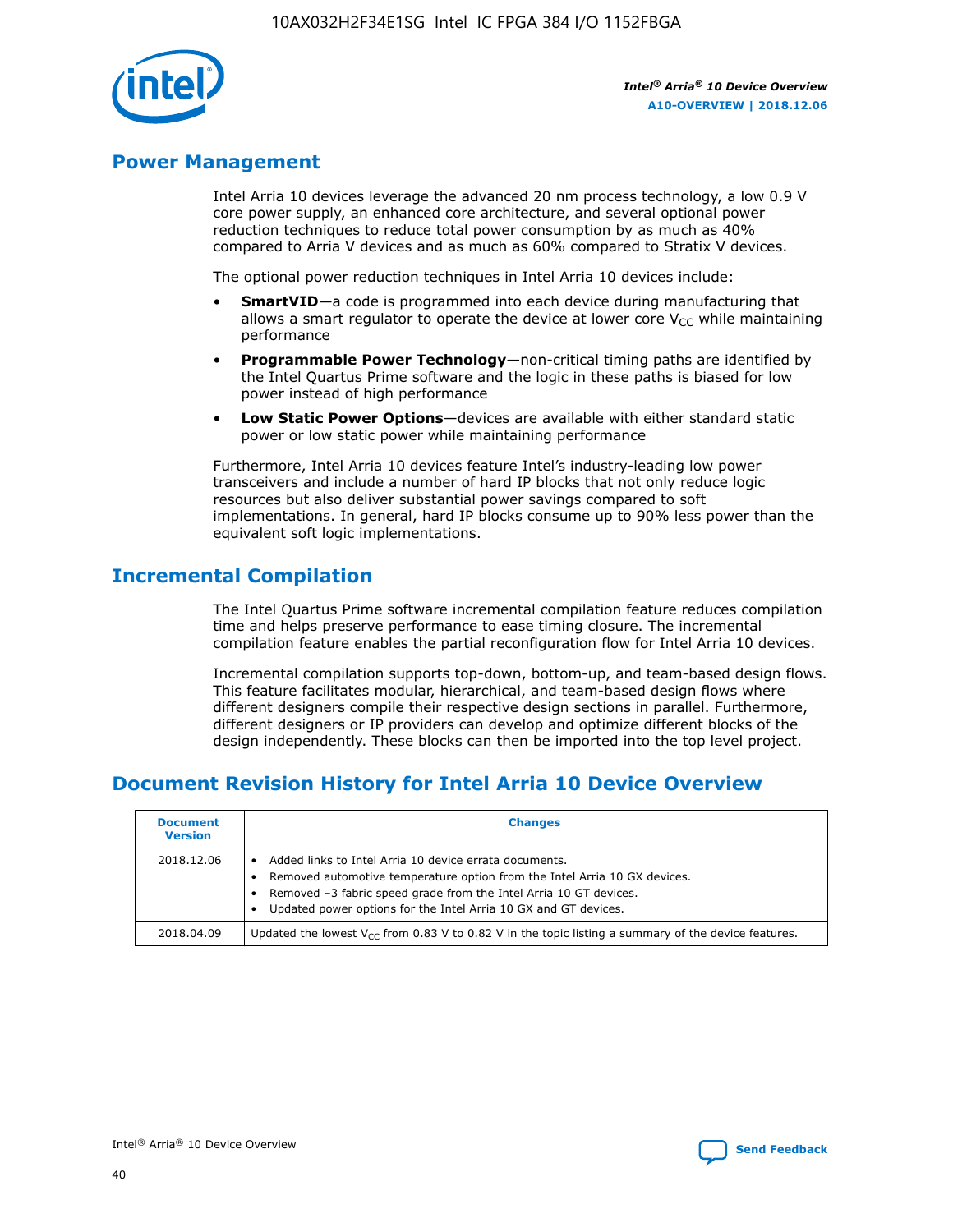

| <b>Date</b>    | <b>Version</b> | <b>Changes</b>                                                                                                                                                                                                                                                                                                                                                                                                                                                                                                                                                                                                                                                                                                                                                                                                                                                                                                                                               |
|----------------|----------------|--------------------------------------------------------------------------------------------------------------------------------------------------------------------------------------------------------------------------------------------------------------------------------------------------------------------------------------------------------------------------------------------------------------------------------------------------------------------------------------------------------------------------------------------------------------------------------------------------------------------------------------------------------------------------------------------------------------------------------------------------------------------------------------------------------------------------------------------------------------------------------------------------------------------------------------------------------------|
| January 2018   | 2018.01.17     | Updated the maximum data rate for HPS (Intel Arria 10 SX devices<br>external memory interface DDR3 controller from 2,166 Mbps to 2,133<br>Mbps.<br>Updated maximum frequency supported for half rate QDRII and QDRII<br>+ SRAM to 633 MHz in Memory Standards Supported by the Soft<br>Memory Controller table.<br>Updated transceiver backplane capability to 12.5 Gbps.<br>Removed transceiver speed grade 5 in Sample Ordering Core and<br>Available Options for Intel Arria 10 GX Devices figure.<br>Removed package code 40, low static power, SmartVID, industrial, and<br>military operating temperature support from Sample Ordering Core and<br>Available Options for Intel Arria 10 GT Devices figure.<br>Updated short reach transceiver rate for Intel Arria 10 GT devices to<br>25.8 Gbps.<br>Removed On-Die Instrumentation - EyeQ and Jitter Margin Tool<br>support from PMA Features of the Transceivers in Intel Arria 10 Devices<br>table. |
| September 2017 | 2017.09.20     | Updated the maximum speed of the DDR4 external memory interface from<br>1,333 MHz/2,666 Mbps to 1,200 MHz/2,400 Mbps.                                                                                                                                                                                                                                                                                                                                                                                                                                                                                                                                                                                                                                                                                                                                                                                                                                        |
| July 2017      | 2017.07.13     | Corrected the automotive temperature range in the figure showing the<br>available options for the Intel Arria 10 GX devices from "-40°C to 100°C"<br>to "-40°C to 125°C".                                                                                                                                                                                                                                                                                                                                                                                                                                                                                                                                                                                                                                                                                                                                                                                    |
| July 2017      | 2017.07.06     | Added automotive temperature option to Intel Arria 10 GX device family.                                                                                                                                                                                                                                                                                                                                                                                                                                                                                                                                                                                                                                                                                                                                                                                                                                                                                      |
| May 2017       | 2017.05.08     | Corrected protocol names with "1588" to "IEEE 1588v2".<br>Updated the vertical migration table to remove vertical migration<br>$\bullet$<br>between Intel Arria 10 GX and Intel Arria 10 SX device variants.<br>Removed all "Preliminary" marks.                                                                                                                                                                                                                                                                                                                                                                                                                                                                                                                                                                                                                                                                                                             |
| March 2017     | 2017.03.15     | Removed the topic about migration from Intel Arria 10 to Intel Stratix<br>10 devices.<br>Rebranded as Intel.<br>$\bullet$                                                                                                                                                                                                                                                                                                                                                                                                                                                                                                                                                                                                                                                                                                                                                                                                                                    |
| October 2016   | 2016.10.31     | Removed package F36 from Intel Arria 10 GX devices.<br>Updated Intel Arria 10 GT sample ordering code and maximum GX<br>$\bullet$<br>transceiver count. Intel Arria 10 GT devices are available only in the<br>SF45 package option with a maximum of 72 transceivers.                                                                                                                                                                                                                                                                                                                                                                                                                                                                                                                                                                                                                                                                                        |
| May 2016       | 2016.05.02     | Updated the FPGA Configuration and HPS Booting topic.<br>$\bullet$<br>Remove V <sub>CC</sub> PowerManager from the Summary of Features, Power<br>Management and Arria 10 Device Variants and packages topics. This<br>feature is no longer supported in Arria 10 devices.<br>Removed LPDDR3 from the Memory Standards Supported by the HPS<br>Hard Memory Controller table in the Memory Standards Supported by<br>Intel Arria 10 Devices topic. This standard is only supported by the<br>FPGA.<br>Removed transceiver speed grade 5 from the Device Variants and<br>Packages topic for Arria 10 GX and SX devices.                                                                                                                                                                                                                                                                                                                                         |
| February 2016  | 2016.02.11     | Changed the maximum Arria 10 GT datarate to 25.8 Gbps and the<br>minimum datarate to 1 Gbps globally.<br>Revised the state for Core clock networks in the Summary of Features<br>topic.<br>Changed the transceiver parameters in the "Summary of Features for<br>Arria 10 Devices" table.<br>Changed the transceiver parameters in the "Maximum Resource Counts"<br>for Arria 10 GT Devices" table.<br>Changed the package availability for GT devices in the "Package Plan<br>for Arria 10 GT Devices" table.<br>Changed the package configurations for GT devices in the "Migration"<br>Capability Across Arria 10 Product Lines" figure.<br>continued                                                                                                                                                                                                                                                                                                     |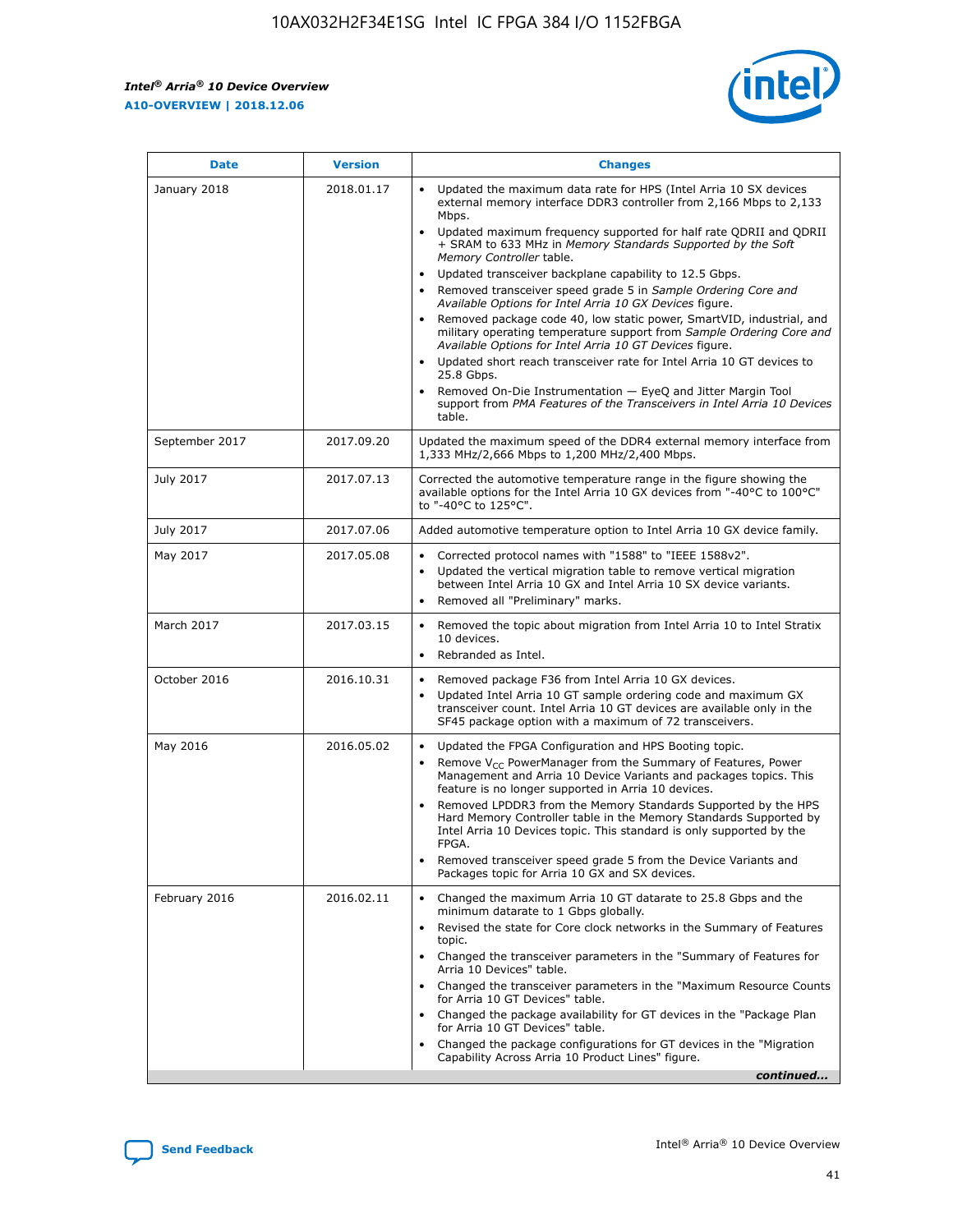

| <b>Date</b>   | <b>Version</b> | <b>Changes</b>                                                                                                                                                               |
|---------------|----------------|------------------------------------------------------------------------------------------------------------------------------------------------------------------------------|
|               |                | • Changed transceiver parameters in the "Low Power Serial Transceivers"<br>section.                                                                                          |
|               |                | • Changed the transceiver descriptions in the "Device Variants for the<br>Arria 10 Device Family" table.                                                                     |
|               |                | Changed the "Sample Ordering Code and Available Options for Arria 10<br>$\bullet$<br>GT Devices" figure.                                                                     |
|               |                | Changed the datarates for GT devices in the "PMA Features" section.                                                                                                          |
|               |                | Changed the datarates for GT devices in the "PCS Features" section.<br>$\bullet$                                                                                             |
| December 2015 | 2015.12.14     | Updated the number of M20K memory blocks for Arria 10 GX 660 from<br>2133 to 2131 and corrected the total RAM bit from 48,448 Kb to<br>48,408 Kb.                            |
|               |                | Corrected the number of DSP blocks for Arria 10 GX 660 from 1688 to<br>1687 in the table listing floating-point arithmetic resources.                                        |
| November 2015 | 2015.11.02     | Updated the maximum resources for Arria 10 GX 220, GX 320, GX 480,<br>$\bullet$<br>GX 660, SX 220, SX 320, SX 480, and SX 660.                                               |
|               |                | • Updated resource count for Arria 10 GX 320, GX 480, GX 660, SX 320,<br>SX 480, a SX 660 devices in Number of Multipliers in Intel Arria 10<br><b>Devices</b> table.        |
|               |                | Updated the available options for Arria 10 GX, GT, and SX.                                                                                                                   |
|               |                | Changed instances of Quartus II to Quartus Prime.<br>$\bullet$                                                                                                               |
| June 2015     | 2015.06.15     | Corrected label for Intel Arria 10 GT product lines in the vertical migration<br>figure.                                                                                     |
| May 2015      | 2015.05.15     | Corrected the DDR3 half rate and quarter rate maximum frequencies in the<br>table that lists the memory standards supported by the Intel Arria 10 hard<br>memory controller. |
| May 2015      | 2015.05.04     | • Added support for 13.5G JESD204b in the Summary of Features table.                                                                                                         |
|               |                | • Added a link to Arria 10 GT Channel Usage in the Arria 10 GT Package<br>Plan topic.                                                                                        |
|               |                | • Added a note to the table, Maximum Resource Counts for Arria 10 GT<br>devices.                                                                                             |
|               |                | • Updated the power requirements of the transceivers in the Low Power<br>Serial Transceivers topic.                                                                          |
| January 2015  | 2015.01.23     | • Added floating point arithmetic features in the Summary of Features<br>table.                                                                                              |
|               |                | • Updated the total embedded memory from 38.38 megabits (Mb) to<br>65.6 Mb.                                                                                                  |
|               |                | • Updated the table that lists the memory standards supported by Intel<br>Arria 10 devices.                                                                                  |
|               |                | Removed support for DDR3U, LPDDR3 SDRAM, RLDRAM 2, and DDR2.                                                                                                                 |
|               |                | Moved RLDRAM 3 support from hard memory controller to soft memory<br>controller. RLDRAM 3 support uses hard PHY with soft memory<br>controller.                              |
|               |                | Added soft memory controller support for QDR IV.<br>٠                                                                                                                        |
|               |                | Updated the maximum resource count table to include the number of<br>hard memory controllers available in each device variant.                                               |
|               |                | Updated the transceiver PCS data rate from 12.5 Gbps to 12 Gbps.<br>$\bullet$                                                                                                |
|               |                | Updated the max clock rate of PS, FPP x8, FPP x16, and Configuration<br>via HPS from 125 MHz to 100 MHz.                                                                     |
|               |                | Added a feature for fractional synthesis PLLs: PLL cascading.                                                                                                                |
|               |                | Updated the HPS programmable general-purpose I/Os from 54 to 62.<br>$\bullet$                                                                                                |
|               |                | continued                                                                                                                                                                    |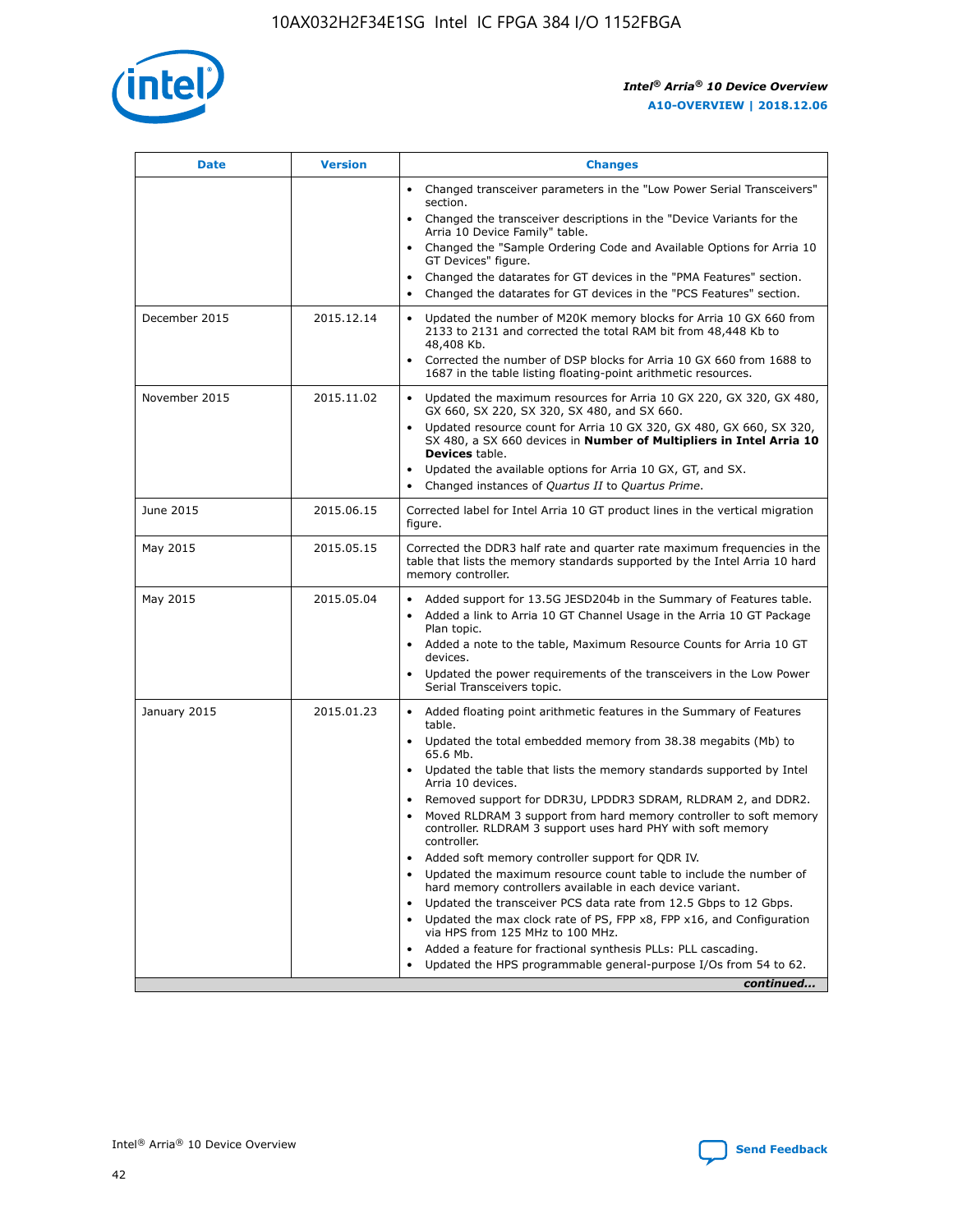r



| <b>Date</b>    | <b>Version</b> | <b>Changes</b>                                                                                                                                                                                                                                                                                                                                                                                                                                                                                                                         |
|----------------|----------------|----------------------------------------------------------------------------------------------------------------------------------------------------------------------------------------------------------------------------------------------------------------------------------------------------------------------------------------------------------------------------------------------------------------------------------------------------------------------------------------------------------------------------------------|
| September 2014 | 2014.09.30     | Corrected the 3 V I/O and LVDS I/O counts for F35 and F36 packages<br>of Arria 10 GX.<br>Corrected the 3 V I/O, LVDS I/O, and transceiver counts for the NF40<br>package of the Arria GX 570 and 660.<br>Removed 3 V I/O, LVDS I/O, and transceiver counts for the NF40<br>package of the Arria GX 900 and 1150. The NF40 package is not<br>available for Arria 10 GX 900 and 1150.                                                                                                                                                    |
| August 2014    | 2014.08.18     | Updated Memory (Kb) M20K maximum resources for Arria 10 GX 660<br>devices from 42,660 to 42,620.<br>Added GPIO columns consisting of LVDS I/O Bank and 3V I/O Bank in<br>$\bullet$<br>the Package Plan table.<br>Added how to use memory interface clock frequency higher than 533<br>$\bullet$<br>MHz in the I/O vertical migration.<br>Added information to clarify that RLDRAM3 support uses hard PHY with<br>$\bullet$<br>soft memory controller.<br>Added variable precision DSP blocks support for floating-point<br>arithmetic. |
| June 2014      | 2014.06.19     | Updated number of dedicated I/Os in the HPS block to 17.                                                                                                                                                                                                                                                                                                                                                                                                                                                                               |
| February 2014  | 2014.02.21     | Updated transceiver speed grade options for GT devices in Figure 2.                                                                                                                                                                                                                                                                                                                                                                                                                                                                    |
| February 2014  | 2014.02.06     | Updated data rate for Arria 10 GT devices from 28.1 Gbps to 28.3 Gbps.                                                                                                                                                                                                                                                                                                                                                                                                                                                                 |
| December 2013  | 2013.12.10     | Updated the HPS memory standards support from LPDDR2 to LPDDR3.<br>Updated HPS block diagram to include dedicated HPS I/O and FPGA<br>$\bullet$<br>Configuration blocks as well as repositioned SD/SDIO/MMC, DMA, SPI<br>and NAND Flash with ECC blocks.                                                                                                                                                                                                                                                                               |
| December 2013  | 2013.12.02     | Initial release.                                                                                                                                                                                                                                                                                                                                                                                                                                                                                                                       |